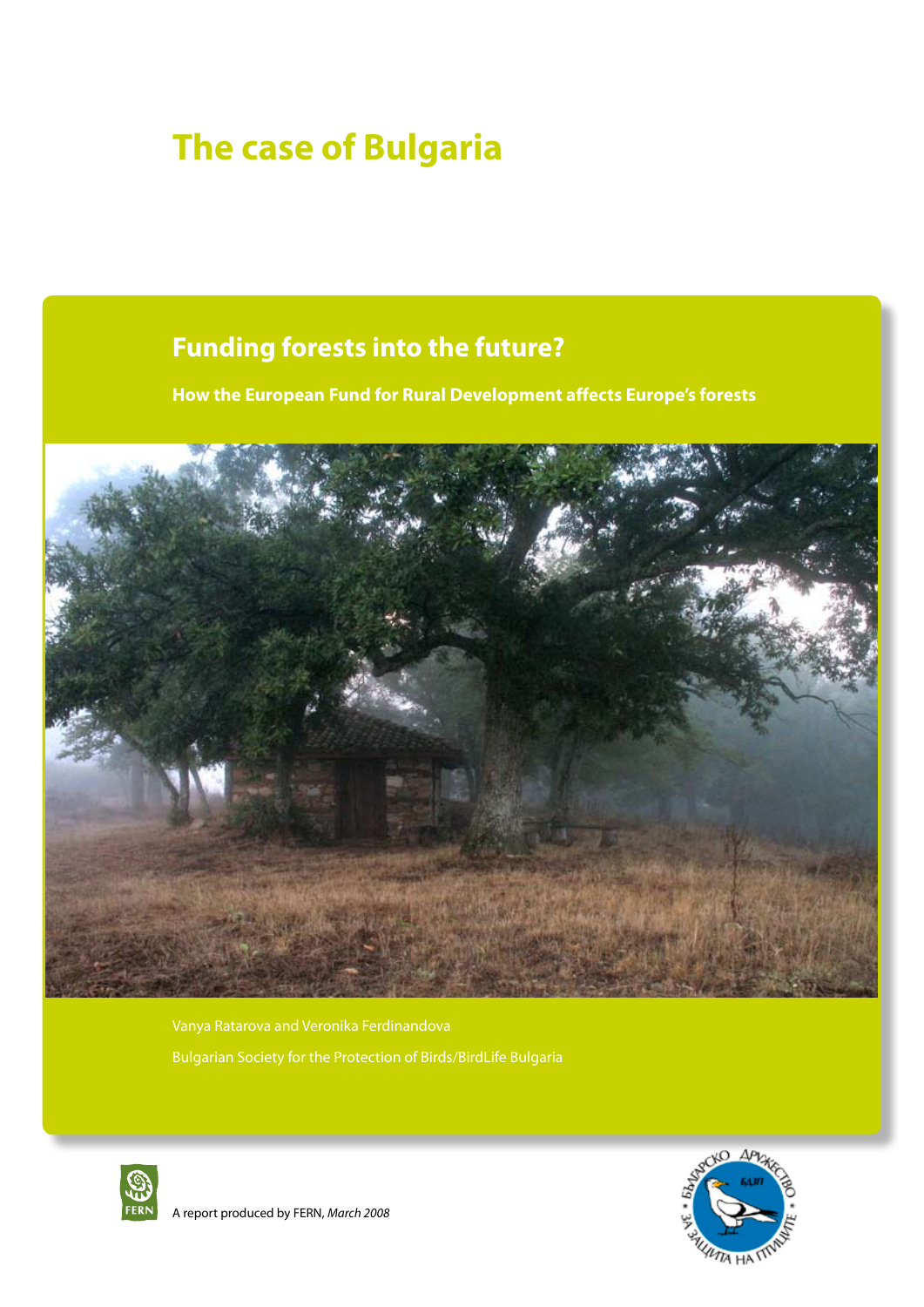The case of Bulgaria 2



<www.bspb.org>



<www.fern.org>

Authors: Vanya Ratarova ([vanya.ratarova@bspb.org\)](vanya.ratarova@bspb.org) and Veronika Ferdinandova ([veronika.ferdinandova@bspb.org\)](veronika.ferdinandova@bspb.org) Bulgarian Society for the Protection of Birds/BirdLife Bulgaria

This paper was funded by the European Community, Directorate-General for Agriculture and Rural Development and the Dutch Ministry of Environment and Spatial Planning.

The views expressed, the information presented, and the geographical and geopolitical designations used in this product do not imply the expression of any opinion whatsoever on the part of any of the donors. Neither do they necessarily represent FERN's position.

This paper is part of a series of six country reports that includes Bulgaria, Czech Republic, Finland, Hungary, Portugal and Romania. All are available at<www.fern.org>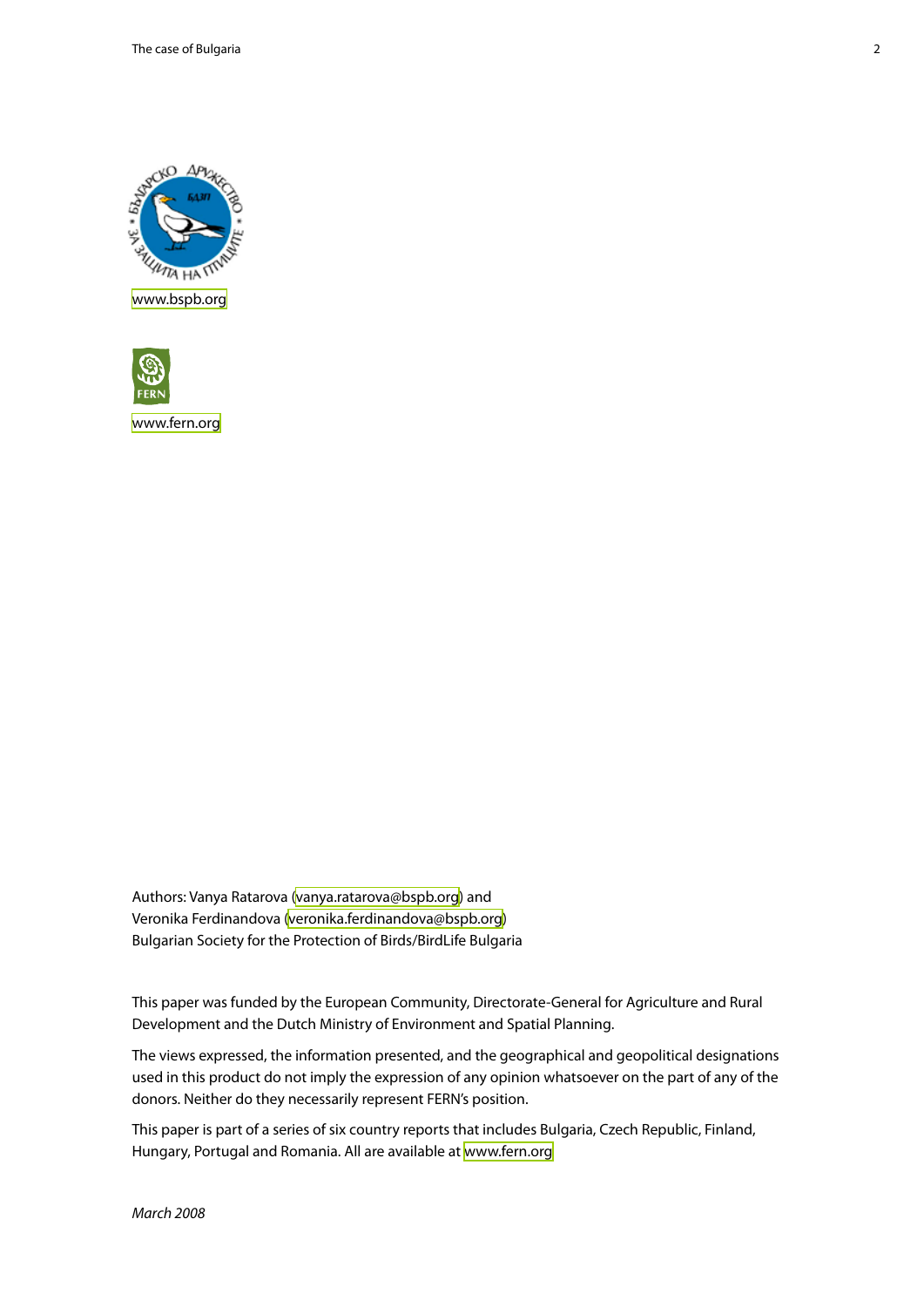# **Contents**

| <b>Acronyms</b> |                                                                                                                          | 4              |
|-----------------|--------------------------------------------------------------------------------------------------------------------------|----------------|
| $\mathbf{1}$    | General description of rural development and forestry in Bulgaria                                                        | 5              |
| 1.1             | Definition of the rural area                                                                                             | 5              |
| 1.2             | Forestry, forestry land use and ownership structure                                                                      | 5              |
| 1.3             | The importance of forestry                                                                                               | 6              |
| $\mathbf{2}$    | The RDP and the National Strategy Plan for Rural Development                                                             | $\overline{7}$ |
| 2.1             | Forest-related measures in the Bulgarian RDP 2007-2013                                                                   | 9              |
| 2.2             | Allocation of RDP funds for forest-related activities                                                                    | 11             |
| 2.3             | The RDP and forest and biodiversity related official documents on national level                                         | 13             |
| 2.3.1           | National forest programme                                                                                                | 13             |
| 2.3.2           | National biodiversity action plan                                                                                        | 15             |
| 2.4             | The RDP and EU measures for protecting biodiversity                                                                      | 17             |
| 2.4.1           | The 2010 target and the RDP                                                                                              | 18             |
| 2.4.2           | Natura 2000 and the RDP                                                                                                  | 21             |
| 2.4.3           | FLEGT Action Plan and the RDP                                                                                            | 21             |
| 2.4.4           | Contribution of the RDP to the EU Forest Action Plan                                                                     | 21             |
| 2.4.5           | Biomass Action Plan with reference to the RDP                                                                            | 23             |
| 2.5             | The process of developing the RDP                                                                                        | 25             |
| 2.6             | Non-Governmental Organisations                                                                                           | 25             |
| 2.6.1           | NGOs and the development of the national rural development strategy                                                      | 25             |
| 2.6.2           | NGOs and the development of the national RDPs                                                                            | 25             |
| 2.6.3           | NGOs and their contribution to the SEA and ex-ante evaluation                                                            | 25             |
| 2.6.4           | NGO participation in regional committees for implementing the RDP                                                        | 26             |
| 2.7             | Adherence to Article 6 of the RDR                                                                                        | 26             |
| 3               | <b>Conclusions</b>                                                                                                       | 27             |
| 3.1             | Ex-ante evaluation recommendations                                                                                       | 27             |
| 3.2             | Lessons learned from SAPARD                                                                                              | 27             |
|                 | <b>References</b>                                                                                                        | 29             |
|                 | Annex 1 - Table 24 of the RDP: measures starting in 2007                                                                 | 30             |
|                 | Annex 2 - Table 25 of the RDP: measures to be implemented later                                                          | 31             |
|                 | Annex 3 - Forest related measures in the Bulgarian RDP 2007-2013                                                         | 32             |
| 2007-2011       | Annex 4 - Strategic objectives and key measures of the Strategy Plan for Forest Sector Development                       | 39             |
|                 | ANNEX 5 - BSPB/BirdLife Bulgaria's opinion with rationale for incorporation of forest-environment<br>payments in the RDP | 40             |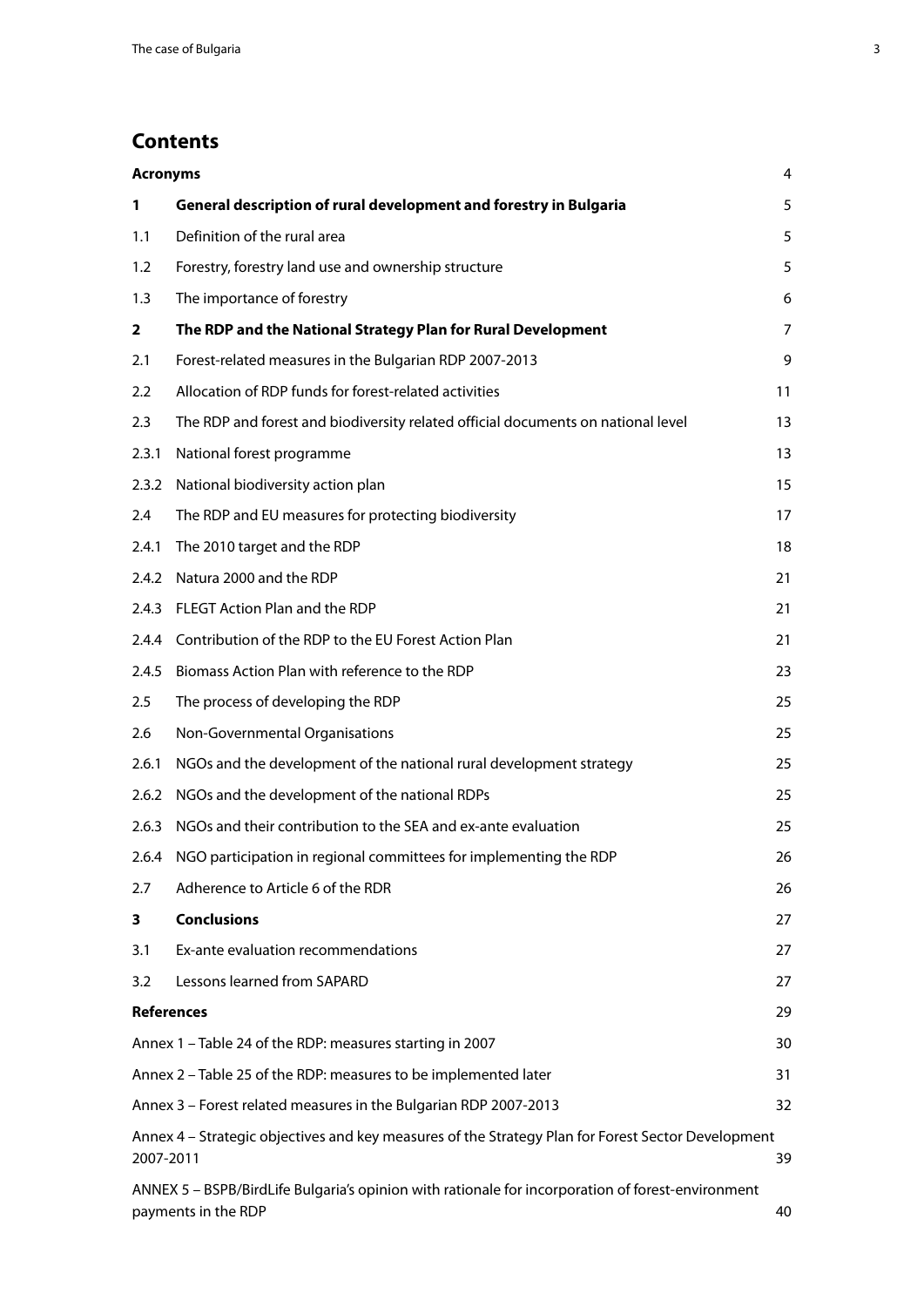# <span id="page-3-0"></span>**Acronyms**

| <b>Biodiversity Act</b>                                           |
|-------------------------------------------------------------------|
| Bulgaria(n)                                                       |
| Bulgarian Society for the Protection of Birds/ BirdLife Bulgaria  |
| <b>Common Agricultural Policy</b>                                 |
| Convention on Biological Diversity                                |
| European Agricultural Fund for Rural Development                  |
| <b>European Action Programme</b>                                  |
| <b>European Commission</b>                                        |
| <b>Environmental Impact Assessment</b>                            |
| European Union                                                    |
| Food and Agriculture Organisation of the United Nations           |
| <b>Forest Action Plan</b>                                         |
| Forest Law Enforcement, Governance (and Trade)                    |
| <b>Gross Value Added</b>                                          |
| <b>High Nature Value</b>                                          |
| Integrated Administration and Control System                      |
| Key Measure                                                       |
| Local Administrative Unit                                         |
| <b>Managing Authority</b>                                         |
| Ministry of Agriculture and Forests                               |
| Ministry of Agriculture and Food Supply <sup>1</sup>              |
| Ministry of Environment and Water                                 |
| National Biological Diversity Conservation Strategy               |
| National Forestry Board                                           |
| Non-Governmental Organisation                                     |
| National Plan for Biodiversity Conservation 2005-2010             |
| National Strategy Plan for Rural Development 2007-2013            |
| Nomenclature of Territorial Units for Statistics                  |
| Organisation for Economic Co-operation and Development            |
| Rural Development                                                 |
| Rural Development Programme 2007-2013                             |
| <b>Rural Development Regulation</b>                               |
| Renewable Energy Systems                                          |
| State Agency for Forestry <sup>2</sup>                            |
| Special Accession Programme for Agriculture and Rural Development |
| Site of Community Importance                                      |
| <b>Strategic Environmental Assessment</b>                         |
| Sustainable forest Management Plan                                |
| <b>Strategic Guidelines for Rural Development</b>                 |
| <b>Special Protection Area</b>                                    |
| Strategic Plan for Forest Sector Development 2007-2011            |
| United Nations Framework Convention on Climate Change             |
|                                                                   |

<sup>1</sup> Formerly Ministry of Agriculture and Forests.

<sup>2</sup> Formerly National Forestry Board.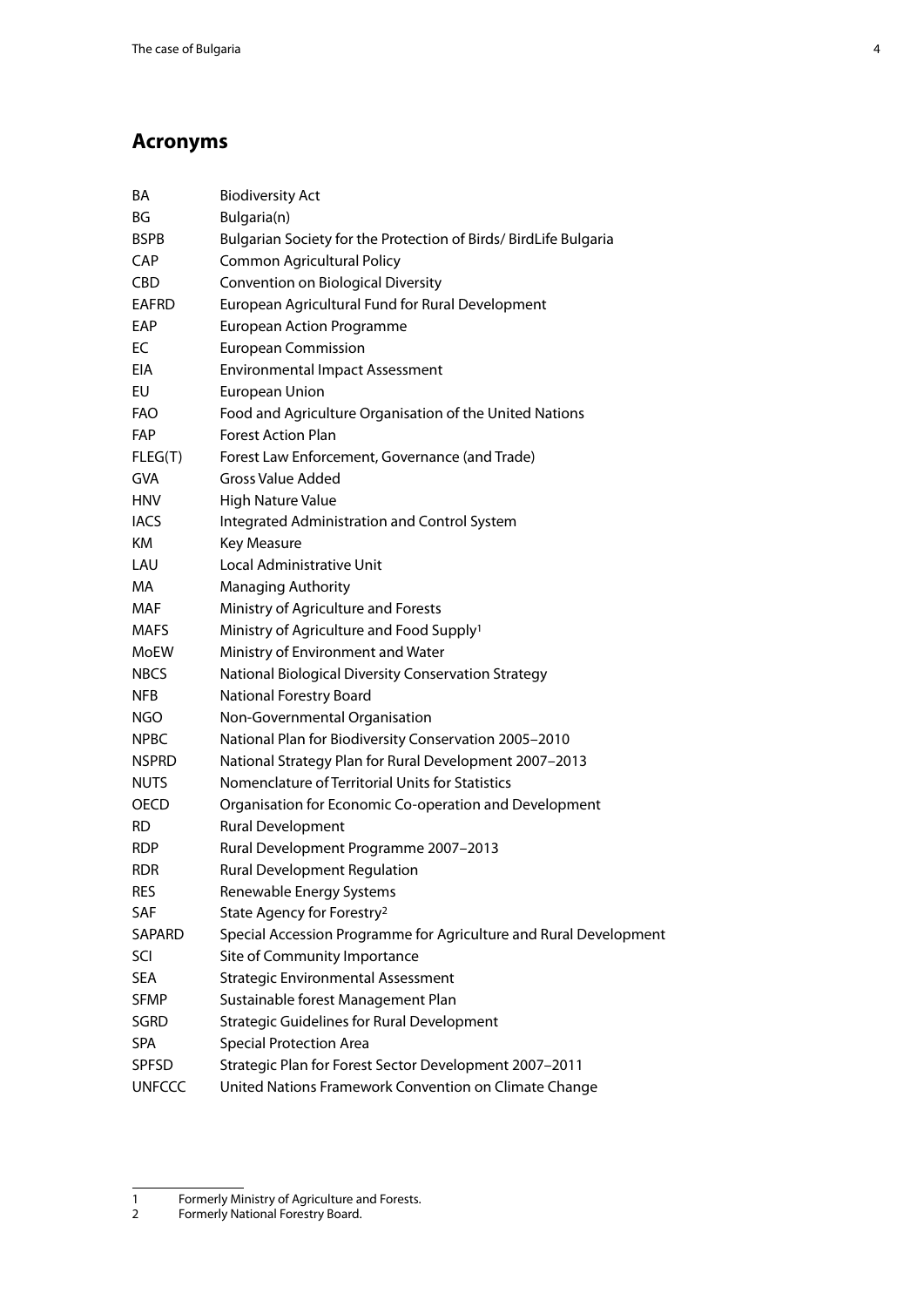## <span id="page-4-0"></span>**1 General description of rural development and forestry in Bulgaria**

The Republic of Bulgaria's Rural Development Programme (RDP) 2007–20133 is due to be implemented over the entire territory of the Republic of Bulgaria.

The whole territory of the Republic of Bulgaria has been classified under the 'convergence' objective. The specific purpose of this objective is to speed up the economic convergence of the least-developed member states and regions by improving conditions for growth and employment; supporting quality investment in physical and human capital; investing in a knowledge-based society; helping societies adapt to economic and social changes; protecting the environment; and promoting administrative efficiency.4 Axis 1 of the RDP, which aims to increase the competitiveness of the agricultural, forestry and food-processing sectors, is related to the rationale of the convergence objective and has to be in line with it. This applies more generally to the RDP as a whole.

## **1.1 Definition of the rural area**

Bulgaria is divided into six planning regions (NUTS2), 28 administrative regions (NUTS3) and 264 municipalities (LAU1). According to the OECD definition, there are twenty predominantly rural NUTS3 regions, seven intermediately rural regions, and only one predominantly urban region – the capital, Sofia. Thus predominantly and intermediately rural regions cover 98.8 per cent of the territory, and 84.3 per cent of the population of Bulgaria live in those regions.

Rural areas are defined as municipalities (LAU1), in which no settlement has a population over 30,000 people. This definition has been used under SAPARD and will also be applied in the RDP 2007–2013 for territorially based interventions. According to this definition, 231 municipalities in Bulgaria are classified as rural. The rural areas represent 81 per cent of the Bulgarian territory, and 42 per cent of the population live there (RDP 2007–2013).

## **1.2 Forestry, forestry land use and ownership structure5**

The total forest area of Bulgaria is 4.1 million hectares (ha) and comprises up to 34 per cent of the country's territory, but only 3.65 million ha (89.7 per cent) of the 4.1 million ha is actually wooded. The rest, nearly 10 per cent of the whole area, is non-wooded land; this consists of forest roads, nurseries, mountain pastures, rocky areas, rivers, etc. Most of the forests are located in the mountainous (ca 80 per cent of the Bulgarian forests) and semi-mountainous areas (Yonov & Velichkov 2004). The forests of Bulgaria are divided into three groups, according to their main purpose:

- 1. Wood-producing and environment-sustaining forests (68.1 per cent)
- 2. Protective and recreational forests (23.7 per cent)
- 3. Forests and lands in protected areas (8.2 per cent)

Broadleaved forests (mainly oaks and beech) dominate, amounting to 70.4 per cent of the total. Coniferous forests (represented mainly by Scots pine, Austrian pine and Norway spruce) occupy only 29.6 per

<sup>3</sup> The present analysis takes into consideration the final (December 2007) version of the RDP. The RDP was agreed by the Rural Development Committee at the end of December 2007. The Commission still has to adopt the programme formally; this will happen in the next few weeks.

<sup>4</sup> Source: webpage of the European Parliament Legislative Observatory (procedure file, legislative dossier), [http://](http://www.europarl.europa.eu/oeil/file.jsp?id=5188922) [www.europarl.europa.eu/oeil/file.jsp?id=5188922](http://www.europarl.europa.eu/oeil/file.jsp?id=5188922) (December 2007).

<sup>5</sup> MAF 2006 data is used for the analysis in this section.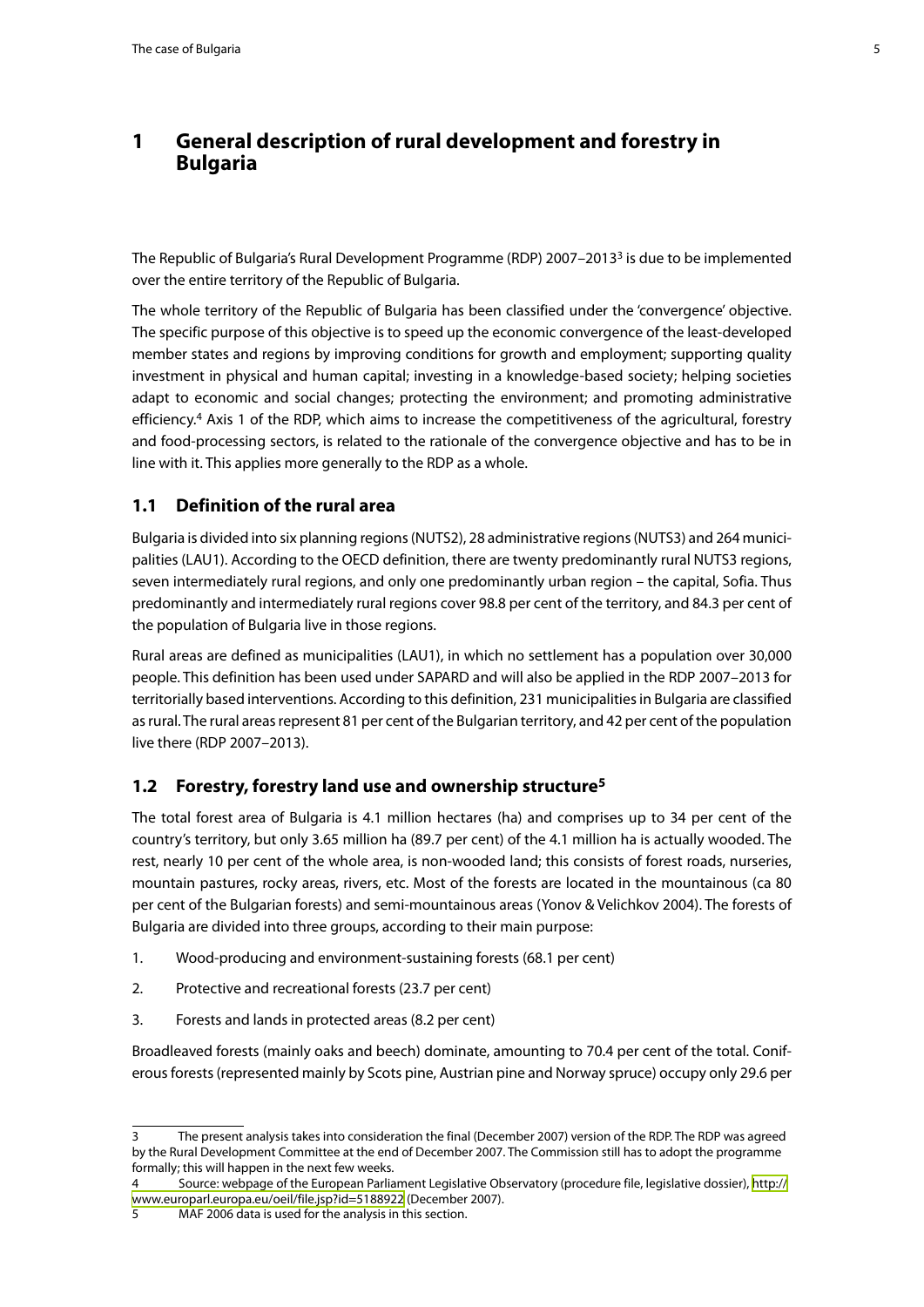<span id="page-5-0"></span>cent of the area. Natural forests account for 73.4 per cent of the forested area, while plantations occupy 26.6 per cent (SPFSD 2007–2011).

The average age of Bulgaria's forests is 51 years, but the range is very wide. More than 60 per cent of all forest is younger than 40 years, and this applies particularly to the conifer forests. Young conifers dominate in Bulgaria's non-state forests (RDP 2007–2013). These forests are plantations, which were established 20–40 years ago with a very high stand density. Some 1.5 million ha have been afforested over the last 50 years (Yonov & Velichkov 2004). The percentage of coppiced forests is also very high, accounting for more than 29 per cent of the forested area in Bulgaria.

The Bulgarian forest resource is very valuable environmentally, and can be said to be unique not just in European but also in global terms. Bulgarian forests play an important role in preserving over 60 per cent of the country's priority habitats; over 80 per cent of the protected plant species; and over 60 per cent of the endangered animal species. They are home to populations of 43 of the world's endangered species; and they comprise eight of the twelve landscape complexes which were defined in the national strategy for preservation of biodiversity as unique and representative of Bulgarian biodiversity (SPFSD 2007–2011).

Bulgaria's forests provide about 85 per cent of the water flow in the country; and some 14 per cent of them have been designated as having, as their primary function, a crucial role in the protection of the soil against erosion and the maintenance of water balance (Yonov & Velichkov 2004).

In Bulgaria, forest land ownership has become fragmented since the start of the land restitution process which followed the collapse of Communism. According to MAF 2006 (Chapter 5, Forestry), 78.1 per cent of the total forest territory is currently owned by the state. The remaining 21.9 per cent (890,783 ha) includes:

- 1. Municipal forests (464,929 ha or 11.4 per cent of total forest cover)
- 2. Private forests (393,680 ha or 9.7 per cent of total forest cover)
- 3. Other types of ownership (32,174 ha or 0.8 per cent of total forest cover)

As the restitution process continues, the percentage of non-state forests will increase further. And already the structure of forest ownership varies throughout the country. Private forests are generally small, and predominantly (92.8 per cent) less than 2 ha in size. Because these forests are not just small but are also remote, there is a little interest in managing these forests. More than 30 per cent of private forest owners live in the big cities, far removed from the forests, and therefore have no incentive to perform the costly (but necessary) silvicultural activities in the forests that they own (WWF Bulgaria 2007).

## **1.3 The importance of forestry**

Forests and forestry play an important role in rural Bulgaria in terms of employment, recreation, tourism, water and public purpose activities. There are no official data on the contribution of the forestry sector to GVA and employment. Unofficial estimates assume that the forestry share was about 0.2 per cent of GVA in 2004. According to the FAO, about 34,300 people were employed in the forestry sector in 2000 (RDP 2007–2013).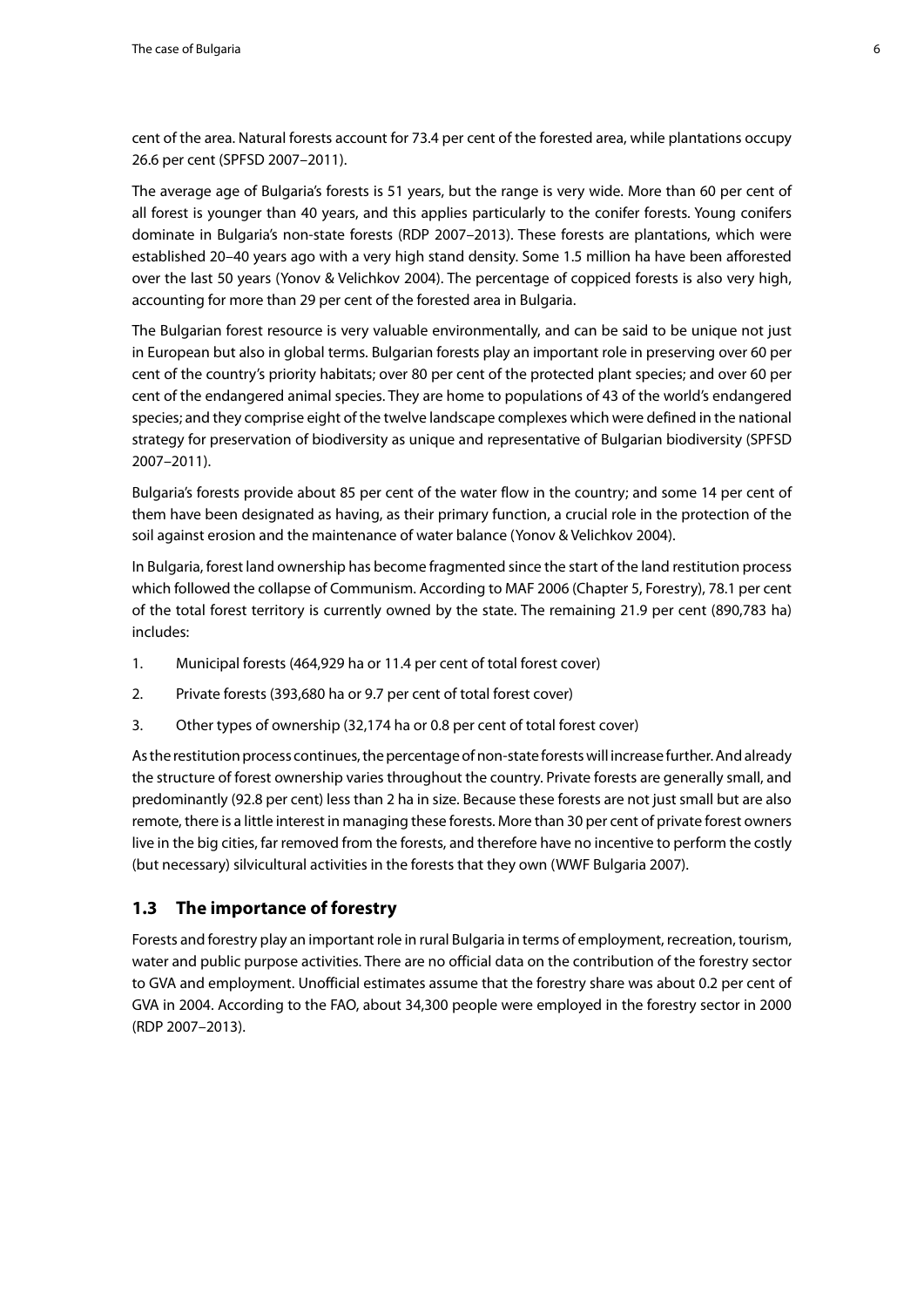## <span id="page-6-0"></span>**2 The RDP and the National Strategy Plan for Rural Development**

The RDP is in line with the National Strategy Plan for Rural Development 2007–2013 (NSPRD), since its main purpose is to apply the National Strategy Plan. The RDP was elaborated taking into account both the priorities set in the Community Strategic Guidelines and the NSPRD.

The EU's Rural Development Policy is based on three main legal instruments: the EU's Strategic Guidelines for Rural Development (SGRD), Council Regulation on support for rural development by the new European Agricultural Fund for Rural Development (EAFRD), and the Commission Implementing Regulation. EU strategic guidelines identify the areas that are important for the realisation of community priorities and a range of options which member states may use in their national strategy plans and RDPs. National strategy plans are translating the guidelines into the national context in the light of identified needs of particular regions; RDPs are implementing the national strategy plans.

The RDP 2007–2013 focuses on three areas, corresponding to the three thematic axes laid down in the new rural development regulation: improving competitiveness for farming and forestry; protecting the environment and countryside; and improving quality of life and diversification of the rural economy. A fourth axis, called the 'Leader Axis' – which is based on experience with the Leader Community Initiatives – introduces possibilities for locally based bottom-up approaches to rural development.<sup>6</sup>

The purpose of the Bulgarian RDP is to apply the NSPRD,7 the overall objectives of which have been set for the period 2007–2013:

- 1. To develop a competitive and innovation-based agricultural, forestry and food-processing sector (Axis 1)
- 2. To protect natural resources and the environment of rural areas (Axis 2)
- 3. To improve the quality of life and diversify job opportunities in rural areas (Axis 3)
- 4. To build local capacity and to improve local governance (Leader Axis)

They are based on the SGRD, and on the major EU priorities associated with job creation, growth and sustainability (Lisbon and Göteborg) in compliance with other EU policies concerning cohesion, protection of the environment, and also take into account the socio-economic conditions of rural Bulgaria:

<sup>6</sup> Source: Webpage of DG Agriculture and Rural Development, Rural Development Policy 2007–2013, online at http://ec.europa.eu/agriculture/rurdev/index\_en.htm (October 2007).

<sup>7</sup> The present analysis has been made taking into consideration the final official version of the National Strategy Plan for Rural Development 2007–2013 as of September 2006.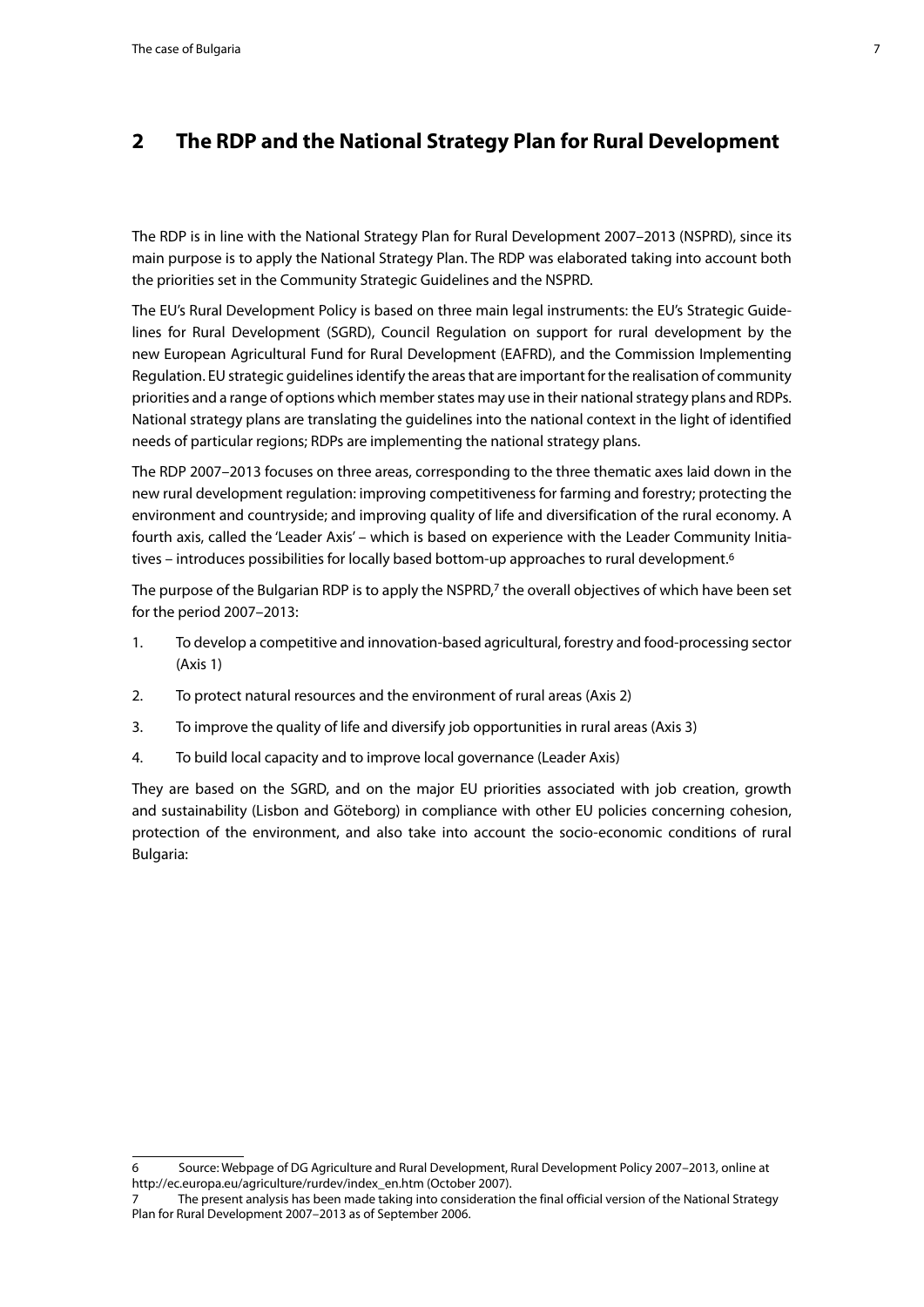#### **Figure 1 – Overall objectives of the Bulgarian National Strategy Rural Development Plan 2007–2013**



Certain subobjectives in the NSPRD are assigned to every overall objective in order to make it more concrete. These objectives are addressed by specific measures of the four axes of the RDP, tackling specific areas of intervention within the context of the strategic objectives.

According to the ex-ante evaluation of the RDP, all the operational objectives and subobjectives are consistent with the strategic objectives. It is important to ensure consistency between the operational level (measures in the RDP) and the specific and overall level (objectives of the NSPRD) in order to achieve the defined objectives and targets. The link between the objectives on the one hand, and the measures on the other, is in general visible and solid and demonstrates a logical interaction and coherence that in the end will contribute to the achievement of the global objectives.

The proposed measures set down in the RDP cover a wide spectrum of impact on the economic, social and natural aspects of rural areas and their functioning. Taking into account the need for restructuring and modernising the Bulgarian agricultural, forestry and food-processing sectors (see the NSPRD objective 'To develop a competitive and innovation-based agriculture, forestry sector and foodprocessing sector'), 42 per cent of the community contribution under the three axes is allocated to Axis 1. The measures under this axis will promote the competitiveness of the agricultural and forestry sector, and will thus contribute to Lisbon's strategic objectives on economic growth and jobs.

The RDP addresses the second NSPRD objective ('Protecting natural resources and environment of rural areas') by the measures proposed in Axis 2, and by the targeting of measures under the other axes. To Axis 2 is allocated 27 per cent of the Community contribution under the three axes. The NSPRD and the RDP are based on a balanced and integrated approach, where the preservation of the landscape and environment is also a priority for measures under the other axes.

The NSPRD objective 'to improve the quality of life and diversify job opportunities in rural areas' will be delivered under the RDP by measures under Axis 3. To Axis 3 is allocated 31 per cent of the Community contribution under the three axes. Improved access and quality of basic services for the rural population, as well as rural infrastructure, are essential for maintaining the rural population and for the creation of conditions for business development and environmental protection.

NSRDP priority 4, 'To build local capacity and to improve local governance', is integrated in the RDP, and the Leader Axis is allocated 2.6 per cent of the Community contribution under the three axes. The Leader measures will support building social capital and skills acquisition to develop locally based strategies for rural development. The implementation of such strategies will contribute to the overall objectives of the NSPRD.

The level of synergy appears to be good, and there is no obvious conflict among the objectives. The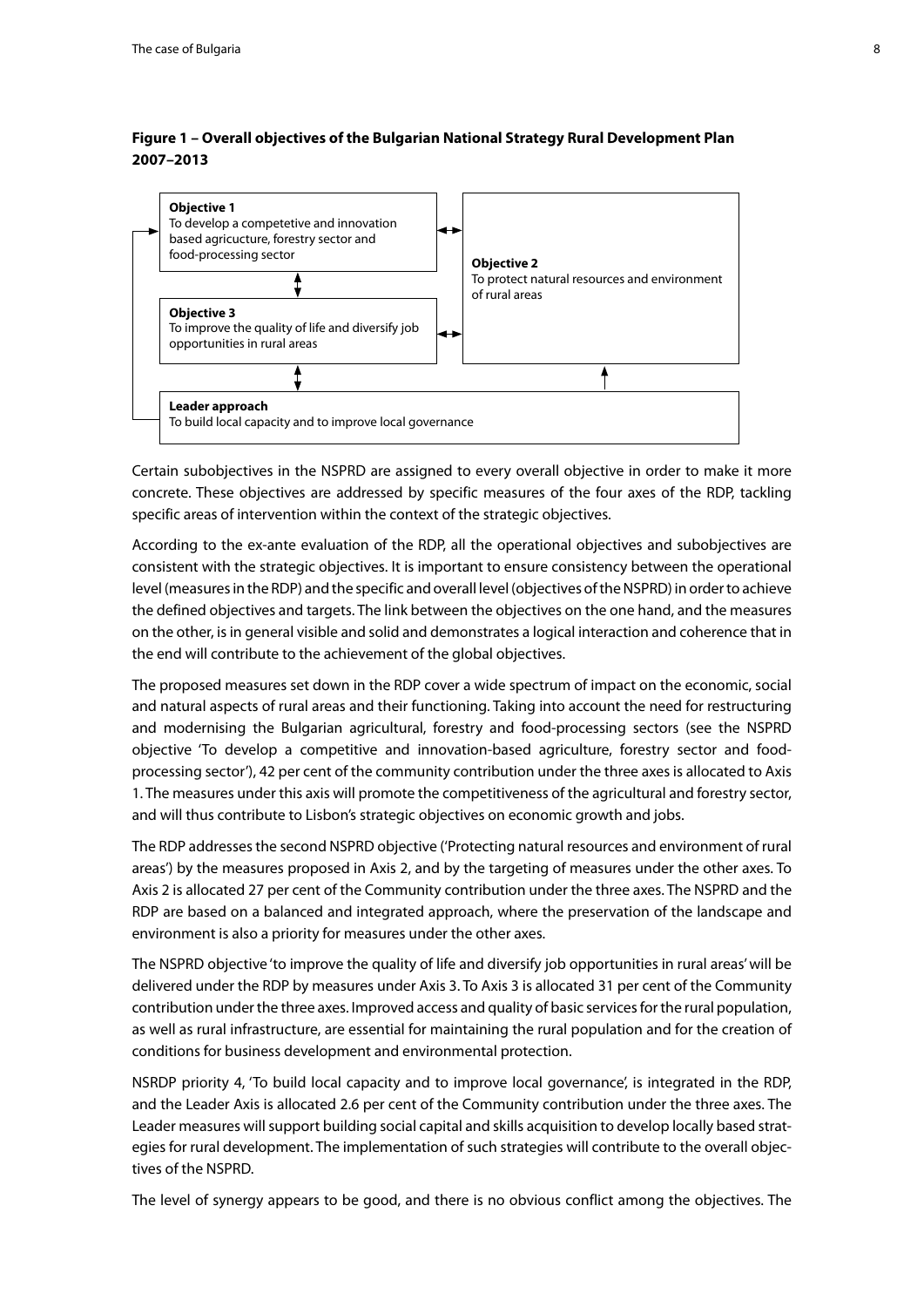<span id="page-8-0"></span>ex-ante analysis of individual RDP measures has given no indication that they duplicate one another. In general the measures provide clear and well defined objectives.

## **2.1 Forest-related measures in the Bulgarian RDP 2007-2013**

Council Regulation 1698/2005, on support for rural development by the EAFRD, provides a package of forty measures for achieving the Community Strategic Guidelines for 2007–2013. Bulgaria has proposed thirty measures to be implemented under its RDP. For the other ten Regulation measures, which will not be implemented, no funding has been allocated in the RDP and they are not to be drafted.

The implementation of the RDP will start with 23 measures.<sup>8</sup> These measures will be implemented over the entire programming period 2007–2013, with the exception of a small number of measures which will be implemented up to the end of 2009 ('Provision of farm advisory and extension services in Bulgaria and Romania', according to Annex VIII, Section I D of the Act of Accession of Bulgaria and Romania, 2007–2009, and the submeasures 'Running costs, acquisition of skills and animation – potential LAGs' and 'Complements to direct payments'). Seven measures will be introduced at a later stage, after a change to the RDP to introduce the relevant measure details in line with the procedure in Article 6 (c) of Commission Regulation (EC) no. 1974/2006.9 Their budget for the period 2007–2009 will be allocated to other measures.

Table 1 provides an overview of all forest and forestry-related measures included in the Bulgarian RDP, including their programming period. From the total of thirty measures in the Bulgarian RDP, eleven directly target forest or forest-related issues.

| Axis | Measure                                                                        |                                                                                                                  | Programming period |  |  |  |  |  |  |  |
|------|--------------------------------------------------------------------------------|------------------------------------------------------------------------------------------------------------------|--------------------|--|--|--|--|--|--|--|
|      |                                                                                |                                                                                                                  |                    |  |  |  |  |  |  |  |
|      | Axis 1 – Improving the competitiveness of the agricultural and forestry sector |                                                                                                                  |                    |  |  |  |  |  |  |  |
| 1.   | 111                                                                            | Training, information and diffusion of knowledge                                                                 | 2007-2013          |  |  |  |  |  |  |  |
| 2.   | 114                                                                            | Use by farmers and forestry holders of advisory services (years<br>2010-2013)                                    | 2010-2013          |  |  |  |  |  |  |  |
| 3.   | 122                                                                            | Improving the economic value of the forests                                                                      | 2007-2013          |  |  |  |  |  |  |  |
| 4.   | 123                                                                            | Adding value to agricultural and forestry products                                                               | 2007-2013          |  |  |  |  |  |  |  |
| 5.   | 125                                                                            | Improving and developing infrastructure related to the development<br>and adaptation of agriculture and forestry | 2009-2013          |  |  |  |  |  |  |  |
|      |                                                                                | Axis 2 - Improving the environment and the countryside                                                           |                    |  |  |  |  |  |  |  |
| 6.   | 223                                                                            | First afforestation of non-agricultural land                                                                     | 2007-2013          |  |  |  |  |  |  |  |
| 7.   | 226                                                                            | Restoring forestry potential and introducing prevention actions                                                  | 2007-2013          |  |  |  |  |  |  |  |
| 8.   | 224                                                                            | Natura 2000 payments for forests                                                                                 | 2009-2013          |  |  |  |  |  |  |  |
|      |                                                                                | Axis 3 - Quality of life in rural areas and diversification of the rural economy                                 |                    |  |  |  |  |  |  |  |
| 9.   | 312                                                                            | Support for the creation and development of micro-enterprises                                                    | 2007-2013          |  |  |  |  |  |  |  |
|      | Axis $4 - 1$ eader                                                             |                                                                                                                  |                    |  |  |  |  |  |  |  |
| 10.  | 41                                                                             | Implementation of the local development strategies                                                               | 2007-2013          |  |  |  |  |  |  |  |
| 11.  | 421                                                                            | Interterritorial and transnational cooperation                                                                   | 2007-2013          |  |  |  |  |  |  |  |

#### **Table 1 – Forest-related measures in the Bulgarian RDP 2007–201310**

In terms of forest and forestry-related measures, three of them will start their implementation after 2009. These are 'Use by farmers and forestry holders of advisory services', 'Improving and developing

<sup>8</sup> Listed in Table 24 of the Bulgarian RDP, presented here in Annex 1.

<sup>9</sup> Listed in Table 25 of the Bulgarian RDP, presented here in Annex 2.

<sup>10</sup> A comprehensive description of the objectives and activities of each measure is attached in Annex 3.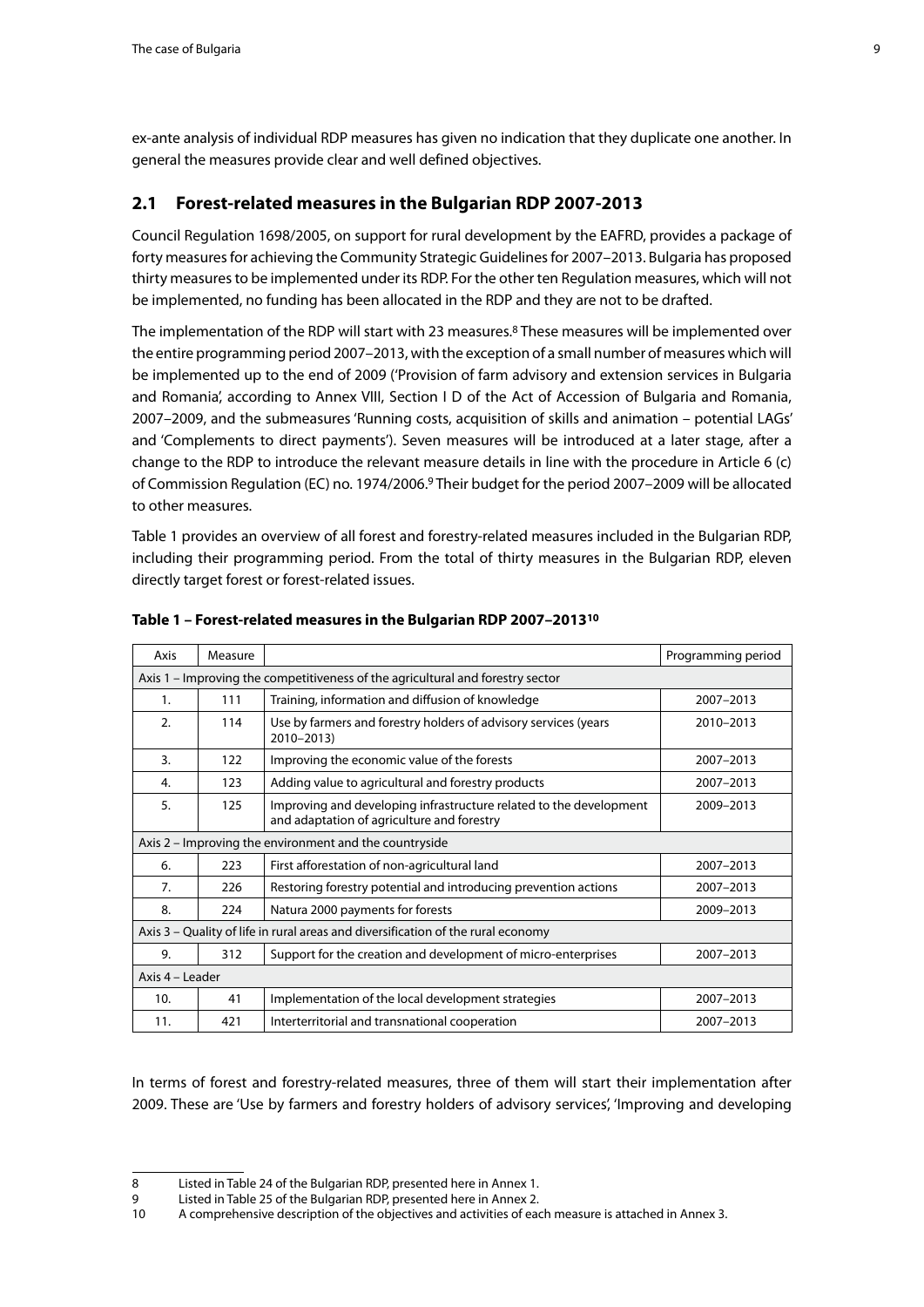infrastructure related to the development and adaptation of agriculture and forestry', and 'Natura 2000 payments for forests'. The implementation of the measure 'Use by farmers and forestry holders of advisory

services' will start in 2010; it will replace the measure 'Provision of farm advisory and extension services in Bulgaria and Romania', which will be implemented in the first three years of the RDP in line with the provisions of Annex VIII to the Act of Accession of Bulgaria and Romania. There is a need for additional preparation and capacity-building before the measure for 'Improving and developing infrastructure related to the development and adaptation of agriculture and forestry' can be implemented, and forests will not benefit from its budget till 2010. Natura 2000 measures for agricultural lands and forests depend on the formal designation of Natura 2000 sites and on the preparation of their management plans. Therefore the measures will be implemented after the establishment and entry into force of clear restrictions on the agricultural and forestry activities, either in the orders for the designation of the sites or in their management plans, which are expected to be in place after 2009. The process of issuing the orders for the sites designated according to the Birds Directive has already started, and the first order has been published in the Bulgarian SG no. 100/30.11.2007. The orders for the designated protected zones according to the Habitats Directive will not be issued before 2009 at the earliest (as these sites need to be approved first at Community level). Before the designation and/or entry into force of related requirements for land management, all Natura 2000 sites (both SPA and SCI sites on lists adopted by the Bulgarian Council of Ministers) will be regarded under the RDP as HNV farmlands and will be supported under the measures for HNV farmland and arable land management. Private forest owners will not benefit from the 'Natura 2000 payments for forests' measure until its entry into force in 2009, and this delay is likely to have a negative impact on forest protection (RDP 2007–2013).

Table 2 gives information on the types of activities that the RDP's forest-related measures are supporting.

| Category                       | Code | Measure                                                                                                          |
|--------------------------------|------|------------------------------------------------------------------------------------------------------------------|
| Commercial forestry            | 122  | Improving the economic value of the forests                                                                      |
|                                | 123  | Adding value to agricultural and forestry products                                                               |
|                                | 125  | Improving and developing infrastructure related to the development and<br>adaptation of agriculture and forestry |
|                                | 223  | First afforestation of non-agricultural land                                                                     |
|                                | 226  | Restoring forestry potential and introducing prevention actions                                                  |
|                                | 312  | Support for the creation and development of micro-enterprises                                                    |
| <b>Environmental practices</b> | 224  | Natura 2000 payments for forests                                                                                 |
| Training and information       | 111  | Training, information and diffusion of knowledge                                                                 |
|                                | 114  | Use by farmers and forestry holders of advisory services (2010–2013)                                             |
| Others                         | 41   | Implementation of the local development strategies                                                               |
|                                | 421  | Interterritorial and transnational cooperation                                                                   |

**Table 2 – Classification of RDP forest-related activities**

It is evident from Table 2 that most of the measures are dedicated to commercial forestry. In order to prevent any potential negative impact they may have on nature, for actions including support to investments, a positive environmental impact assessment (EIA) decision will be mandatory, with the exception of those cases where an EIA is not required by the Environment Protection Act. All investment projects falling in Natura 2000 sites will be checked before their approval for compliance with the provisions of the national Biodiversity Act and the respective secondary legislation for its implementation, as well as the envisaged restrictions in the decisions for the site designation and management plan. Investments directly focused on preservation of the environment are given priority under Axis 1 (RDP 2007–2013). Only one measure is designed to provide the forests with environmental protection. Unfortunately its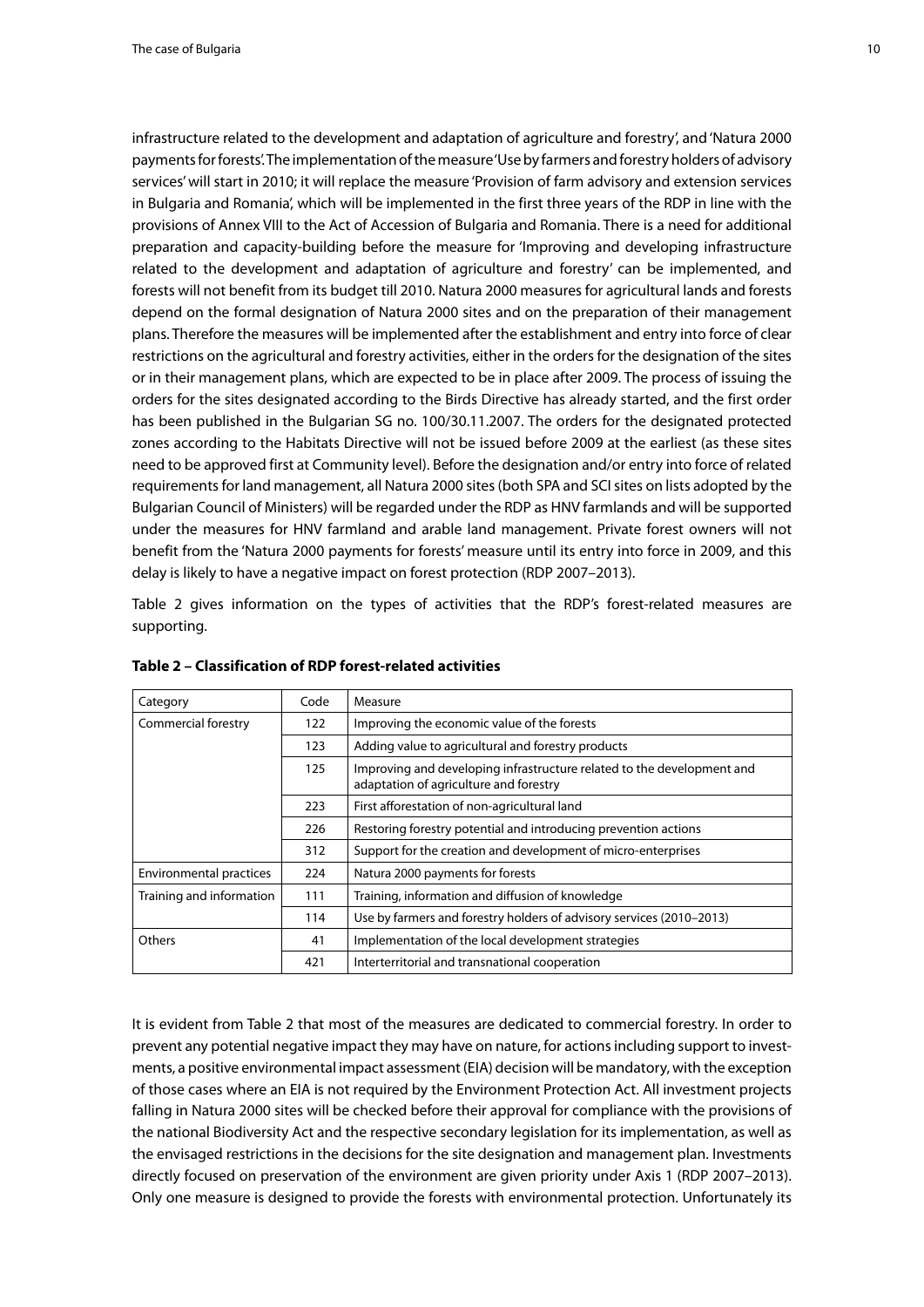<span id="page-10-0"></span>implementation, as described above, will start later; and this will hamper the protection and sustainable management of the Natura 2000 forests. Four additional measures indirectly target forests and could have an impact on their management and conservation.

## **2.2 Allocation of RDP funds for forest-related activities**

Money from the EAFRD is going to certain forest-related activities in Bulgaria. However, the actual amount cannot be estimated accurately, because forest-related activities are included in joint measures with agricultural and other activities, and no demarcation of funds between the activities has been made. Table 3 provides information about the amount of funds allocated to the forest-related measures in the RDP, on the percentage of these amounts from the total budget of the RDP and what this money may be used for generally.

The BG grand total budget of the RDP for the period 2007–2013 is approximately €4.278 billion. The amount of public expenditure is around €3.242 billion. 80 per cent of the public expenditure will be secured through the EAFRD. The indicative size of the funds by the EAFRD for the 2007–2013 period amounts to €2.6 billion.

The total sum related to forestry, and forest/agriculture, from the BG grand total budget is around €1.127 billion. The total public expenditure for these measures consists of approximately €730 million, 80 per cent of which (around €584 million) will come through the EAFRD.

The subsidies going explicitly to forests from the BG grand total budget amount to €133 million, of which only the Natura 2000 payments for forest can be described as being purely for forest protection. The latter consists of €15.5 million indicative public expenditure. The amount whose allocation between forest and agriculture cannot be distinguished is €994 million. The measure 'Adding value to agricultural and forestry products' receives the highest sum, almost €535 million. Regarding forestry, this sum will support investments relating to the use of wood as a raw material, and is limited to all working operations prior to industrial processing. A significant amount will go towards infrastructure and the development of micro-enterprises. The latter measures cover predominantly commercial forestry-related actions, and could improve the economic benefit from the forests; but they have no direct relation to forest conservation, and if not correctly planned might even lead to forest destruction (e.g. the building of forest roads could make the access to biologically valuable and old-growth forests easier, and lead to the destruction of important habitats). Those measures that could have a negative impact on nature should require an obligatory EIA.

As described above, three of the forest and forest-related measures will start their implementation after 2009. In the meantime, their budget will be allocated to other measures.

Till its implementation in 2010, the indicative financial allocation of the measure 'Use by farmers and forestry holders of advisory services' is provisionally transferred to the measure on 'Training, information and diffusion of knowledge', which also concerns forest-related issues and will enable the introduction of (for instance) forest-related training.

The indicative budget for the measure for 'Improving and developing infrastructure related to the development and adaptation of agriculture and forestry' is transferred to the budget of the measure 'Modernisation of agricultural holdings', and forests will not benefit from its budget till 2010.

The budget for the measure 'Natura 2000 payments for forests' has provisionally been allocated to the measure 'Agro-environmental payments', and farmers in the potential Natura sites can apply for support under this measure. Private forest owners will not benefit from the 'Natura 2000 payments for forests' measure until it comes into force in 2009, and this is likely to have a negative impact on forest protection.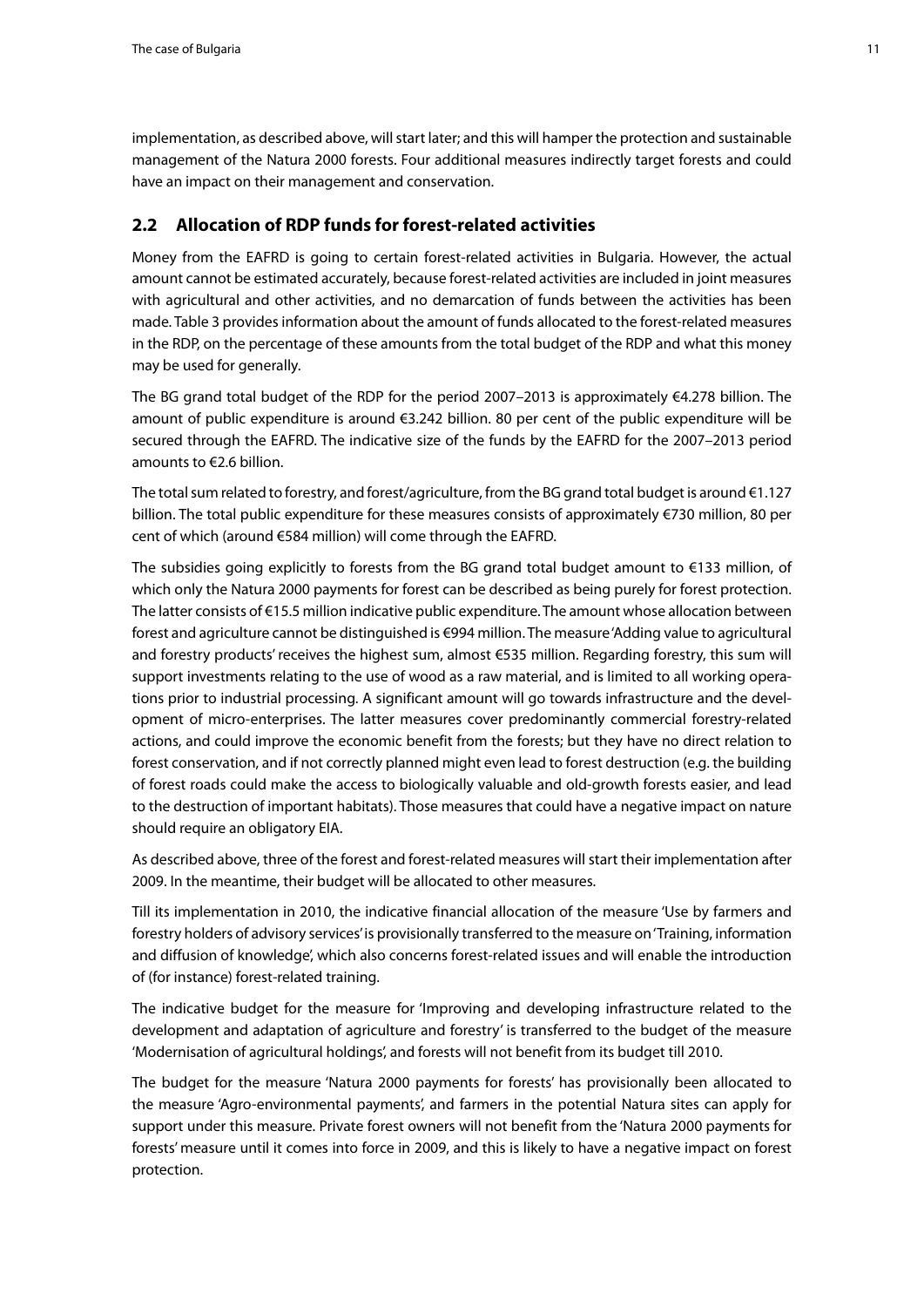| Code | Measure                                               | Funds allocated $(6)$                                              | What the measure could be useful for                                                                                                     |  |  |
|------|-------------------------------------------------------|--------------------------------------------------------------------|------------------------------------------------------------------------------------------------------------------------------------------|--|--|
| 111  | Training, information and<br>diffusion of knowledge   | 102,413,694*                                                       | <b>Training courses</b>                                                                                                                  |  |  |
|      |                                                       | public expenditure<br>(ca 3.15 per cent of the BG grand            | Information actions                                                                                                                      |  |  |
|      |                                                       | total public expenditure)                                          | Working meetings                                                                                                                         |  |  |
| 114  | Use by farmers and forestry                           | 36,146,000                                                         | No description in the RDP available                                                                                                      |  |  |
|      | holders of advisory services<br>(years 2010-2013)     | indicative public expenditure                                      |                                                                                                                                          |  |  |
|      |                                                       | (ca 1.1 per cent of the BG grand<br>total public expenditure)      |                                                                                                                                          |  |  |
| 122  | Improving the economic                                | 24,097,340                                                         | Creation of sustainable forest management plans and                                                                                      |  |  |
|      | value of the forests                                  | public expenditure                                                 | programmes for non-state owned forests                                                                                                   |  |  |
|      |                                                       | (ca 0.74 per cent of the BG grand                                  | Management activities aiming at increasing the economic value<br>of the forest (e.g. pruning of coniferous plantations, lightening       |  |  |
|      |                                                       | total public expenditure)                                          | and tending in coppice stands, etc.)                                                                                                     |  |  |
|      |                                                       |                                                                    | Purchase of suitable harvest equipment                                                                                                   |  |  |
| 123  | Adding value to                                       | 240,973,396                                                        | Introduction of new and/or modernisation of the existing                                                                                 |  |  |
|      | agricultural and forestry<br>products                 | public expenditure                                                 | facilities and improvement in their use                                                                                                  |  |  |
|      |                                                       | (ca 7.4 per cent of the BG grand<br>total public expenditure)      | Introduction of new products, processes and technologies<br>Reaching compliance with EU standards                                        |  |  |
|      |                                                       |                                                                    | Environmental protection (including decreasing pollutant                                                                                 |  |  |
|      |                                                       |                                                                    | emissions and waste)                                                                                                                     |  |  |
|      |                                                       |                                                                    | Reduction of production costs                                                                                                            |  |  |
| 125  | Improving and developing<br>infrastructure related to | 90,365,000                                                         | No description in the RDP available                                                                                                      |  |  |
|      | the development and                                   | indicative public expenditure<br>(ca 2.8 per cent of the BG grand  |                                                                                                                                          |  |  |
|      | adaptation of agriculture<br>and forestry             | total public expenditure)                                          |                                                                                                                                          |  |  |
| 223  | First afforestation of                                | 40.424.494                                                         | Afforestation of abandoned agricultural land and not afforested                                                                          |  |  |
|      | non-agricultural land                                 | public expenditure                                                 | forest fund lands                                                                                                                        |  |  |
|      |                                                       | (ca 1.25 per cent of the BG grand                                  | Development of technological plans for afforestation                                                                                     |  |  |
|      |                                                       | total public expenditure)                                          | Site preparation for afforestation                                                                                                       |  |  |
|      |                                                       |                                                                    | Seeding and planting                                                                                                                     |  |  |
|      |                                                       |                                                                    | Actions for guided natural succession<br>Fencing                                                                                         |  |  |
| 226  | Restoring forestry                                    | 29,540,976                                                         | Clearing of forests damaged by fire, windstorms and other                                                                                |  |  |
|      | potential and introducing<br>prevention actions       | public expenditure                                                 | natural disasters                                                                                                                        |  |  |
|      |                                                       | (ca 0.91 per cent of the BG grand<br>total public expenditure)     | Establishment and improvement of timber depots in case of<br>disasters                                                                   |  |  |
|      |                                                       |                                                                    | Reforestation of damaged forests using indigenous tree species                                                                           |  |  |
|      |                                                       |                                                                    | Establishing and improving fire protection facilities                                                                                    |  |  |
|      |                                                       |                                                                    | Diversification of vegetation structure by transforming coniferous                                                                       |  |  |
|      |                                                       |                                                                    | plantations into broadleaved or mixed stands                                                                                             |  |  |
| 224  | Natura 2000 payments for<br>forests                   | 15,548,000                                                         | No description available in the RDP                                                                                                      |  |  |
|      |                                                       | indicative public expenditure<br>(ca 0.48 per cent of the BG grand |                                                                                                                                          |  |  |
|      |                                                       | total public expenditure)                                          |                                                                                                                                          |  |  |
| 312  | Support for the creation                              | 127,261,669                                                        | Investments and marketing and management advice for new and                                                                              |  |  |
|      | and development of micro-<br>enterprises              | public expenditure<br>(ca 4 per cent of the BG grand total         | existing micro-enterprises in non-agricultural sectors such as:<br>· Processing industry - furniture production, light engineering, etc. |  |  |
|      |                                                       | public expenditure)                                                | · Renewable energy production:                                                                                                           |  |  |
|      |                                                       |                                                                    | · Services - rural tourism initiatives by private enterprises,                                                                           |  |  |
|      |                                                       |                                                                    | recreation and sports, setting up or development of consultancy<br>and business services, social and health care, transport services,    |  |  |
|      |                                                       |                                                                    | etc.                                                                                                                                     |  |  |
| 41   | Implementation of                                     | 53,891,814                                                         | Any activities within measures under Council Regulation                                                                                  |  |  |
|      | the local development<br>strategies                   | public expenditure                                                 | 1698/2005 selected in the RDP under Axis 1, Axis 2 and Axis 3                                                                            |  |  |
|      |                                                       | (ca 1.67 per cent of the BG grand<br>total public expenditure)     | Other actions outside the scope of the measures specified in<br>Council Regulation 1698/2005 if they contribute to the objectives        |  |  |
|      |                                                       |                                                                    | of the RDP and the local development strategies and aim at<br>protection of the environment, rural landscape and local identity          |  |  |
|      |                                                       |                                                                    |                                                                                                                                          |  |  |
| 421  | Interterritorial and<br>transnational cooperation     | 5,132,554<br>public expenditure                                    | Preparatory technical support including feasibility studies,<br>market research, surveys, etc.; and/or technical planning; and/or        |  |  |
|      |                                                       | (ca 0.16 per cent of the BG grand                                  | partnership meetings                                                                                                                     |  |  |
|      |                                                       | total public expenditure)                                          | Implementation of joint actions (e.g. establishment of facilities<br>for joint production of goods or services, joint marketing of local |  |  |
|      |                                                       |                                                                    | products, preservation of shared natural or cultural heritage, etc.)                                                                     |  |  |

**Table 3 – Funding for forest-related activities in the Bulgarian RDP** 

\* Including the indicative budget for the measure 'Use by farmers and forestry holders of advisory services' (years 2010-2013)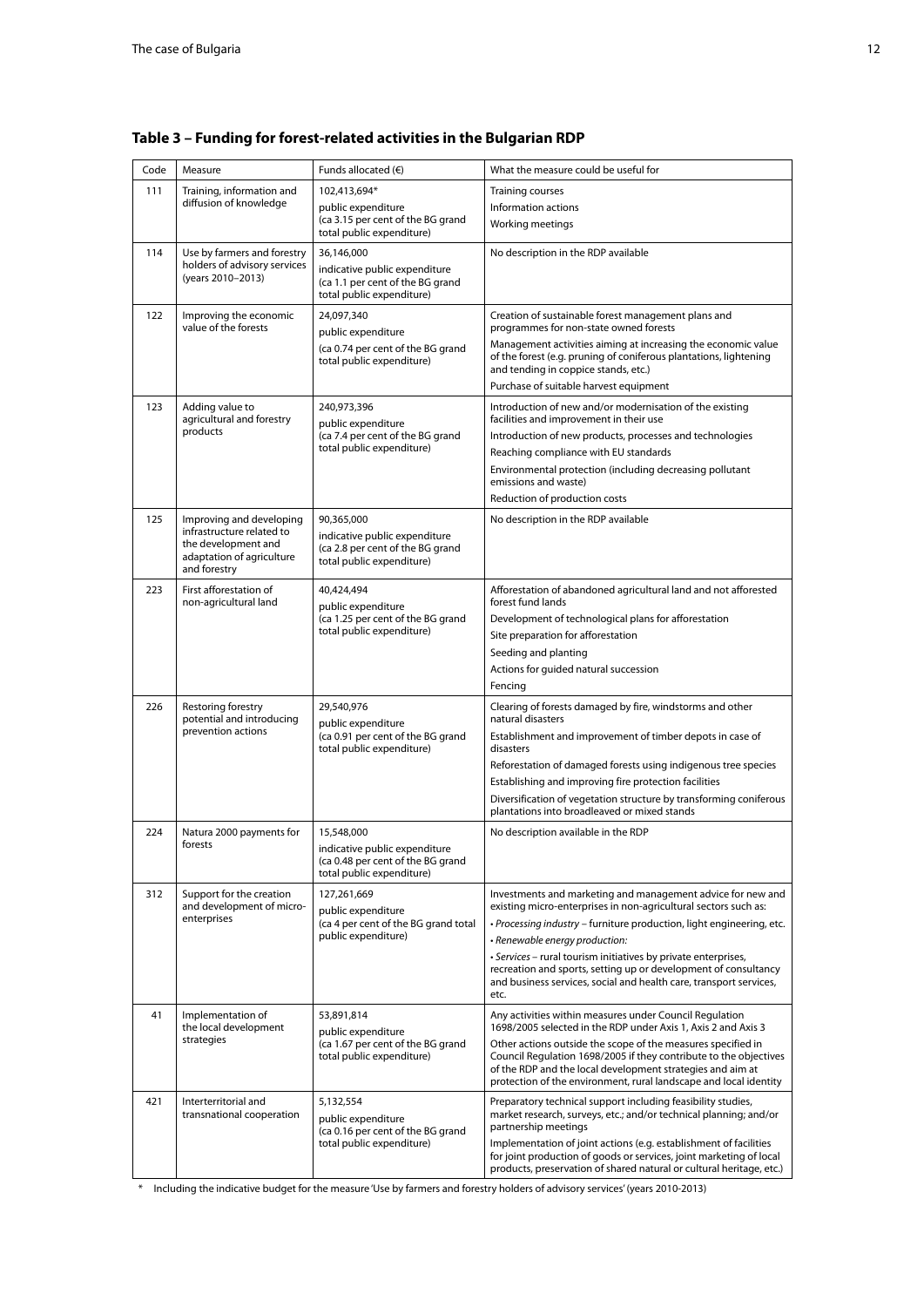## <span id="page-12-0"></span>**2.3 The RDP and forest and biodiversity related official documents on national level**

## **2.3.1 National forest programme**

Bulgaria currently has no national forest programme. A National Forest Policy and Strategy 2003–2013 was developed in 2002 in the framework of the preparation phase of the project 'Bulgaria – development of the forest sector'; however, the strategy was not approved by the Bulgarian Parliament due to various circumstances, and so the document has no legal power.

Two other strategic documents for the forest sector were developed on the basis of this strategy in terms of Bulgaria's accession to the EU, the need to discuss forest-related problems in Bulgaria, and the need to reflect the outcomes from major forest-related processes at the national, European and global levels. These two documents are the 'National Strategy for Sustainable Development of the Forest Sector in Bulgaria 2006–2015' and the 'Strategic Plan for Forest Sector Development 2007–2011' (SPFSD). They were both adopted officially in 2006 (the National Strategy at the beginning of the year, and the SPFSD in November 2006 by the former Minister of Agriculture and Forests).

'The National Strategy for Sustainable Development of the Forest Sector in Bulgaria 2006–2015' analyses the current status of the different features and branches of the forest sector in Bulgaria, defines their strengths and weaknesses, and proposes strategic objectives and measures for meeting them.

The SPFSD is devoted to implementing the National Strategy. It came into force at the beginning of 2007. The plan defines four overall strategic objectives in line with the National Strategy, and lays out key measures for their implementation.<sup>11</sup> The main objective of the SPFSD is 'to achieve sustainable development of the economically viable forest sector based on the principles for multifunctional and sustainable forest management'.

One part of the national plan is an action plan that includes concrete activities for every strategic objective and key measure, and contains an indicative budget for them. The SPFSD has been harmonised with the European Forest Action Plan and was approved by the Minister of Agriculture and Forests. Below, we examine whether the RDP is in line with it.

The financial means for implementing the SPFSD will be secured through the funds of the State Agency for Forestry, but additional funds will also be needed. In this regard, much emphasis has been put on the money expected from the various EU funds such as the EAFRD.

According to the SPFSD, €570 million will directly or indirectly support its implementation and the forest sector as a whole, and this money will come from the rural development fund. €85 million of this will be allocated to supporting non-state-owned forests. The plan's implementation relies on the EAFRD for a number of actions: improving the economic value of forests, development of their tourism potential (including the initiation of business partnerships between tourist companies and forest authorities), agro-forestry management, increasing the qualifications of foresters, establishing consultancy offices for consultancy services, achieving favourable conservation status of species and habitats in Natura 2000 sites, supporting restoration measures for degraded forest ecosystems and threatened species, afforestation, the production of biomass for energy (including the creation of forest plantations of fastgrowing species), introducing fire prevention measures, elaborating regional plans and measures for enhancing the protective functions of forests, supporting plans for the utilisation of forests surrounding settlements, and developing mechanisms for interaction between forest owners and foresters, forest users and consultancy companies.

<sup>11</sup> The strategic objectives and the key measures of the SPFSD are presented in Annex 4.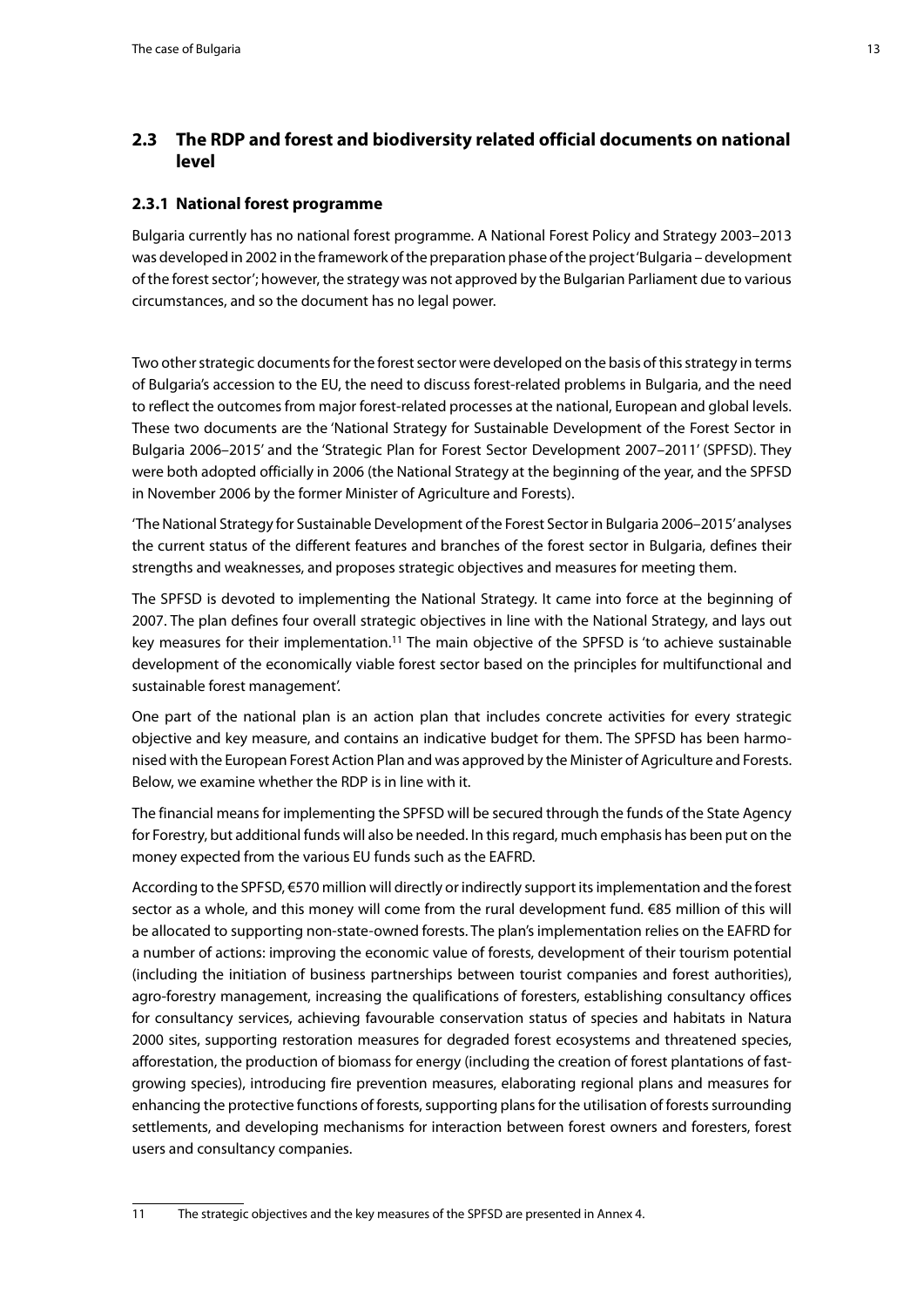In general the RDP takes direct account of some of the SPFSD objectives and key measures. Sustainable development of the forests will be addressed mainly through the improvement of forest resources and the restoration of forest potential. The RDP measures on 'Improving the economic value of the forest' and 'Improving and developing infrastructure related to the development and adaptation of agriculture and forestry' will contribute to the improvement of the quality and the economic potential of the forests, and to sustainable and rational timber use. According to the Bulgarian forest authorities, the improvement and expansion of the forest road infrastructure is a key issue for enhancing the competitiveness of the sector. However, we believe that efforts should concentrate on improving the existing infrastructure rather than on building new roads. Forest road construction could have a negative impact on nature and biodiversity – for instance due to increased access to and destruction of old-growth forests and other important habitats, increased fire risk due to human activities, and forest fragmentation. The Bulgarian authorities are not obliged to perform an EIA, since the Forest Management Plans they are included in are subject to EIA as a whole. Careful planning of the forest infrastructure is therefore crucial for avoiding negative impacts on nature. Improving the quality and economic value of the coppice forests and conifer plantations could decrease the pressure on the old valuable forests and the need for road building to untouched preserved forests.

The RDP will also guarantee funds for research and technological development in order to increase the competiveness of the forest sector, e.g. through the measures on 'Training, information and the diffusion of knowledge' and 'Support for the creation and development of micro-enterprises'. The measure on 'Interterritorial and transnational cooperation' could contribute to capacity-building and the sharing of experiences among forest experts and forest managers both from Bulgaria and from abroad. The RDP will also encourage cooperation between forest owners, branch organisations and associations, in supporting education and the gaining of qualifications in the field of silviculture.

Increasing the value of non-timber forest products and services is another priority of the SPFSD that could be supported through the RDP, e.g. through the RDP measure 'Adding value to agricultural and forestry products'.

A crucial measure is the one concerning Natura 2000 payments for forests, since it is the only RDP measure that will contribute directly to the conservation and maintenance of forest biodiversity. Compensation for forest holders whose lands fall within the Natura 2000 network will be of major significance for the preservation of biodiversity. The measures target the conservation of different habitats and species included in the respective orders and management plans that Natura 2000 site landowners will be obliged to respect. Due to problems and delays in the establishment of the Natura 2000 network in Bulgaria, the measure will not come into force till after the beginning of 2009. No compensation payments for private forest owners will be available before then, and this could lead to the loss of many valuable private forests.

The RDP will also have a role in achieving the SPFSD objective of contributing to the implantation of the UNFCCC and Kyoto Protocol. The afforestation activities under the measure 'First afforestation of non-agricultural land' will be aimed at transforming low-quality abandoned land into forests, resulting in increased carbon sequestration, reduced soil erosion, improved water balance etc. To ensure that this measure has no negative impact on biodiversity, indigenous tree species should be chosen for this afforestation. In the RDP, priority is given to local tree species but this condition is not obligatory. Through encouraging the use of renewable natural resources and improvements in the effectiveness of used resources, leading to a reduction in fossil fuel consumption, climate change mitigation would also be fostered.

The measure 'Restoring forestry potential and introducing prevention actions' would redound to the improved protection of forests against disasters, and to maintaining and improving the forest protective functions. This is particularly important in view of the high number of forest fires in Bulgaria in recent years. These forest fires not only caused substantial loss of timber but also triggered dramatic and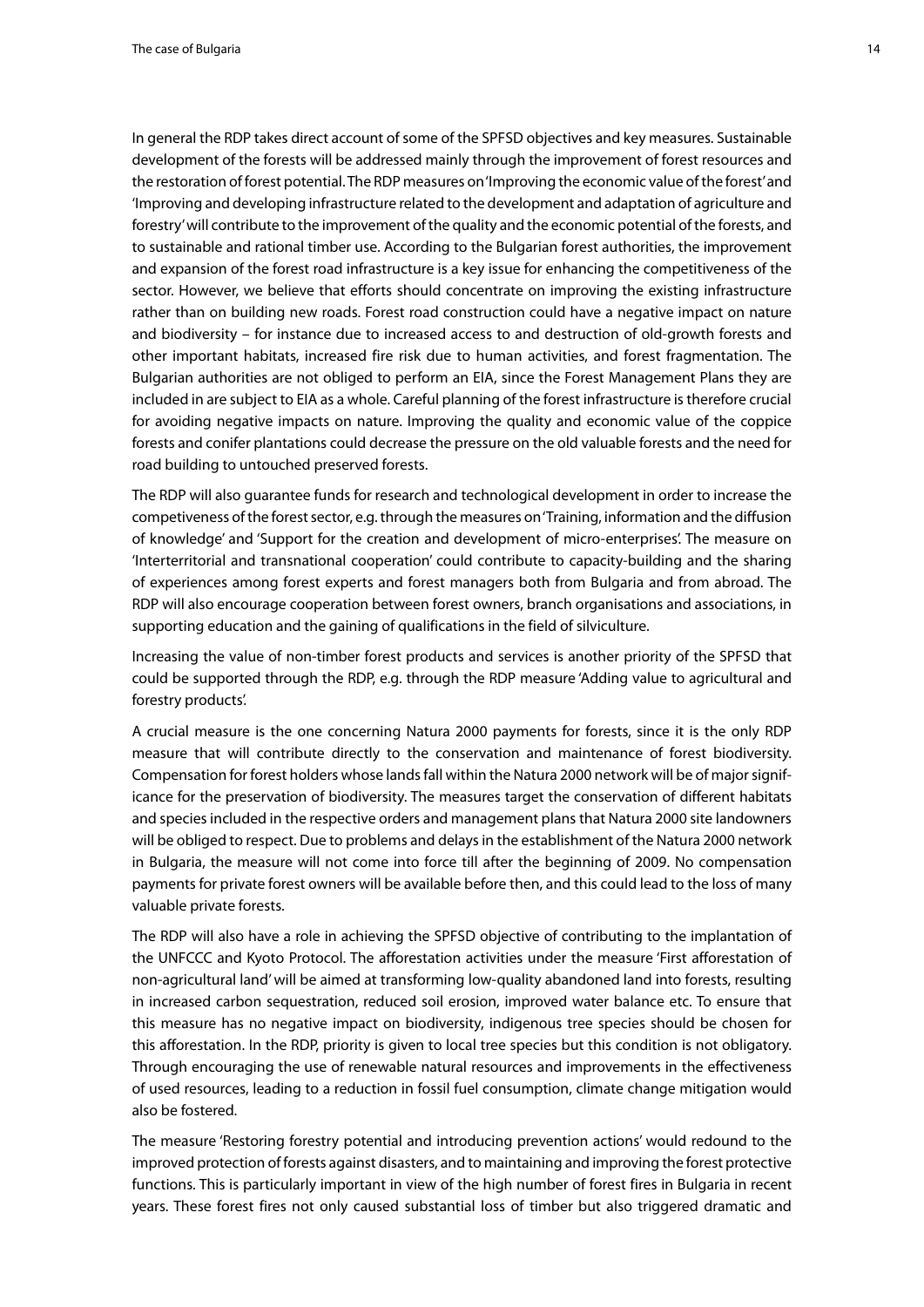<span id="page-14-0"></span>negative changes in the mechanical and microbiological texture of the soil in affected areas, which in turn quickly led to soil erosion. Forest fires also led to the poorer composition of forest plant species, to reduced biodiversity and lower sustainability of forest ecosystems. The RDP could do a great deal to decrease the risk of forest fires.

Other key measures of the SPFSD could possibly also be supported through RDP funds. For instance, improvement of sectoral and inter-sectoral cooperation and communication could be encouraged through the RDP measure on 'Implementation of the local development strategies'. Funds from the RDP could be used for the development of regional or local strategies for forest development as a part of the regional or local development strategies.

Some objectives and key measures from the SPFSD, however, are not taken into account.

The SPFSD envisaged the funds for enhanced implementation of agro-silvicultural systems to come through the RDP, but the establishment of the agro-forestry systems is not included in the RDP.

Funding for the establishment of forestry advisory services under KM 5 ('Encouraging cooperation between forest owners, branch organisations and associations for support to education and qualification in the field of silviculture') is also expected to come from the RDP. The RDP measure 'Provision of farm advisory and extension services in Bulgaria and Romania' (2007–2009) envisages advisory assistance just for the agricultural sector. Until its successor measure ('Use by farmers and forestry holders of advisory services') comes into force (2010–2013), this activity could be partly funded through the RDP measure on 'Training, information and diffusion of knowledge'. The ex-ante evaluation of the RDP recommends extension of 'Provision of farm advisory and extension services in Bulgaria and Romania' and also the inclusion of advisory services to forestry holders, but this recommendation is not taken into account in the RDP.

The SPFSD key measure on conservation and maintenance of forest biodiversity has also not been adequately considered. Funds in the RDP are envisaged mainly as compensation payments to Natura 2000 private forest owners. However, this will not secure the implementation of the entire key measure. The SPFSD relies on funds from the EAFRD for supporting the restoration of degraded forest ecosystems and the populations of some endangered forest-dependent species, activities which are not included in the RDP itself. In general the funds (and measures) for securing and preserving the forests and their biological diversity envisaged in the RDP are insufficient – e.g. no forest environment payments are foreseen, and funds for conservation and upgrading of the rural heritage are also not available. Forests outside the Natura 2000 network are left without any funding for protection from the RDP. This is explained partly by the assumption that funds for such activities will come mainly from other EU structural funds.

In general the RDP is in line with the objectives of the SPFSD. However, it is not expected that there will be enough money in the RDP for funding SPFSD activities, in particular in terms of preserving forest biodiversity and the development of agro-silvicultural systems.

#### **2.3.2 National biodiversity action plan**

The National Plan for Biodiversity Conservation 2005–2010 (NPBC) was prepared in accordance with Article 115 of the Biodiversity Act and Article 77 of the Environmental Protection Act, and was approved in 2005.

 The long-term strategic objective of the NPBC is 'protection, restoration and sustainable management of the Bulgarian biological diversity in order to create optimal conditions, environment and perspectives for human life'. The more immediate strategic objective of the NPBC is to 'halt biodiversity loss in Bulgaria by 2010'.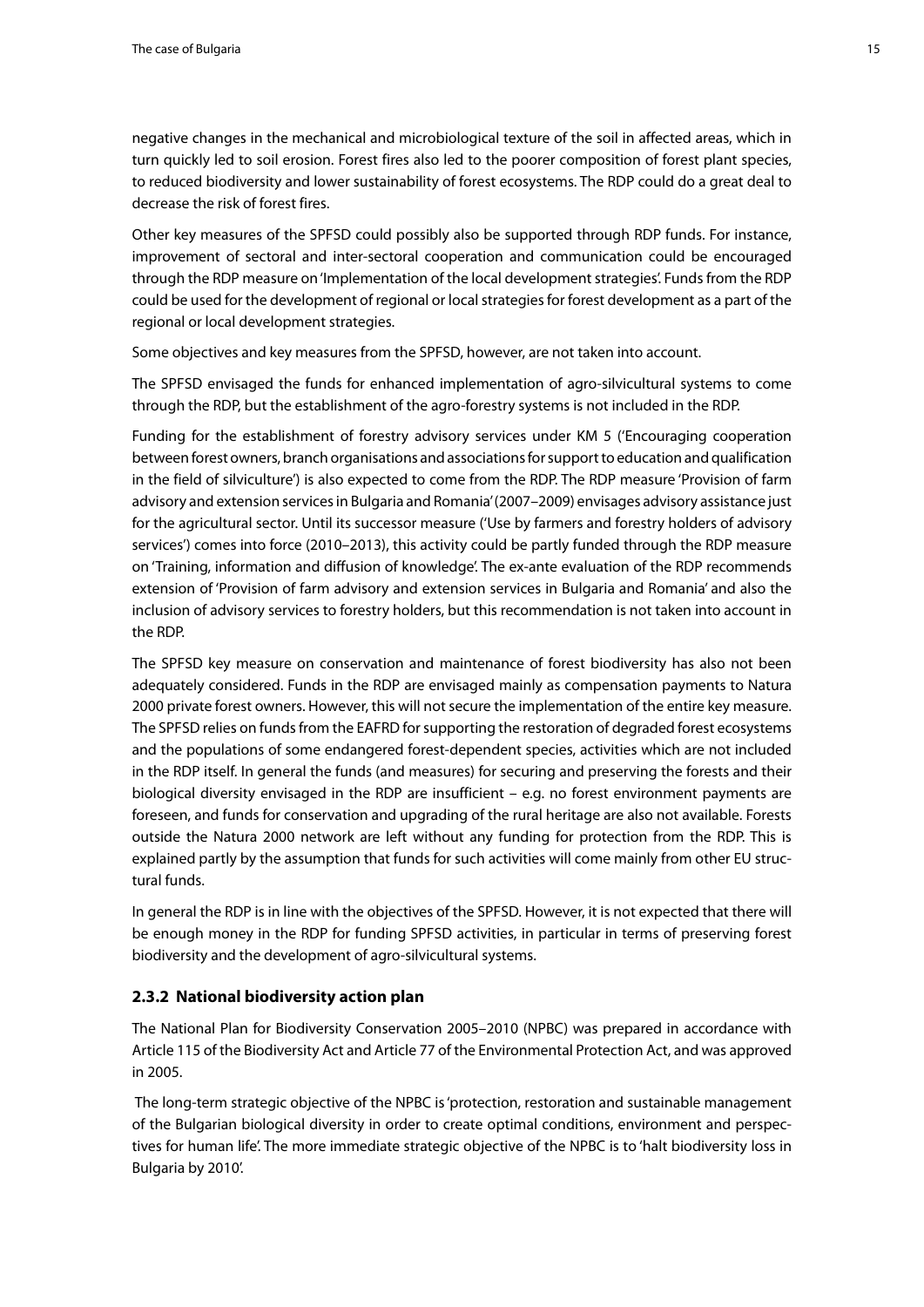The plan has, in addition, four operational objectives<sup>12</sup> and key measures, together with six priorities and nine measures and activities for their implementation.

According to the ex-ante evaluation of the RDP, the relationship between the National Biological Diversity Conservation Strategy (NBCS) and the NSPRD is clearly formulated in both documents. The relationship between the RDP and the NPBC, however, is not.

The second strategic goal of the NSPRD, 'to protect natural resources and environment of rural areas', which will be addressed by specific measures of the RDP, is complementary to the following operational objectives of the NPBC: 'Protection and restoration of species, habitats, ecosystems and landscapes' and 'Sustainable use of the biological resources'.

The implementation of the Priority Axis 2 of the RDP is the most appropriate instrument for ensuring the achievement of the objectives of the NPBC. A considerable part of the total budget of the RDP (€777 million, or 25 per cent of the total budget, excluding complements to direct payments) is allocated to measures of Axis 2 specifically related to environmental protection.

Axis 2 measures cannot resolve all problem issues related to environmental and landscape protection, however. Therefore a balanced and integrated approach is needed, identifying landscape and nature conservation as a priority for the measures under the other axes.

As intensive agriculture and forestry are recognised worldwide as being some of the biggest threats to biodiversity, the first objective of NSPRD – 'to develop a competitive and innovation-based agricultural, forestry sector and food-processing sector' – could be in conflict with the objectives of NPBC. There is a need for careful planning, and for a set of prevention mechanisms in order to avoid contradiction with the nature conservation legislation at the national, international and European Union levels, as well as with the environmental objectives under the NPBC. On the other hand many of the measures financed by Axes 1 and 3 (and as a consequence by Axis 4) are designed not only to avoid any negative impact, but in some way to contribute to achieving the general objective of protecting and improving the environment.

Although it is difficult to identify precise quantitative indicators to measure the impact on biological diversity, and thus the impact on the implementation of the NPBC, the RDP in general (not just Axis 2) could be expected to have a positive influence on these issues.

Several measures could contribute directly or indirectly to the protection, maintenance and enhancement of local biodiversity in terms of forests (e.g. Natura 2000 payments for forests, and the measures on 'Restoring forestry potential and introducing prevention actions', and 'Training, information and the diffusion of knowledge'). The measure on 'First afforestation of non-agricultural land' could contribute to the augmentation of carbon sequestration and thus to climate mitigation, and this could have a positive impact on the NPBC's operational objective, 'Prevention and negative impact mitigation on biological diversity caused by climate change and adaptation to them'. However, an important prerequisite for this is afforestation with native species adapted to the local environmental conditions. It is stated that all planting will be for environmental purposes only, and that local species will be given priority, but there are no specific provisions ensuring that the planned actions within this measure are suited to local conditions and compatible with the environmental requirements, particularly biodiversity.

Other indirect but positive effects of the RDP come from the creation of an interest in the population of the rural areas concerning the preservation of biodiversity: for example the enterprises dealing with rural tourism have a specific interest in preserving natural beauty.

<sup>12</sup> These are 'Protection and restoration of species, habitats, ecosystems and landscapes. Conservation of genetic diversity and bio-safety', 'Maximal integration of the biodiversity concerns in the national environmental and sectoral legislation and in the national policies and programmes', 'Sustainable use of the biological resources' and 'Prevention and negative impact mitigation on biological diversity caused by climate change and adaption to them'.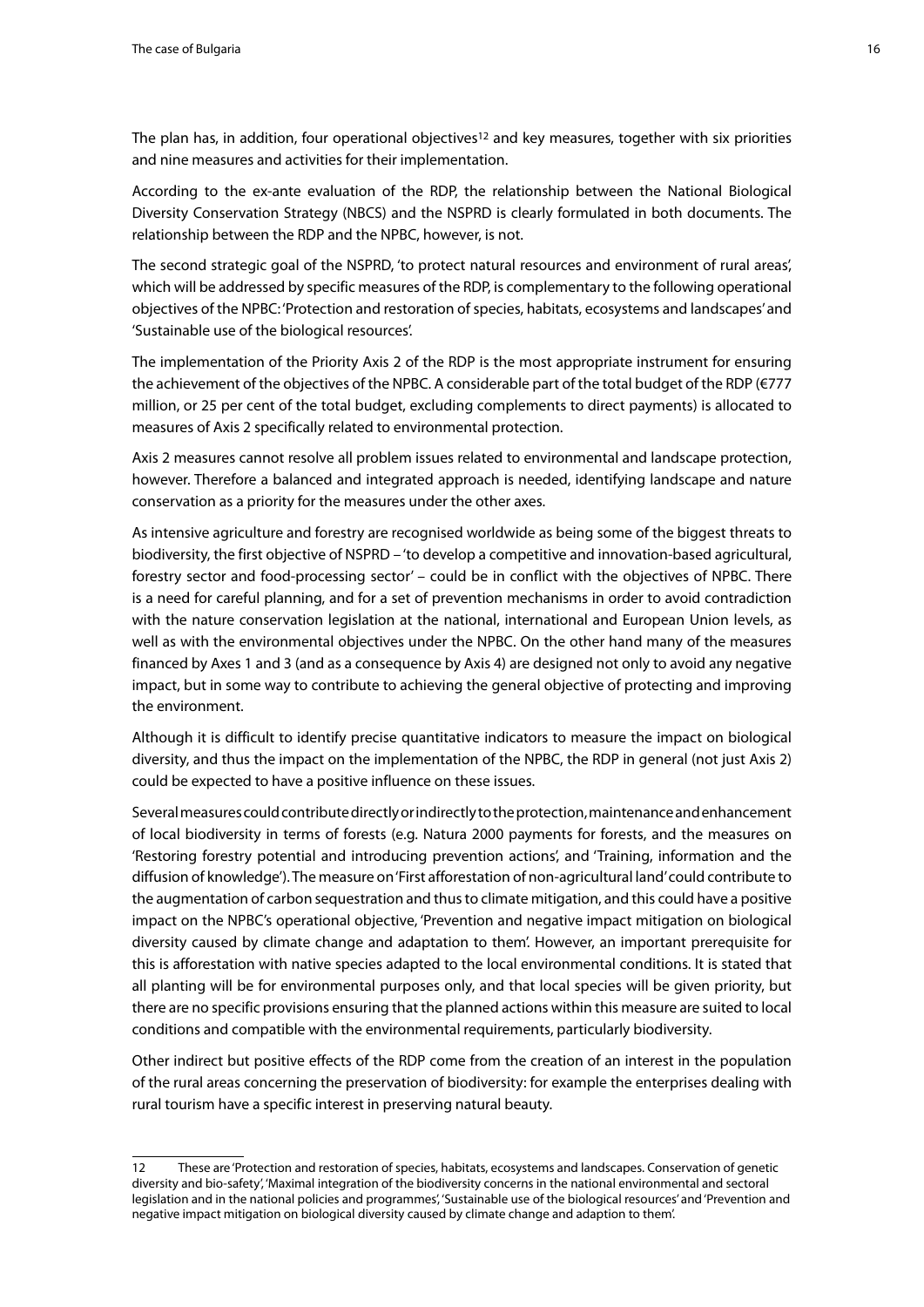<span id="page-16-0"></span>Training activities could have a positive effect, by introducing more modern and environmentally friendly management systems in forestry enterprises. However, the training under the measure 'Training, information and the diffusion of knowledge' does not currently address the environmental problems related to biodiversity conservation clearly enough. If relevant training is not included in the measure, it could lead to the preparation and implementation of projects with negative impacts on biodiversity.

Although the RDP respects the Protected Areas system, no clear relationship has been developed between the measures defined under Axis 1 and the protected areas. Yet this is necessary, because half of the territory of the Protected Areas system does not have strict protection regime. Axis 2 and Axis 3 partially address these requirements in the scope of the definition of the measures set there. The same applies also to the Natura 2000 network. Despite the RDP aspects of Nature 2000, no clear relationship has been developed between measures defined under Axes 1 and 3 and Natura 2000. Compensating forest owners for land within the Natura 2000 sites will be crucial to implementing measures for the conservation of habitats and species included in the local management plans for these areas, which corresponds to the first operational objective of the NPBC, 'Protection and restoration of species, habitats, ecosystems and landscapes'. With regard to forests, this compensation will start relatively late, which will be an obstacle to the preservation of valuable forest habitats and could impair the objectives of the NPCB.

The RDP measure 'Improving and developing infrastructure related to the development and adaptation of agriculture and forestry', and in particular the building of the forest road infrastructure, if not carefully planned, could cause destruction and fragmentation of habitats at the local scale and thus violate the NPCB's operational objective, 'Protection and restoration of species, habitats, ecosystems and landscapes'. In order to avoid negative impacts on biodiversity, an EIA for the construction of forest roads should be conducted, and no forest roads should be built in ancient forest areas or closed basins which are home to forests of high natural value.

In general, the RDP is not in line with the NPBC in terms of forests. The relationship between the RDP and the NPBC is not clearly enough formulated. The RDP puts emphasis on commercial forest-related issues in the RDP, above the environmental practices and the measures aimed at diffusion of information and capacity-building. Due to the later starting point of the Natura 2000 payments, and the lack of other measures aimed at forest conservation such as forest-environment payments and non-productive investments, the RDP will not contribute much directly to the implementation of the NPCB concerning forests and their preservation.

## **2.4 The RDP and EU measures for protecting biodiversity**

Forest-related measures, including biodiversity-enhancing activities such as forest-environment payments, Natura 2000 payments and non-productive investments in forests as well as the establishment of agro-forestry systems, have not been developed in the current RDP of Bulgaria. Natura 2000 payments were postponed to the period 2009–2013, while the EU Forest Action Plan, the FLEGT Action Plan and the Biomass Action Plan will not be included in the programme at all. Priority forestrelated measures dominating the RDP are: improving the economic value of forests, adding value to forest products, and afforestation. From this we can draw the simple conclusion that the programme's emphasis is a long way from making a direct contribution to species and habitat conservation, and will not contribute to the EU target 2010 when it comes to forest ecosystems.

The explanation for the postponement of the Natura 2000 measures for agricultural lands and forests is the lack of any formal designation of Natura 2000 sites, and the lack of ordinances for designation and management plans, and therefore the lack of clear restrictions on agricultural and forestry activities. The budget for the Natura 2000 measure is allocated to agro-environmental payments, and the farmers in the potential Natura sites can apply for support under this measure. Forest owners, however, cannot apply.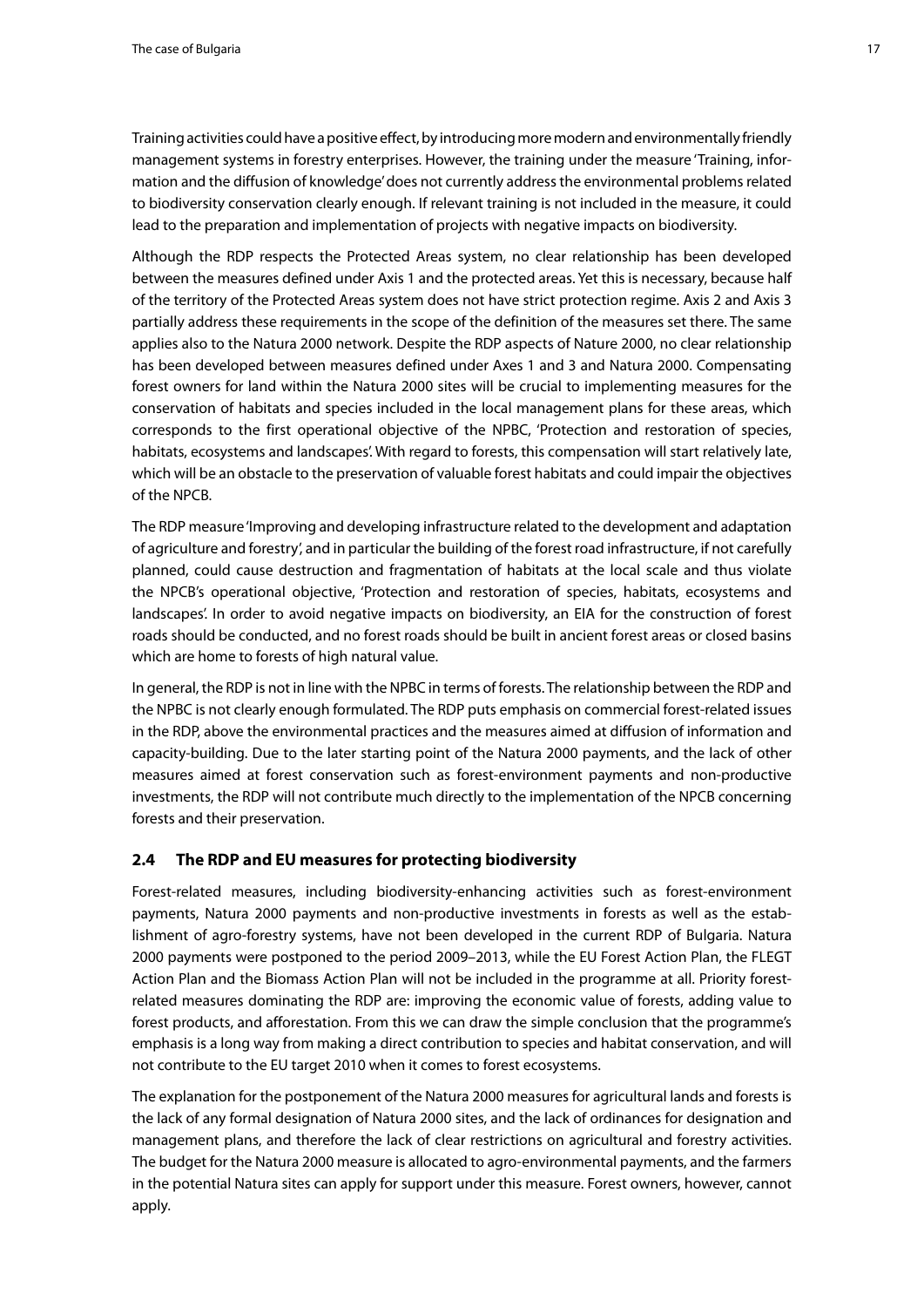#### <span id="page-17-0"></span>**2.4.1 The 2010 target and the RDP**

It has been realised that the loss of biodiversity is of concern not just because of the important intrinsic value of nature, but also because it results in a decline in the 'ecosystem services' which natural systems provide. These services directly affect the quality of human life. Concern for biodiversity is integral to sustainable development and underpins economic growth, employment and improved living standards. In 2001, heads of the EU member states addressed biodiversity loss by making the commitment to 'halt the decline of biodiversity by 2010'. Key measures towards meeting the 2010 commitment are considered in various policy areas. A number of documents have the underlying objective of halting biodiversity loss by 2010: the EU Sustainable Development Strategy, the 6th Environmental Action Programme, the EC Biodiversity Strategy (providing a response to the requirements of the CBD) and Action Plan.

Meeting the 2010 target is a responsibility shared between member states and the European Community. Of the most powerful EU policies, the Common Agricultural Policy, is designed to protect the environment as well as dealing with food production. The second pillar – Rural Development – is expected to be one of the most effective tools for member states, with financial help from the EU, for enhancing biodiversity in their rural areas.

The Commission communication entitled 'Halting the loss of biodiversity by 2010 – and beyond' (dated 22 May 2006) defines the four key policy areas and ten objectives to be fulfilled in order to achieve the 2010 goal. How well has the Bulgarian government used its RDP in order to achieve these goals?

#### *Objective: to safeguard the EU's most important habitats and species*

One of the elements of the EU approach to stop the loss of biodiversity is the creation and protection of a substantial network of sites of highest nature value – Natura 2000. The two EU Nature Directives have been transposed in the Bulgarian legislation through the Biodiversity Act (BA), which was adopted in August 2002 and amended three times during the last year. 114 sites were proposed to be designated as Special Protection Areas whose total area covers 1,854,449 ha, 48 per cent of them forests, and 39 per cent agricultural land. 196 protected zones were proposed according to the Habitats Directive, covering an area of 1,733,272 ha, 68 per cent of which is made up of forests and semi-natural areas. Natura 2000 contributes considerably to the size of the currently protected network. The latter is only 5 per cent of country's territory, while the sites approved by the Government cover about 31 per cent out of 33.8 per cent proposed.13 It is acknowledged in the RDP that the species composition of forests is very rich, and most biodiversity in Bulgaria finds its natural habitat in the forests. This results from the bio-geographic position of the country, altitudinal differences: from sea level up to 2,900 m and diverse relief and bed rocks. Nevertheless, among the factors causing pressure on biodiversity recognised in the RDP (Chapter 3.1.3, Biodiversity) there are none associated with forests but only with agriculture and coastal zones.

The draft version of the RDP from January 2007 included measures specifically oriented towards better implementation of the Natura 2000 sites management regimes: Natura 2000 payments in agricultural and forest areas. At the moment these measures are temporarily removed and postponed for implementation after the beginning of 2009. To become beneficiaries, the users and owners of the land should be registered in the Integrated Administrative and Control System (IACS). The system was developed on the basis of aerial photographs and is in place for agricultural land only. There is clearly an obstacle in using this measure for forests since to be able to register the system should be developed first. Even if the measure 'Natura 2000 payments for forests' starts in 2009, it is highly unlikely that there will be a functioning registration system for forest owners. On the other hand it is not clear whether the same method will work for forests, since aerial photographs can hardly give any information about the forest, other than how large a clear cutting area is.

<sup>13</sup> Council of Ministers, Decision no. 802 from 4 December 2007. List of approved protected zones for wild birds and nature habitats. State Gazette.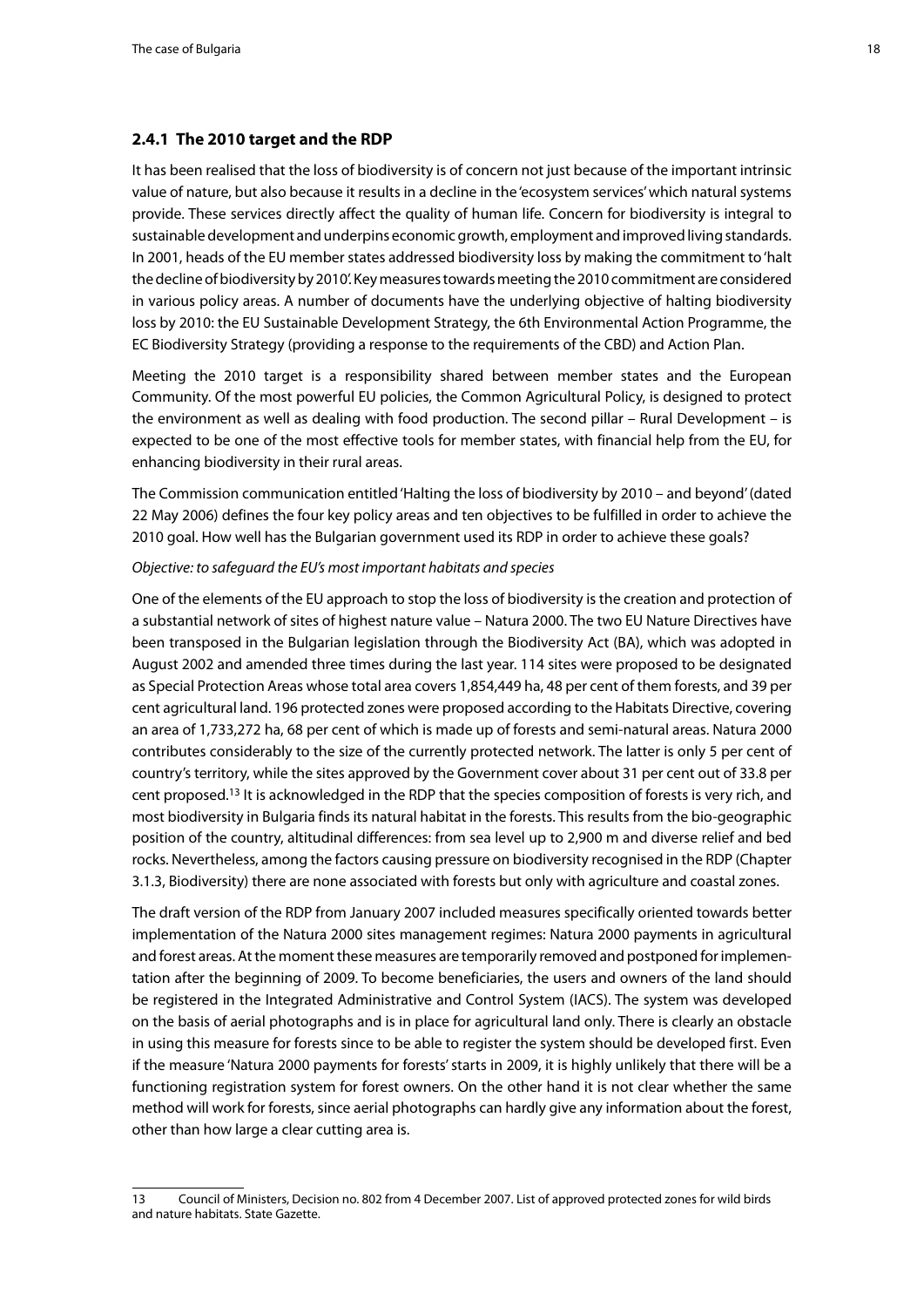The main objective of the measure 'Natura 2000 payments for forests' is to encourage owners and users of forests and forest land to apply measures and activities to ensure the protection, maintenance and/ or recovery of the favourable conditions for the species and natural habitats listed in Annexes 1 and 2 of the Biodiversity Act. Low effectiveness of this measure is driven by the fact that only non-state forests are eligible for compensation, and few non-state forests fall in the Natura 2000 network. State forest, on the other hand, comprising almost 80 per cent of the forested territory of the country, is characterised by high nature value. The state, however, cannot be compensated for income lost due to management restrictions. Therefore state forest authorities are reluctant to respect the limitations imposed by the management regimes. In the previous version of the programme where the measure was described, there was an obligation for beneficiaries to have rented the forest for at least five years. Five years is a very short period in the context of forest ecosystem processes, where main forest use happens once every 70–100 years. This just shows that the measure was inadequately developed and poorly thought out.

Payments will be delayed due to another factor. Considerable time is needed for ordinances of the sites to be issued and their management plans to be prepared. Until these plans are ready the restrictions are not known and compensation is not paid. The activities could be supported by agro- and forestenvironment measures; but unfortunately this option does not exist for forests because the forestenvironment measures are not included in the current RDP for the whole programming period.

#### *Objective: to conserve and restore biodiversity and ecosystem services in the wider EU countryside*

Even the most comprehensive protected area network will leave a lot of biodiversity outside its territory. Genuine species conservation cannot be adequately addressed using the site protection approach only. This is especially relevant to forestry because forest species do not tend to concentrate in small areas but are more widely dispersed. That is why it is equally important for EU action protecting biodiversity to spread over the wider environment. This could be achieved by dedicated nature policy, namely actions for threatened species; better connectivity of the Natura 2000 sites; and integration of biodiversity needs into agricultural, fisheries and other policies. Natura 2000 alone is not sufficient to secure forest biodiversity. It can only be secured by a holistic conservation approach, envisaging forests as functioning systems where the ecological quality of habitat plays a crucial role in sustaining the entire forest-dependent biodiversity.

There exists a National Agro-Environmental Programme from the SAPARD period, which will be implemented through the agro-environment measure of the new RDP. It includes maintenance and restoration of high nature value farmland and traditional agricultural landscapes; conservation of endangered local breeds of farm animals and traditional crop varieties; and increased awareness and knowledge among farmers about agricultural practices. These are expected to contribute to the achievement of favourable conservation status of species outside the Natura 2000 network. Some of these activities were planned to start in 2007.

Council Regulation 1698/2005 provides for a set of measures in support of sustainable forest management, such as forest-environment payments, non-productive payments in forests and the agroforestry system. However, realisation of the full benefit of these measures remains in the decision of member states and the budget available. As mentioned above, these measures were not included in the RDP for Bulgaria. Afforestation on non-agricultural land is envisaged in the programme and it might be used for better connectivity of Natura 2000 sites, if appropriate restoration measures are undertaken. Apart from the benefits for carbon sequestration, increased availability of wood material and alleviating erosion, the measure could be used to create bridges between highly fragmented lowland forests. Supporting biodiversity is one of the objectives stated in the RDP afforestation measure giving 'priority to local tree species compatible to environmental requirements and biodiversity', but it is not obligatory.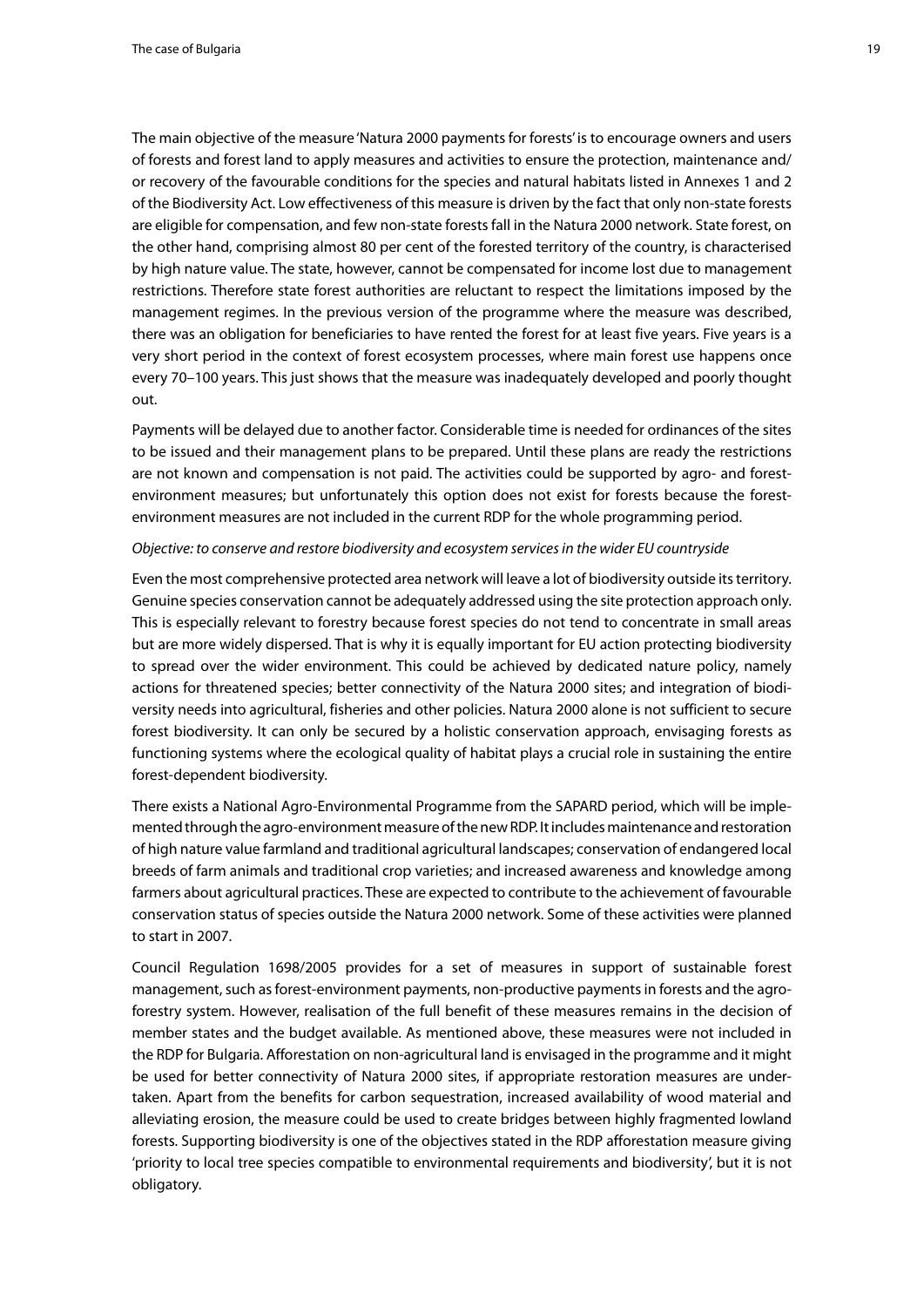## *Objective: to reinforce compatibility of regional and territorial development with biodiversity in the EU, the EIA, and integration into regional and territorial development policy*

The nature directives and the Environmental Impact Assessment (EIA) directive require the consideration of potential impacts of certain regional and territorial developments. This includes consideration of alternatives and the design of measures to prevent and reduce negative impacts.

The Bulgarian RDP requires a mandatory EIA for actions including support to investments, with the exception of cases where EIA is not required by the Environment Protection Act. In addition, investment projects falling in Natura 2000 sites will be checked for compliance with the provisions of the national Biodiversity Act and the respective secondary legislation for its implementation, as well as the envisaged restrictions in the decisions for the site designation and management plan.

However, building new forest roads will not be subject to the EIA because the construction of roads is anyway considered to be part of the so-called Sustainable Forest Management Plans. These are in fact standard Forest Management Plans used during the last century or so. Although they are being upgraded, and the set of information they contain is being expanded, the plans still consider only the commercial value of timber, and biodiversity is hardly touched on. The density of forest roads in Bulgaria is considered insufficient by the forest administration , especially in the mountainous areas, which makes one sixth of the forest growing stock inaccessible. Hence it is very likely that a substantial proportion of the RD money will be used for forest road construction. Improving forest infrastructure is also a prerequisite for better competitiveness of the forest sector. Forest roads are included in the measure 'Improving competitiveness', and also in 'Restoring forestry potential and introducing prevention actions' – a measure covering actions such as the clearing of forests damaged by fires, windstorms and other natural disasters. All these actions can be potentially damaging for forest biodiversity.

Afforestation, outside Natura 2000 being done according to Ordinance No. 17 of MAF, is also not subject to EIA.

## *Objective: to substantially reduce the impact on EU biodiversity of invasive alien species and alien genotypes*

Invasive alien species were identified in the 6th EAP as a priority for action. While support has been given to some localised eradication programmes via LIFE funding, the issue is not addressed specifically in the RDP. The measure for afforestation on non-agricultural land 'promises' that priority will be given to local tree species which have proved their compatibility with the environment and are suitable for restoring biodiversity. But there is no obligation to do this.

## *Objective: to support biodiversity adaptation to climate change*

The RDP portrays Bulgaria as a country with a large potential for the production and utilisation of biomass. There is a national programme for promoting the use of renewable energy sources. According to this programme, the waste and unutilised biomass category includes: forestry by-products (branches and loppings), industrial wood residues (sawdust, bark, chops, black liquor, etc.), demolition wood, wood residues from parks and gardens, solid agricultural residues (straw, grain maize stems, sunflower stems, vine and orchard pruning, tobacco stems), manure from animal breeding farms, municipal solid waste, sewage sludge, cooking oil residues, and possible additional extraction of low-quality wood from forests. Energy crops include (among others) perennial energy crops: short rotation willow or poplar coppice.

It is believed that support for afforestation will contribute to the protection of the environment, as well as mitigating climate change. Restoring forestry potential will also contribute to climate change mitigation through the following actions: reforestation of damaged forests by using natural tree species; preventative actions against forest fires, e.g. establishing and maintaining fire protection breaks (e.g. cutting and clearing) and infrastructure (forest paths); and diversification of vegetation structure by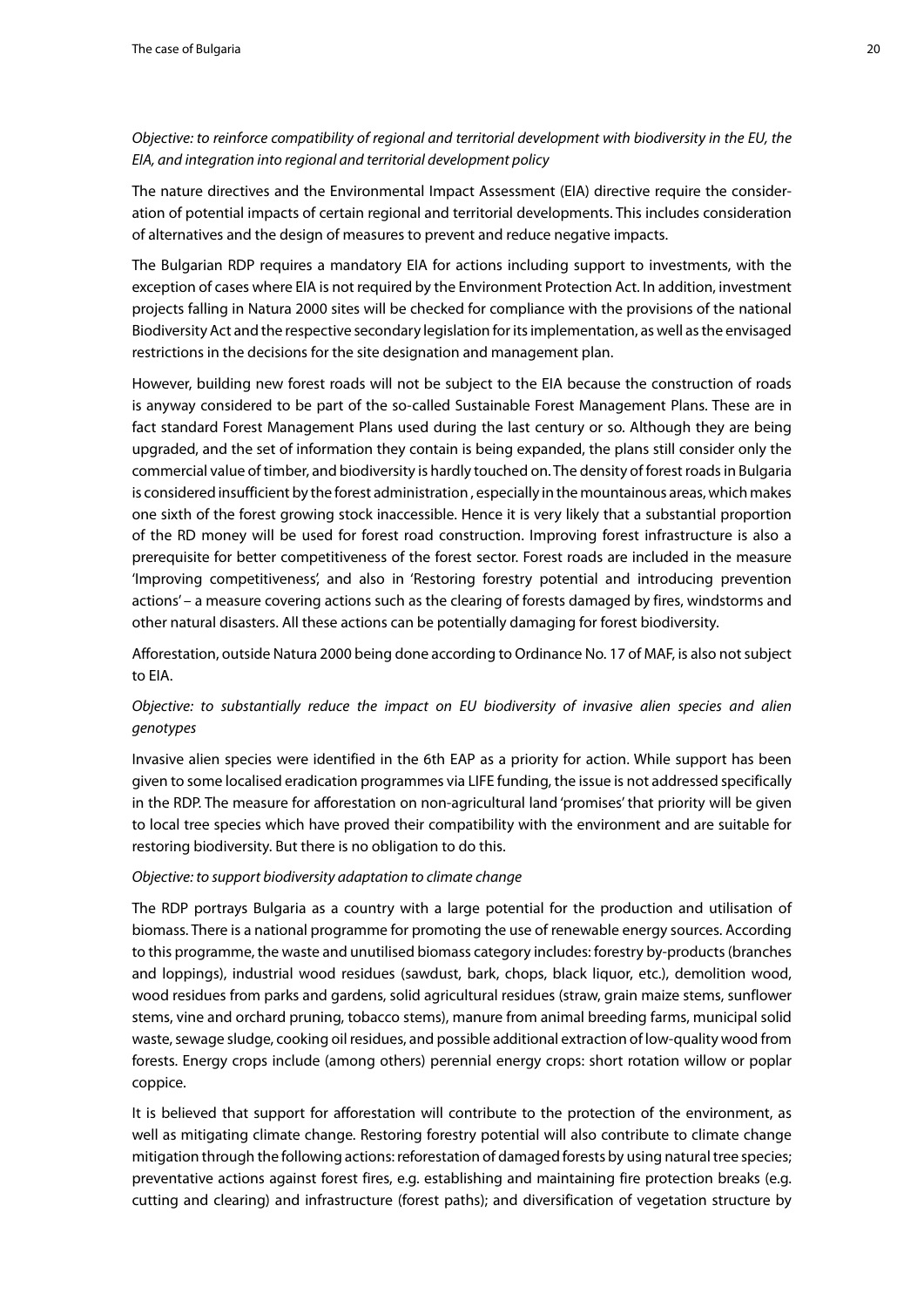<span id="page-20-0"></span>transforming coniferous plantations into broadleaved or mixed natural stands.

*Objective: to substantially strengthen the knowledge base for conservation and sustainable use of biodiversity, in the EU and globally*

The measure on 'Training, information and diffusion of knowledge' from the RDP emphasises the need for better qualifications in the sphere of the new technologies, renewable energy sources, bioenergy, and also sustainable management of the natural resources, including the requirements for crosscompliance. The training will cover the sustainable management of natural resources in compliance with EU legislation (cross-compliance, environmental standards, public health, etc.) In addition, diversification of the activities of those dealing in the agricultural and forestry sectors (rural tourism, craftsmanship, etc.) could contribute to the sustainable use of biodiversity.

Another measure – 'Use by farmers and forestry holders of advisory services' – could also contribute to this objective, but it will only become operational from 2010.

#### **2.4.2 Natura 2000 and the RDP**

The RDP will not contribute towards preservation of Natura 2000 sites in forests (see above).

## **2.4.3 FLEGT Action Plan and the RDP**

The national RDP will not contribute to the FLEGT Action Plan. There is no mention of forest law enforcement or any other measures against the trade of illegal timber in the Bulgarian RDP. In 2005 the Government signed the St Petersburg Declaration, committing it to addressing illegal logging and forest crimes.

The document 'National Strategy for Sustainable Development of the Forest Sector in Bulgaria 2006–2015' admits that illegal logging in the country has grown considerably over the last ten years, and one reason for this is corruption in the forest sector. The problem is treated separately in the document 'Strategic Plan for Forest Sector Development 2007–2011' (SPFSD), which gives detailed actions for combating illegal logging in the country. At the national level the actions range from law enforcement and combating corruption in the forest sector, to promoting transparency of the local and international timber trade. In the national strategy it is recognised that poverty is an underlying cause of illegal harvesting. Broadly speaking it can be assumed that the RDP's aims to alleviate poverty in rural regions may have the effect of reducing the amount of illegally cut timber and to some extent lessen corruption at lower levels in the forest administration.

#### **2.4.4 Contribution of the RDP to the EU Forest Action Plan**

Objective 1 sets out to improve long-term competitiveness (key actions 4 and 5). Under this objective there are measures in the RDP for promotion of forest biomass for energy (contribution to biomass for energy is described in details below).

Education, training, and cooperation between forest owners can be distinguished in the following measures.

*Training, information and the diffusion of knowledge.* It is considered necessary for farmers and foresters to have good economic and technical qualifications in the sphere of the new technologies, renewable energy sources and bioenergy. It is expected that professional training will expand the opportunities for earning additional income and acquiring new knowledge. The support for vocational training under the measure is related to agriculture and forestry, and is only intended for agricultural producers and forest owners as well as for those employed in their holdings. All other types of vocational training will be supported under the Operational Programme Human Resources (European Structural Fund).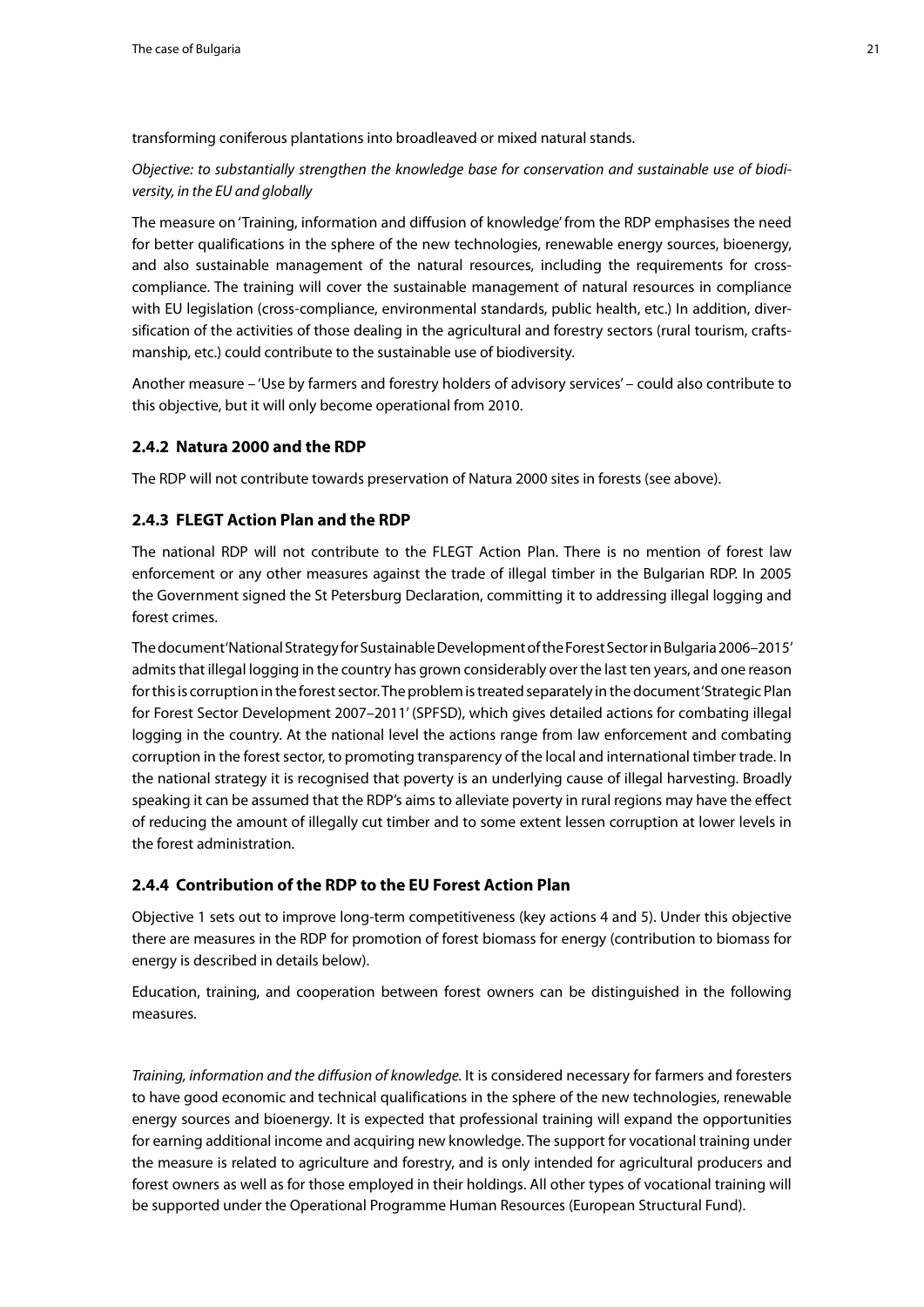Training activities cover the sustainable management of natural resources in compliance with EU legislation (cross-compliance, environmental standards, public health, animal welfare, etc.) as well as basic training on general environmental issues including biodiversity. This is in fact the only measure that specifically mentions training related to sustainable management. The vocational training measure under Axis 1 will be used for acquisition of basic knowledge for the environmentally friendly practices in land management targeted under Axis 2.

*Interterritorial and transnational cooperation* enables the undertaking of joint trainings, capacity development, sharing experiences and the exchange of know-how.

With regard to cooperation, this is dealt with in the measure for modernisation of agricultural holdings, and improving vertical cooperation with the processing and manufacturing sectors, as well as in the measure on 'Adding value to agricultural and forest products', concerning improving horizontal cooperation with primary producers and cooperation among farmers. There is no cooperation for forest owners planned for support.

Objective 2 is to improve and protect the environment (key action 6, 'Mitigation of climate change'). The RDP's support for this action will be mainly through afforestation and use of biomass for energy. The anticipated result from the measure on 'Restoring forestry potential and introducing prevention actions' also assumes climate change mitigation. This measure is also the most relevant one to key action 9 – 'The protection of EU forests (prevention measures)'. It refers to prevention or alleviation of damage caused by forest fires, windstorms, insect infestation and floods. Bulgaria's forests have suffered a great deal from the above-mentioned natural phenomena, especially forest fires, over the last ten years. According to the Bulgarian Forest Act, the rural forested area should maintain its size, meaning that devastated areas need to be restored within two years. Money for such restoration is very scarce, and usually the forest owners do not succeed in reestablishing the forest cover. So it is assumed that such areas will become abandoned if not reforested. On the other hand it has been observed that burnt areas regenerate naturally faster and in a more stable manner than artificially reestablished forests. That gives an advantage, first because of diminishing costs, and secondly because natural regeneration preserves higher genetic diversity. In this regard, there should have been prioritisation of the allocation of money; first the improvement of preventative actions should be ensured, and then money should only go to the reforestation of damaged areas where there is some obstacle to natural reforestation.

The clearing of forests damaged by fires, windstorms and insects should be carefully considered since natural disturbances are phenomena creating benign conditions for biodiversity enrichment. Many species are dependent on fallen timber, which is common in natural forests. Removing it from any area therefore amounts to direct destruction of habitat for endangered and rare species.14

The construction, improvement and maintenance of forest paths, to give better access to forests so that forest fires can be extinguished more easily, can be seen as controversial. According to the National Forestry Board's statistics, about 95 per cent of the fires are associated with some kind of human activity, and 75 per cent of forest fires originate on agricultural land. This leads to the conclusion that fires happen at places accessible through roads. The construction of new forest roads will lead to increased access to the forest and therefore a higher risk of human intervention, and moreover it will cause fragmentation of the forests.

*Key action 9* includes additional subactions that were recommended to the member states by the EC. These subactions would considerably improve the environment, but none of them were taken into consideration in the RDP. Two examples that would have been favourable to biodiversity are the promotion of an agro-forestry system and the promotion of schemes for forest owners to engage in voluntary environmental commitments. These types of activities are not included in the RDP at all.

<sup>14</sup> Natural disasters can bring tragedy to many and profit to some; Forest Capers, issue 6, September 2007.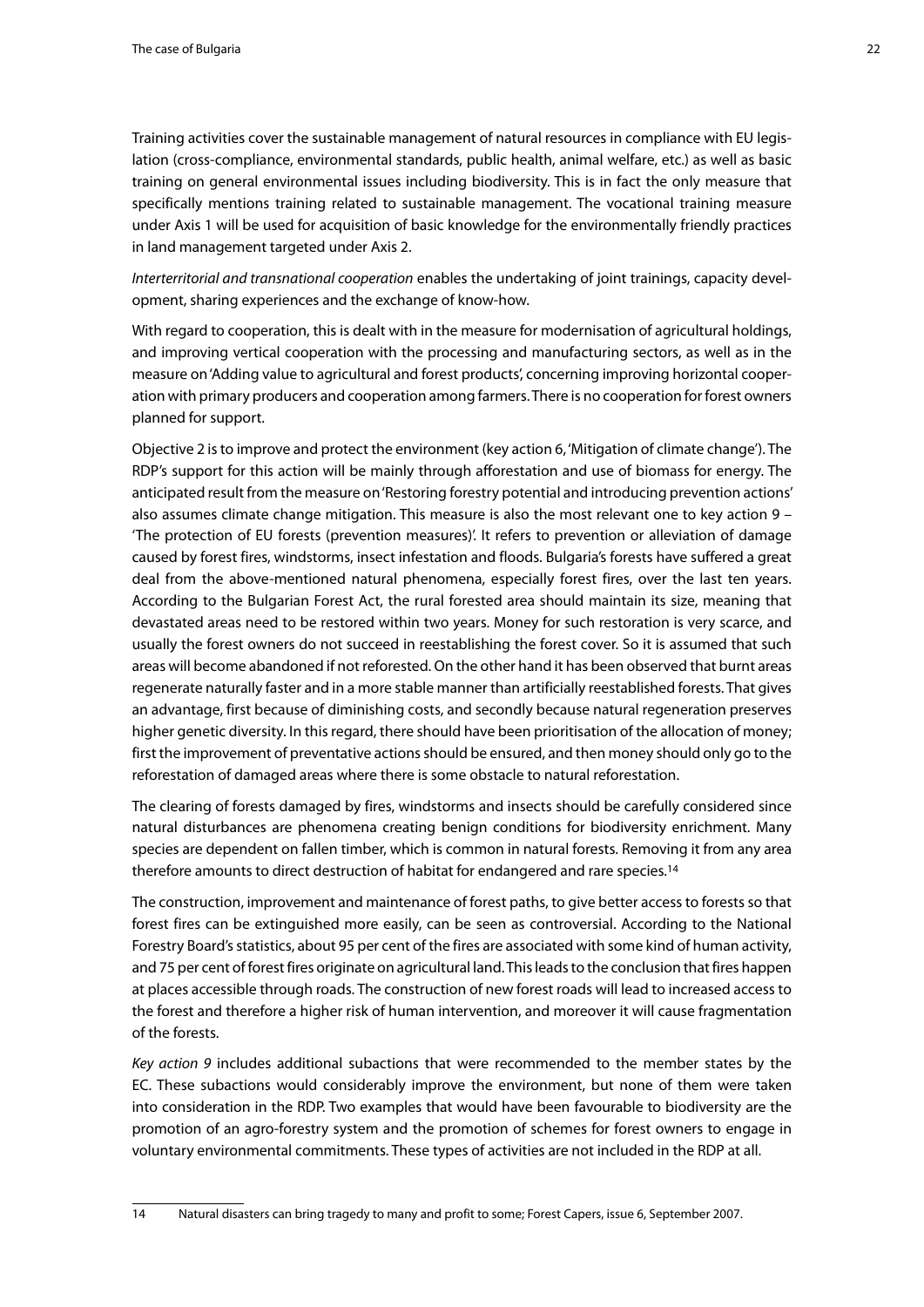<span id="page-22-0"></span>*Key action 7* – the goal 2010 is described above.

Objective 3 deals with the issue of contributing to the quality of life (see key actions 10 and 11). In principle the whole idea of the RDP is to improve living standards and the quality of life. As far as forests are concerned, the development of tourism may raise rural people's income. Prevention against fires and floods, envisaged in the measure 'Restoring forestry potential and introducing prevention actions', which will secure the protective functions of forests, can also contribute significantly to better and safer lives in rural regions.

The fourth objective, 'fostering coordination and communication', refers to a higher EU level and is not relevant in the case of any single country in isolation.

#### **2.4.5 Biomass Action Plan with reference to the RDP**

The RDP will contribute to implementation of Biomass Action Plan.

According to the national inventory, forest cover in Bulgaria is steadily increasing despite the fact that the rate of creation of new forests has dropped significantly over recent years. Due to lack of investment, only 5,000–7,000 ha of the 12,000 ha planned for afforestation annually is actually being afforested. Therefore there is a great potential for the afforestation of about 300,000 ha of abandoned and degraded agricultural land as well as non-forested forest land. According to the calculations of the National Forestry Board the total annual increment per year is 14 million  $m<sup>3</sup>$ , while annual harvesting is only 8.2 million  $m<sup>3</sup>$ , meaning that only 58 per cent of the yield potential is being used. The main reasons for this are lack of infrastructure, especially in mountainous areas where most of the growing stock occurs, and lack of investment for silvicultural activities in young plantations (a substantial part of which is less than 40 years old), where the revenue is equal or lower than the costs. The great potential for biomass production includes forestry by-products (branches and lopping), industrial wood residues (sawdust, bark, chops, black liquor, etc.), demolition wood, wood residues from parks and gardens, and the possible additional extraction of low-quality wood from forests. There is no fixed definition of 'low-quality wood', but one would assume that dead wood falls into this category. Perennial energy crops like short-rotation willow or poplar coppice are also one possible source of biomass. The whole RDP is generally very positive to the production and utilisation of biomass, assuming that it will increase the economic value of forests, and will create job opportunities for rural regions through the use of renewable energy sources and better management of the woody biomass as a whole. It is also a fact that there has been an increase in the use of timber for firewood, as the cheapest form of household heating. Over recent years the number of households using firewood has doubled, and now 40 per cent of households use firewood for heating and/or for boiling water.

To support the idea of biomass production, a number of measures from the RDP consider – directly or indirectly – timber harvesting for the production of biomass for bioenergy. However, unlike the EU Biomass Action Plan, the Bulgarian RDP does not mention any safeguards such as not harming biodiversity, careful felling and residue collection, etc.

The following measures in the RDP are directly related to the biomass production in the country. All of them were due to start in 2007.

*Adding value to agricultural and forestry products.* Eligible actions will support biomass production, investment for the production of energy from renewable sources, processing of primary and secondary biomass, and the purchase and installation of new machines and equipment for improvement of the production processing. The projects for bioenergy production for sale include a number of feasibility studies.

There are also various indirect measures supporting production of biomass for energy:

*Training, information and the diffusion of knowledge* includes courses and information activities for good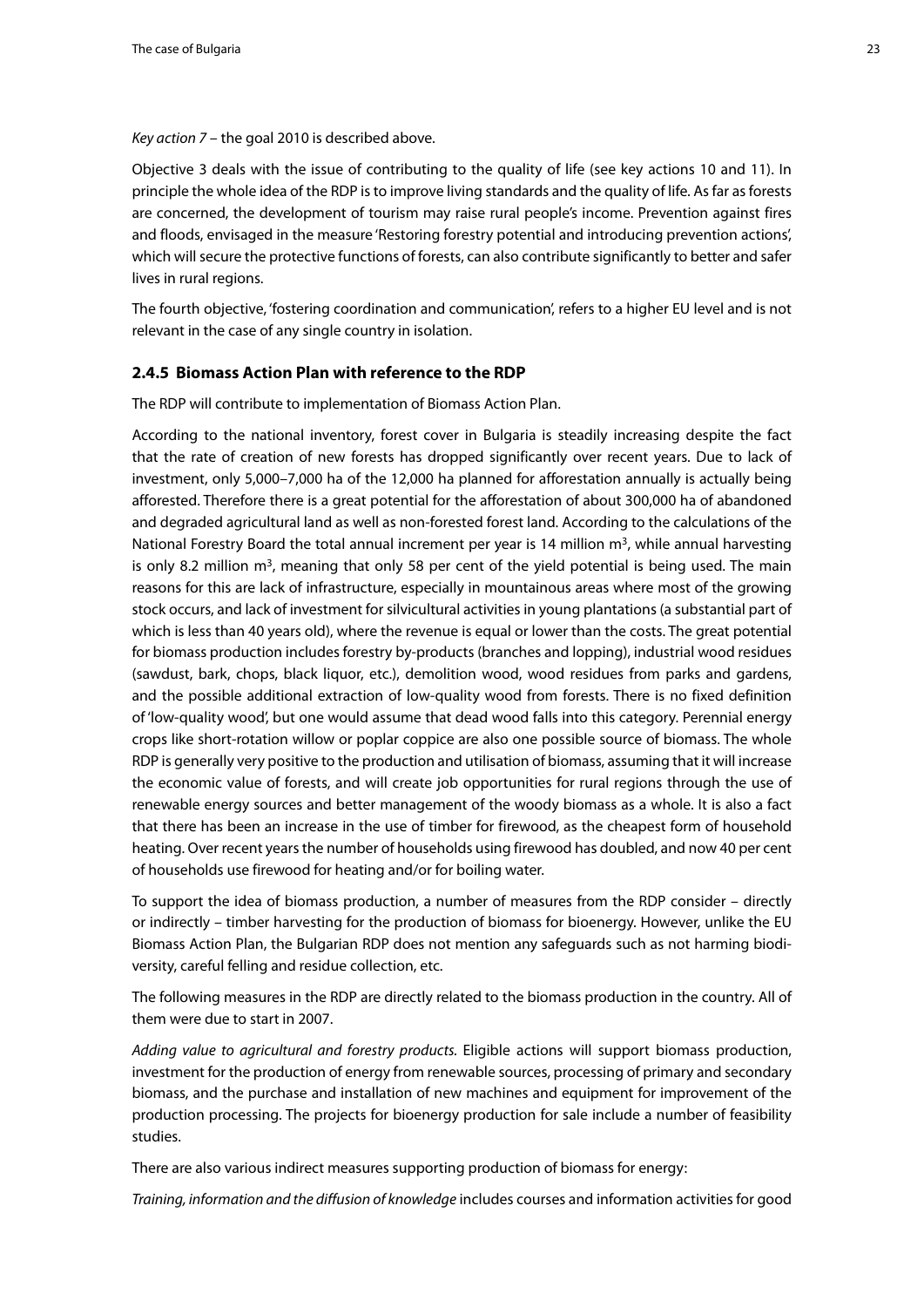economic and technical qualifications in the sphere of the new technologies, renewable energy sources and bioenergy.

Improving the economic value of forests (owners of non-state forest eligible only) includes lightening and tending in coppice stands between one and ten years old; pruning of pine plantations younger than forty years; thinning in young coniferous (not older than forty years) plantations; and purchase of harvesting and skidding equipment – e.g. harvesters, motor saws, tractors and cable systems. All these activities would provide wood material for heat and energy generation. It is said that the actions under this measure are based on Sustainable Forest Management Plans, which are in fact just Forest Management Plans and do not contain sustainability principles except the one postulating 'harvesting lower than increment'.

*First afforestation of non-agricultural land,* especially in the lowland region, will provide timber for energy for local people. According to the RDP, support for afforestation will contribute to the protection of the environment and biodiversity, and the alleviation of natural hazards and erosion, as well as helping to mitigate climate change. It should be noted that state forest holdings are also eligible for this measure. It is stated that all planting will be for environmental purposes only, and that local species will be given priority, but there are no specific provisions ensuring that the planned actions within this measure are suited to local conditions and compatible with environmental requirements, particularly biodiversity. Environmental effects could include climate change mitigation, for instance by afforestation with exotic species for biomass production. Only in Natura 2000 sites can afforestation be supported on the basis of management plans.

*Diversification into non-agricultural activities* will support production of renewable energy – bioenergy in the case of processing of raw materials coming from the producer's own agricultural holdings.

Support for the creation and development of micro-enterprises is designed for job creation and investment in modernisation, and the growth of micro-enterprises, which would otherwise be too small to invest in their own development. Support will be given to investments and related external marketing and management services to develop business activity in non-agricultural sectors such as production of bioenergy to meet the micro-enterprises' own energy needs; and/or for sale in the case of processing products (raw materials) not covered by Annex I to the treaty; and/or for sale from renewable energy sources (solar, wind, water, geothermal energy, etc.).

The measure will provide grant aid to the supported non-agricultural activities for external consultancy for developing marketing strategies, product development, advertising and publishing promotional materials.

The measure on *Basic services for the economy and the rural population* aims to improve living standards and to prevent depopulation through the diversification of services. The type of services supported includes installations for the production of electric power and/or heat for a municipality from renewable resources; and distribution networks for biofuels, or heat/electric power from biomass.

178 rural municipalities out of 231 will be supported if they introduce RES for municipality-owned buildings, and/or if buildings are used for the provision of different services for the community. Support will be provided for installations for the production of heat and/or power, and for setting up public distribution networks for biofuels or heat/power from biomass or other renewable sources.

The Bulgarian SPFSD, analogous to the EU FAP, contains subactions for the promotion of biomass for energy under the key action 'Contribution to UNCCC and Kyoto Protocol'. It includes promotion of the use of forest biomass for energy, preparation of plans defining the part of the wood that should be used for energy, estimation of the forest biomass as a bioenergy resource, pilot projects for the use of forest biomass, legislation changes stimulating installations using woody biomass, and the creation of forest plantations from fast-growing species.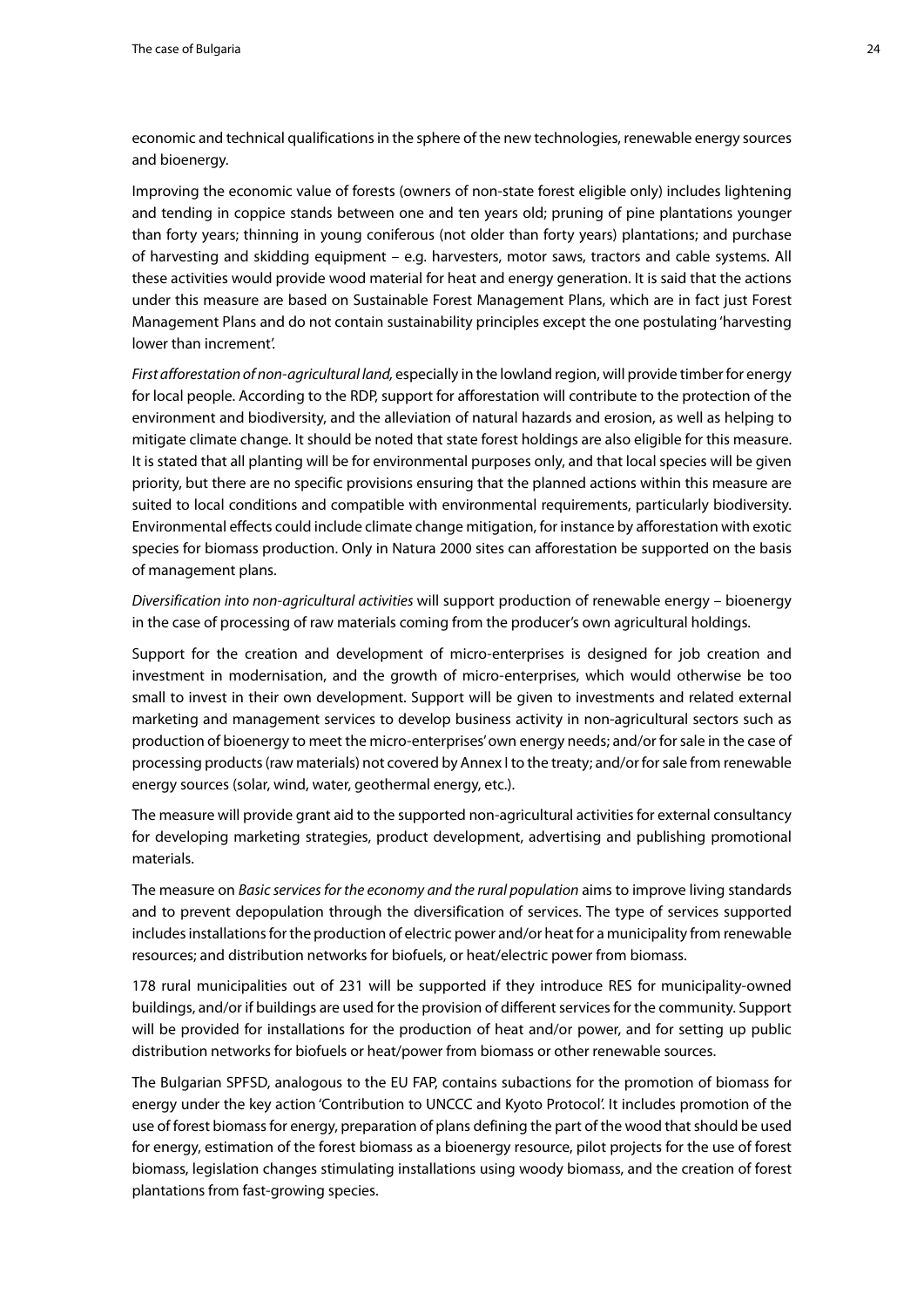## <span id="page-24-0"></span>**2.5 The process of developing the RDP**

The consultation process of RDP was well organised and covered the requirements of Article 6 of Council Regulation 1698/2005.

## **2.6 Non-Governmental Organisations**

#### **2.6.1 NGOs and the development of the national rural development strategy**

A special working group was established to help guide the preparation of the RD programming documents. There were two environmental NGO representatives in this group. The group had seven meetings in the period 2004–2007. A major national seminar on rural development policy was organised in October 2005, and there were four national forums defining priorities in the National Rural Development Strategic Framework. The first draft NSPRD was presented at one national seminar and 16 regional ones. The second draft was also discussed at a national seminar. In May 2006 there was a large public hearing attended by 250 people. The plan was submitted to the EC in February 2007, which is a significant delay, bearing in mind that some of the measures were already supposed to have started at the beginning of 2007.

#### **2.6.2 NGOs and the development of the national RDPs**

Seven working groups for Axis 1 measures, two working groups for Axis 2 measures, one working group for Axis 3 measures and one working group for Axis 4 Leader were established in the summer of 2006. After the official approval of the RDP, the measure working groups will form the basis of the Monitoring Committee's working subgroups.

A large number of regional seminars were also organised. Draft RDP and SEA documents were presented and discussed at a public hearing in December 2006.

The official draft from January 2007, which we used for drafting the current report, was updated and published on the Ministry webpage in December 2007. The programme structure was improved, and the changes are taken into account in the current report. The consultation period for the second draft was very short – one week – and information about it did not reach the stakeholders effectively enough.

There was a working group set up to deal with all forest-related measures. The group started a couple of months later than the other groups set for agricultural issues, and had only two meetings. The delayed start, together with the generally late establishment of the working groups, did not allow very productive and efficient work. In addition, the coordination of the group was very poor. The information within the group, including invitations for meetings, was not relayed very effectively. On occasion, venues and times for meetings were changed at very short notice. BSPB submitted an opinion<sup>15</sup> with rationale for the incorporation of forest-environment payments in the programme, but either this was not taken into account or it was not considered feasible. No answer was received by the relevant authority.

## **2.6.3 NGOs and their contribution to the SEA and ex-ante evaluation**

An NGO (BSPB) representative was invited to join the ex-ante team as an independent expert to make the strategic environmental assessment. During the assessment a questionnaire was sent to the interested parties for feedback on the programme. The programme was clarified and improved, taking into account the recommendations from the ex-ante report.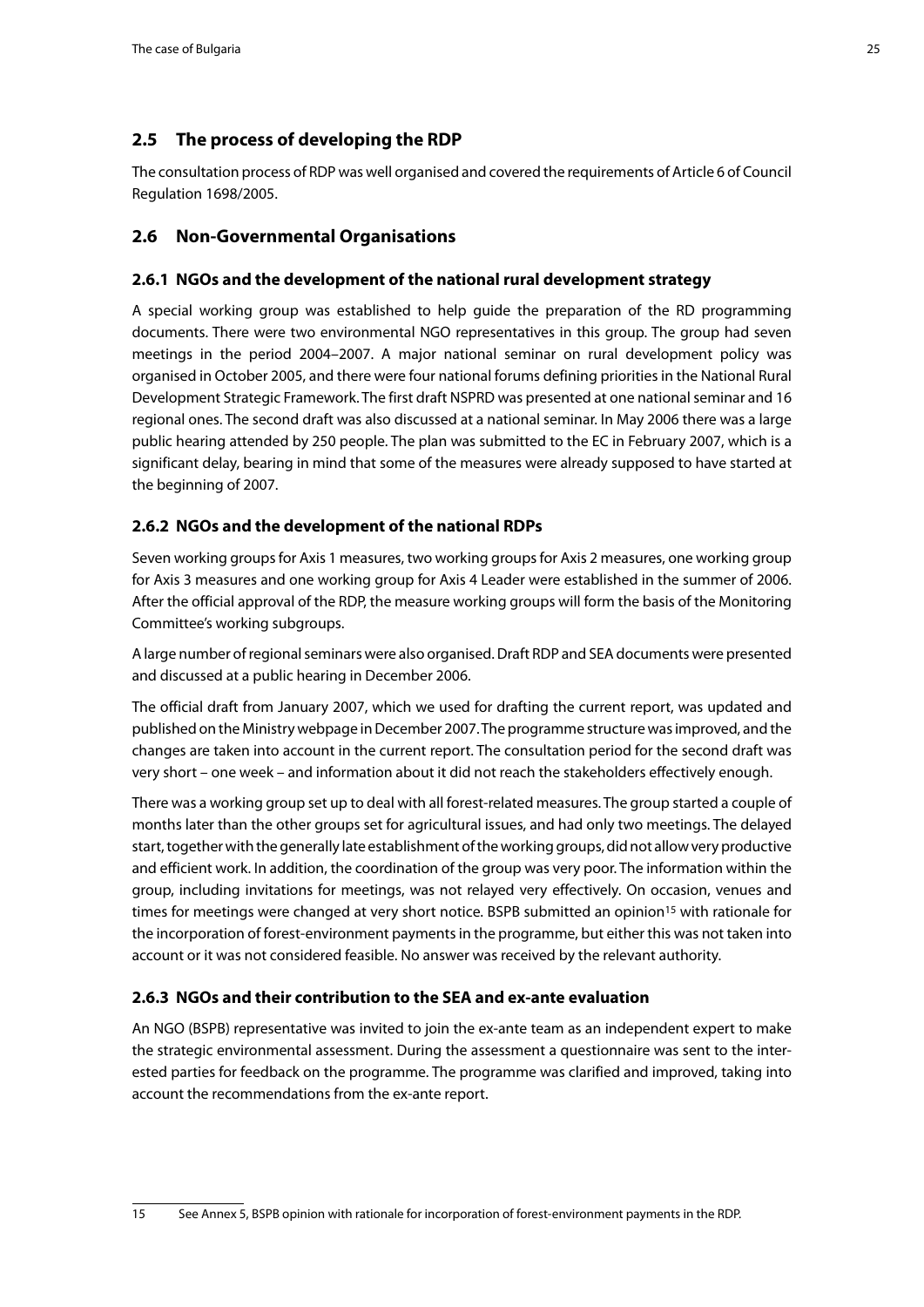#### <span id="page-25-0"></span>**2.6.4 NGO participation in regional committees for implementing the RDP**

It is envisaged that an environmental NGO representative will be a member of the monitoring committee for the implementation of the RDP. This will be the head of the working group at the measures under priority Axis 2, 'Improving the environment and the countryside'. However, the members of this committee have not been chosen yet.

## **2.7 Adherence to Article 6 of the RDR**

It appears that Article 6 of the RDR has so far been adhered to in the Republic of Bulgaria. The procedure during the preparation of the RDP as a whole included well organised consultation with the public. General discussions started in 2005. However, working groups on specific actions were set in mid-2006. In our opinion this should have happened earlier in order to ensure a proper consultation process, which is highly relevant for the working group set for discussion of forestry measures. The group had its meetings too late, and there was little time for giving feedback. The outcomes of these meetings were not publicised, and the coordination of the group itself was not properly done.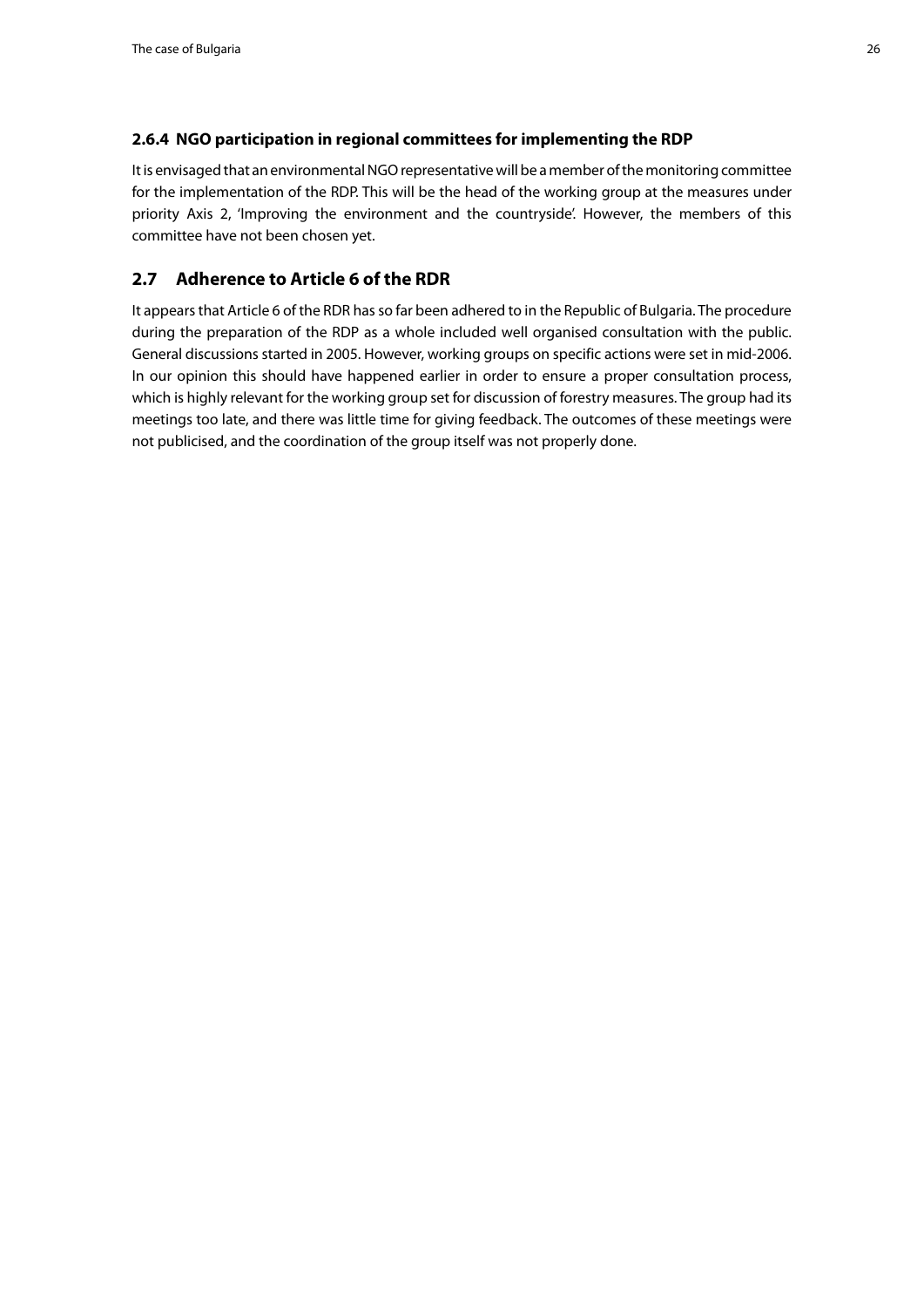## <span id="page-26-0"></span>**3 Conclusions**

In the first drafts of the RDP, many of the measures were not well defined; and detailed strategies and procedures for their implementation were missing, especially in terms of the target of beneficiaries and/ or geographical location. The programme was characterised by discrepancies and inconsistencies. After the first draft had been revised, the RDP was improved as a structure of information. However, much more attention is now paid to agriculture than to forests, which is only to be expected because of the experience gained during the SAPARD implementation.

As a very recent member state, Bulgaria has very little experience of having to deal with EU money, and this is reflected in the quality of the programme.

Forest environment payments as well as Natura payments are new for the whole Community, and they are hard to devise. Measures that would potentially have a very positive impact on biodiversity and the wider environment are not included in the programme. These are the establishment of the agro-forestry system, forest-environment payments, Natura 2000 payments for forests, and support for non-productive investment for forests. Business-focused measures prevail over those supporting the environment, even in Axis 2. This is partly because, in general, environmental protection is still seen as a mere set of rules and restrictions rather than a sustainable management practice capable of contributing to the diversification of the rural economy through the creation of alternative sources of income. Therefore an overall positive impact is expected on the economic timber values of the forests, rather than on their biodiversity.

## **3.1 Ex-ante evaluation recommendations**

There is a need to achieve a proper balance between the production of biomass and the conservation of valuable habitats, the landscape and the indigenous genetic resources, in order to avoid contradiction with the nature conservation legislation at the national, international and European Union levels, as well as with the environmental objectives under the NSPRD.

Regarding the afforestation of natural and semi-natural grasslands, as well as afforestation with non-indigenous species, there is a need for careful planning in order to avoid loss of biodiversity and conflict with nature conservation legislation.

Ex-ante SWOT analysis shows that there are insufficient financial resources for appropriate forest management and protection; poor integration of innovation in the agricultural and food-processing sectors; and, in forestry, inappropriate forest management, causing such problems as overexploitation and erosion.

## **3.2 Lessons learned from SAPARD**

The experience from the SAPARD programme revealed technical obstacles regarding access to financial resources. There are concerns that these obstacles have not been eliminated and will now emerge again with the EAFRD. The SAPARD report 'Far away from Brussels' (Za Zemiata 2005) demonstrated that the application procedure did not favour projects that contribute to the priorities of National Agriculture and Rural Development Plan; there was an unaccountable pre-selection of projects, corruption at the local offices of State Fund Agriculture, unclear and even unknown selection criteria, inability of the Agency to deal with project proposals, a large number of pending projects, and violation of SAPARD's procedural rules – all grounds for believing that large-scale decentralised corruption was present. Access to information was entirely absent, and a budget surplus was observed, resulting from the failure to implement enough measures and to guarantee the quality of SAPARD. The general conclusion of that report states that there was no indication that Bulgaria would be able to handle the funding through CAP. The same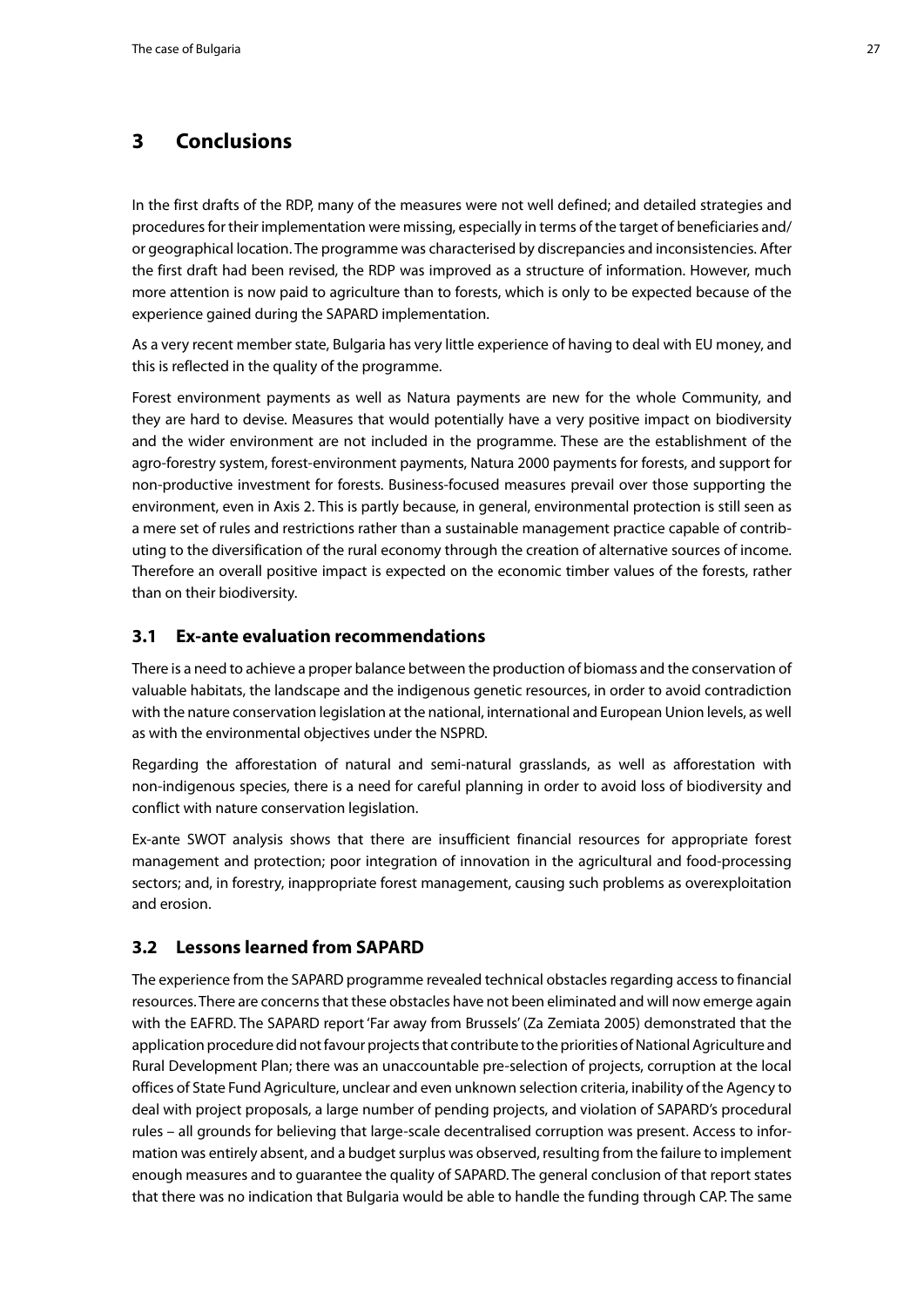can be expected to happen with the RDP if appropriate actions are not taken. The SAPARD experience should be kept in mind, especially considering the implementation procedures and monitoring of results. Full transparency needs to be guaranteed.

There was a measure for forestry projects in the SAPARD programme which was connected with afforestation of agricultural areas, investment in forest holdings, and the processing and marketing of forestry products. For the submeasure 'Timber sawing, carpentry and biofuels', 90 per cent of the beneficiaries were wood-processing companies. Although according to the eligibility criteria, beneficiaries should be farmers diversifying their income, in practice this criterion can easily be evaded by registering as a farmer.

The monitoring committee was strongly dominated by governmental stakeholders before NGO representatives gained more knowledge and became more forceful. The agro-environment measure was the only obligatory measure, showing its importance for the European Community. Over 40 per cent of the fund was dedicated to this measure. But since it is also the most complex it was implemented only in the final year (2006), out of six years of the programme, and could not provide experience for the implementation of this measure during next programming period (2007–2013).

Millions of Euros failed to reach their final destination during the implementation of the SAPARD programme, especially in vulnerable poor rural regions of the country. However well the RDP is developed, and however much the relevant stakeholders are consulted, it is still doubtful whether the good intentions can be implemented in practice. Efficient monitoring of its implementation and transplant approval processes will be crucial. Development of biodiversity-enhancing measures, which so far have been neglected, should take place as soon as possible and with the genuine involvement of all stakeholders.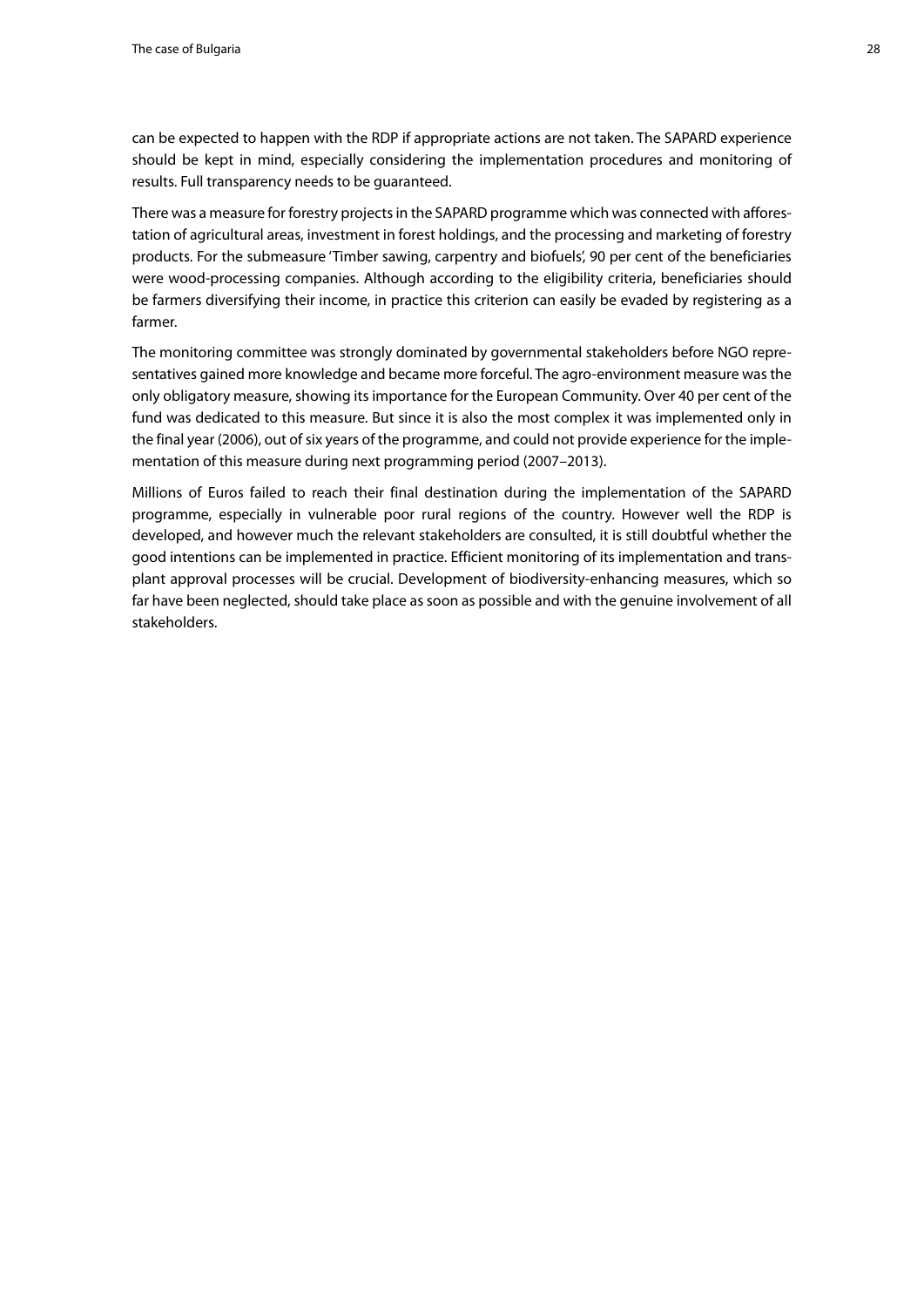#### <span id="page-28-0"></span>**References**

**BirdLife.** *2007.* Forest Capers – newsletter of the BirdLife European Forest Task Force, Issue 6, September 2007 [http://www.birdlife.org/action/change/europe/forest\\_task\\_force/forest\\_news.html](http://www.birdlife.org/action/change/europe/forest_task_force/forest_news.html)

**Bulgarian Rural Development Program.** *2007.* Ex-ante Evaluation of the Bulgarian Rural Development Program 2007–2013. Volume 1 – Draft Final Report (February 2007).

**Bulgarian Rural Development Program.** *2007.* Ex-ante Evaluation of the Bulgarian Rural Development Program 2007–2013. Volume 2 – Draft Final Report Environmental Assessment (February 2007).

**DG Agriculture.** *2007.* Commission communication from 22.05.2006 on 'Halting the loss of biodiversity by 2010 – and beyond'.

**DG Agriculture and Rural Development Webpage,** Rural Development Policy 2007–2013, online at http://ec.europa.eu/agriculture/rurdev/index\_en.htm (October 2007).

**European Parliament Legislative Observatory.** *2007.* Procedure file, legislative dossier, available online at <http://www.europarl.europa.eu/oeil/file.jsp?id=5188922>(December 2007).

**Ministry of Agriculture and Forests (MAF).** *2006.* Annual report on the state and development of agriculture in Bulgaria (Agrarian report 2006). Chapter V: Forestry.

**Ministry of Environment and Water.** 2005. National Plan for Biodiversity Conservation 2005–2010. Sofia.

**Republic of Bulgaria.** *2006a.* National Strategy for Sustainable Development of the Forest Sector in Bulgaria 2006–2015 (January 2006).

**Republic of Bulgaria.** *2006b.* Strategic Plan for Forest Sector Development 2007–2011 (November 2006).

**Republic of Bulgaria.** *2006c.* National Strategy Plan for Rural Development 2007–2013 (September 2006).

**Republic of Bulgaria.** *2007.* Rural Development Programme 2007–2013 (December 2007).

**WWF Bulgaria.** *2007.* Private forests in Bulgaria. Background information about small forest owners in Bulgaria and their forest management practices.

Yonov, N. and Velichkov, V. 2004. Trends in Forest Use and Conservation – Policy Options for Action. National Report to the FAO/Czech Republic Forestry Policy Workshop.

**Za Zemiata.** *2005.* Far away from Brussels. An investigation to the implementation of the Bulgarian SAPARD programme. Sofia. Text and research Dirk Janssen. Available online at [http://www.zazemiata.](http://www.zazemiata.org/sapard_report_bg.php) [org/sapard\\_report\\_bg.php](http://www.zazemiata.org/sapard_report_bg.php)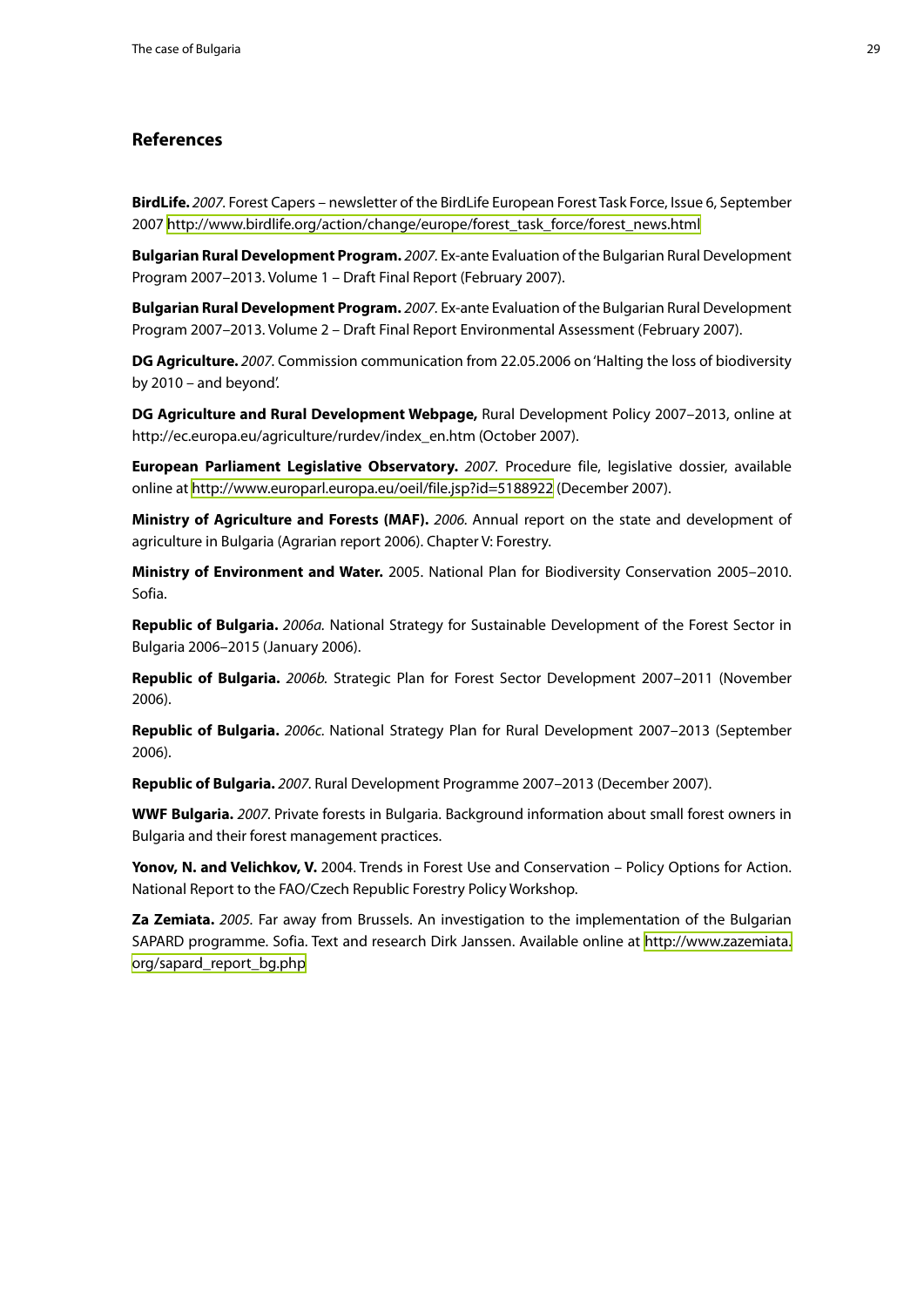| Axis                                                   | Measure                                                                        |                                                                                                                                                                                        | Programming period |  |  |  |  |  |  |  |
|--------------------------------------------------------|--------------------------------------------------------------------------------|----------------------------------------------------------------------------------------------------------------------------------------------------------------------------------------|--------------------|--|--|--|--|--|--|--|
|                                                        | Axis 1 - Improving the competitiveness of the agricultural and forestry sector |                                                                                                                                                                                        |                    |  |  |  |  |  |  |  |
| 1.                                                     | 111                                                                            | Training, information and diffusion of knowledge                                                                                                                                       | 2007-2013          |  |  |  |  |  |  |  |
| 2.                                                     | 112                                                                            | Setting up of young farmers                                                                                                                                                            | 2007-2013          |  |  |  |  |  |  |  |
| 3.                                                     | 121                                                                            | Modernisation of agricultural holdings                                                                                                                                                 | 2007-2013          |  |  |  |  |  |  |  |
| 4.                                                     | 122                                                                            | Improving the economic value of the forests                                                                                                                                            | 2007-2013          |  |  |  |  |  |  |  |
| 5.                                                     | 123                                                                            | Adding value to agricultural and forestry products                                                                                                                                     | 2007-2013          |  |  |  |  |  |  |  |
| 6.                                                     | 141                                                                            | Supporting semi-subsistence farms undergoing restructuring                                                                                                                             | 2007-2013          |  |  |  |  |  |  |  |
| 7.                                                     | 142                                                                            | Setting up producer groups                                                                                                                                                             | 2007-2013          |  |  |  |  |  |  |  |
| 8.                                                     | 143                                                                            | Provision of farm advisory and extension services in Bulgaria and<br>Romania (According to Annex VIII Section I D of the Act of Accession<br>of Bulgaria and Romania, years 2007-2009) | 2007-2009          |  |  |  |  |  |  |  |
| Axis 2 - Improving the environment and the countryside |                                                                                |                                                                                                                                                                                        |                    |  |  |  |  |  |  |  |
| 9.                                                     | 211                                                                            | Natural handicap payments to farmers in mountain areas                                                                                                                                 | 2007-2013          |  |  |  |  |  |  |  |
| 10.                                                    | 212                                                                            | Payments to farmers in areas with handicaps, other than mountain<br>areas                                                                                                              | 2007-2013          |  |  |  |  |  |  |  |
| 11.                                                    | 214                                                                            | Agro-environmental payments                                                                                                                                                            | 2007-2013          |  |  |  |  |  |  |  |
| 12.                                                    | 223                                                                            | First afforestation of non-agricultural land                                                                                                                                           | 2007-2013          |  |  |  |  |  |  |  |
| 226<br>13.                                             |                                                                                | Restoring forestry potential and introducing prevention actions                                                                                                                        | 2007-2013          |  |  |  |  |  |  |  |
|                                                        |                                                                                | Axis 3 - Quality of life in rural areas and diversification of the rural economy                                                                                                       |                    |  |  |  |  |  |  |  |
| 14.                                                    | 311                                                                            | Diversification into non-agricultural activities                                                                                                                                       | 2007-2013          |  |  |  |  |  |  |  |
| 15.                                                    | 312                                                                            | Support for the creation and development of micro-enterprises                                                                                                                          | 2007-2013          |  |  |  |  |  |  |  |
| 16.                                                    | 313                                                                            | Encouragement of tourism activities                                                                                                                                                    | 2007-2013          |  |  |  |  |  |  |  |
| 17.                                                    | 321                                                                            | Basic services for the economy and rural population                                                                                                                                    | 2007-2013          |  |  |  |  |  |  |  |
| 18.                                                    | 322                                                                            | Village renewal and development                                                                                                                                                        | 2007-2013          |  |  |  |  |  |  |  |
| Axis 4 - Leader                                        |                                                                                |                                                                                                                                                                                        |                    |  |  |  |  |  |  |  |
| 19.                                                    | 41                                                                             | Implementation of the local development strategies                                                                                                                                     | 2007-2013          |  |  |  |  |  |  |  |
| 20.                                                    | 421                                                                            | Interterritorial and transnational cooperation                                                                                                                                         | 2007-2013          |  |  |  |  |  |  |  |
| 21.                                                    | 431-1                                                                          | Running costs, acquisition of skills and animation - selected LAGs                                                                                                                     | 2007-2013          |  |  |  |  |  |  |  |
|                                                        | $431 - 2$                                                                      | Running costs, acquisition of skills and animation - potential LAGs                                                                                                                    | 2007-2009          |  |  |  |  |  |  |  |
|                                                        | <b>Other Measures</b>                                                          |                                                                                                                                                                                        |                    |  |  |  |  |  |  |  |
| 22.                                                    | 511                                                                            | <b>Technical assistance</b>                                                                                                                                                            | 2007-2013          |  |  |  |  |  |  |  |
| 23.                                                    | 611                                                                            | Complements to direct payments                                                                                                                                                         | 2007-2009          |  |  |  |  |  |  |  |

# <span id="page-29-0"></span>**Annex 1 – Table 24 of the RDP: measures starting in 2007**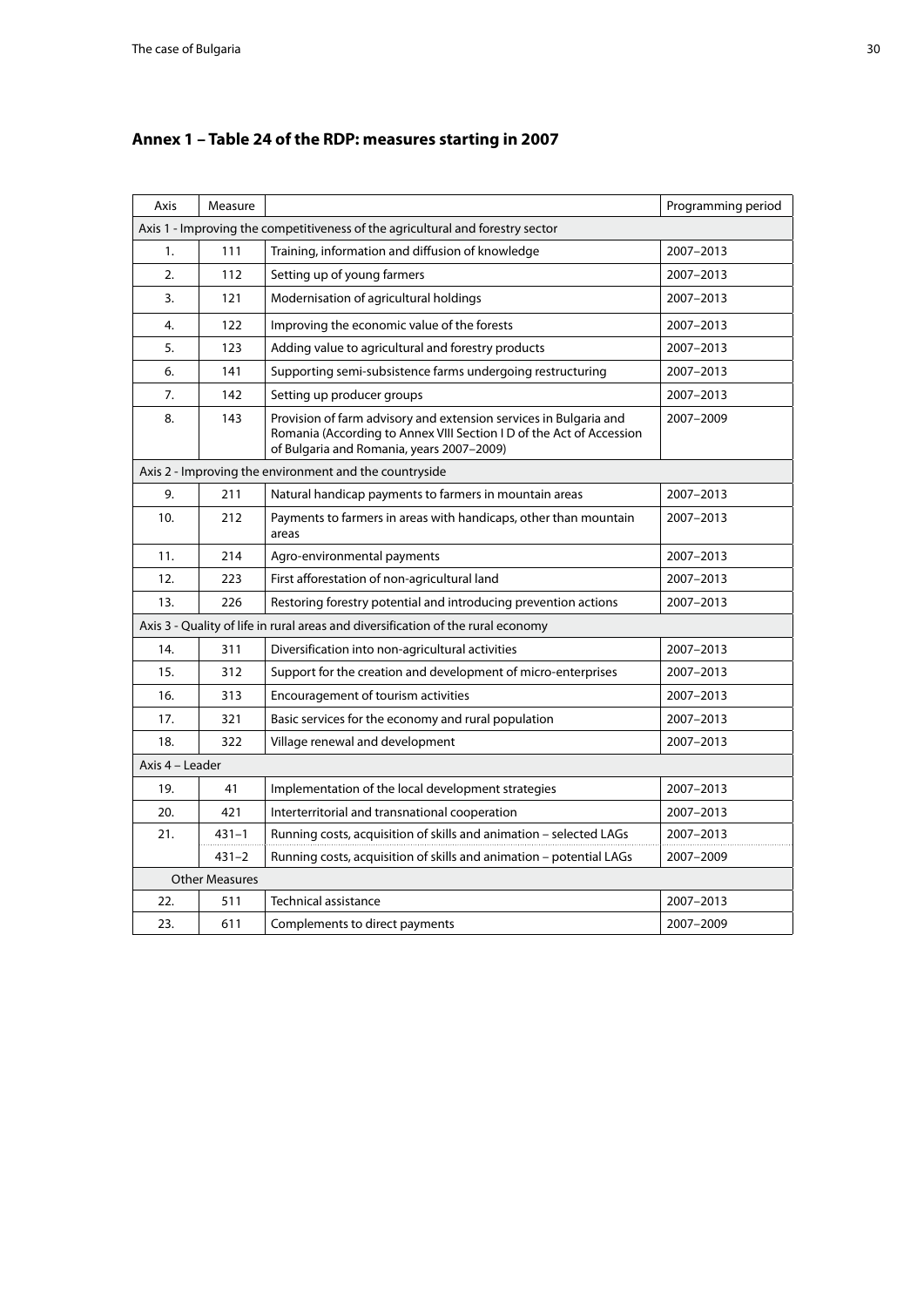| Axis                                                                           | Measure |                                                                                                                               | Indicative<br>implementation<br>period | Indicative public<br>expenditure $(\epsilon)$ |  |  |  |  |  |
|--------------------------------------------------------------------------------|---------|-------------------------------------------------------------------------------------------------------------------------------|----------------------------------------|-----------------------------------------------|--|--|--|--|--|
| Axis 1 - Improving the competitiveness of the agricultural and forestry sector |         |                                                                                                                               |                                        |                                               |  |  |  |  |  |
| 1.                                                                             | 114     | Use by farmers and forestry holders of advisory services<br>(years 2010-2013)                                                 | 2010-2013                              | 36,146,000                                    |  |  |  |  |  |
| 2.                                                                             | 124     | Cooperation for development of new products,<br>processes and technologies in the agricultural and food<br>sector             | 2009-2013                              | 24,097,000                                    |  |  |  |  |  |
| $\overline{3}$ .                                                               | 125     | Improving and developing infrastructure related to<br>the development and adaptation of agriculture and<br>forestry           | 2009-2013                              | 90,365,000                                    |  |  |  |  |  |
| 4.                                                                             | 126     | Restoring agricultural production potential damaged<br>by natural disasters and introducing appropriate<br>prevention actions | 2009-2013                              | 12,048,000                                    |  |  |  |  |  |
|                                                                                |         | Axis 2 - Improving the environment and the countryside                                                                        |                                        |                                               |  |  |  |  |  |
| 5.                                                                             | 213     | Natura 2000 payments and payments linked to<br>Directive 2000/60/EC (WFD) - agricultural land                                 | 2009-2013                              | 108,835,000                                   |  |  |  |  |  |
| 6.                                                                             | 224     | Natura 2000 payments - forests                                                                                                | 2009-2013                              | 15,548,000                                    |  |  |  |  |  |
|                                                                                |         | Axis 3 - Quality of life in rural areas and diversification of the rural economy                                              |                                        |                                               |  |  |  |  |  |
| 7 <sub>1</sub>                                                                 | 341     | Skills acquisition and animation with a view to<br>preparing and implementing a local development<br>strategy                 | 2010-2013                              | 61,437,000                                    |  |  |  |  |  |

# <span id="page-30-0"></span>**Annex 2 – Table 25 of the RDP: measures to be implemented later**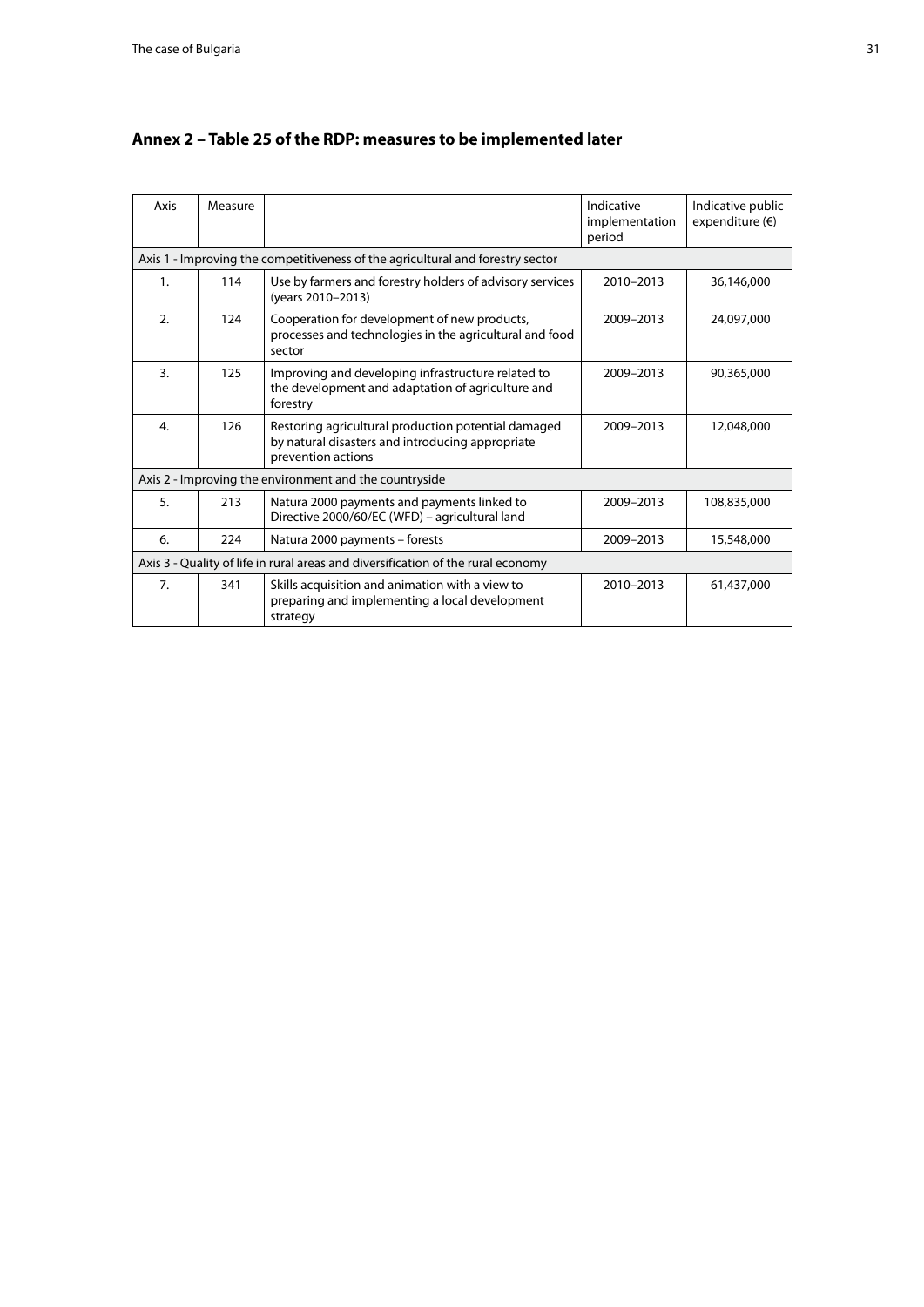| Type of<br>measure     | Measure                                             | Code | Axis   | Objectives                                                                                                                                                                                                                                                                                                                                                                                                                                            | Scope and actions                                                                                                                                                                                                                                                                                                                                                                                                                                                                                                                                                                                                                                                                                                                                                                                                                                                                                                                                                                                                                                                                                                                                                                                                                                                                                                                                                                     | <b>Beneficiaries</b>                                                                                                                           | Funds allocated $(6)$                                                                                                                                                           |
|------------------------|-----------------------------------------------------|------|--------|-------------------------------------------------------------------------------------------------------------------------------------------------------------------------------------------------------------------------------------------------------------------------------------------------------------------------------------------------------------------------------------------------------------------------------------------------------|---------------------------------------------------------------------------------------------------------------------------------------------------------------------------------------------------------------------------------------------------------------------------------------------------------------------------------------------------------------------------------------------------------------------------------------------------------------------------------------------------------------------------------------------------------------------------------------------------------------------------------------------------------------------------------------------------------------------------------------------------------------------------------------------------------------------------------------------------------------------------------------------------------------------------------------------------------------------------------------------------------------------------------------------------------------------------------------------------------------------------------------------------------------------------------------------------------------------------------------------------------------------------------------------------------------------------------------------------------------------------------------|------------------------------------------------------------------------------------------------------------------------------------------------|---------------------------------------------------------------------------------------------------------------------------------------------------------------------------------|
| Commercial<br>forestry | Improving<br>the economic<br>value of the<br>forest | 122  | Axis 1 | • Improve fellings for<br>seedling regeneration<br>as well as continue<br>lightenings for<br>establishing high<br>productive forests<br>• Improve the timber<br>quality as well as timber<br>quantity by appropriate<br>silvicultural treatments<br>(thinnings and pruning)<br>• Support the<br>modernisation of<br>specific equipment<br>needed for silvicultural<br>activities as well as<br>for producing and<br>harvesting non-timber<br>products | Scope:<br>Non-state forests on the whole territory<br>of Bulgaria.<br>The following forest territory will be<br>excluded from support:<br>• Forests and wooded land owned by<br>the central or regional authorities (state<br>owned), or firms owned by them<br>• Forests owned by legal bodies more<br>than 25 per cent of whose capital<br>is owned by the above mentioned<br>authorities<br>All investments in forest holdings above<br>0.5 ha have to be based on a SFMP<br>Actions:<br>1. Creation of sustainable forest<br>management plans and programmes for<br>non-state- owned forests,<br>2. Lightening and tending in coppice<br>stands after fellings for natural<br>seedling regeneration in stands<br>which are between 1 and 10 years<br>old - once during the period of the<br>implementation of the programme.<br>3. Pruning of coniferous plantations<br>which are younger than 40 years<br>4. Thinning in coniferous and deciduous<br>forests which are younger than 40 years<br>5. Purchase of suitable harvest<br>equipment including:<br>• Harvesting equipment like harvesters,<br>processors, motorsaws<br>• Skidding equipment like forwarders,<br>tractors, cable systems.<br>The following are not eligible for<br>support:<br>• Activities related to regeneration after<br>final felling.<br>• Regular forest management and<br>maintenance activities. | • Private forest<br>owners (natural<br>persons or legal<br>entities) and their<br>associations:<br>• Municipalities and<br>their associations. | € 24,097,340<br>public expenditure<br>(ca 0.74 per cent<br>from the BG<br>grand total public<br>expenditure)<br>€16,064,893<br>private expenditure<br>€40,162,233<br>total cost |

# <span id="page-31-0"></span>**Annex 3 – Forest related measures in the Bulgarian RDP 2007-2013**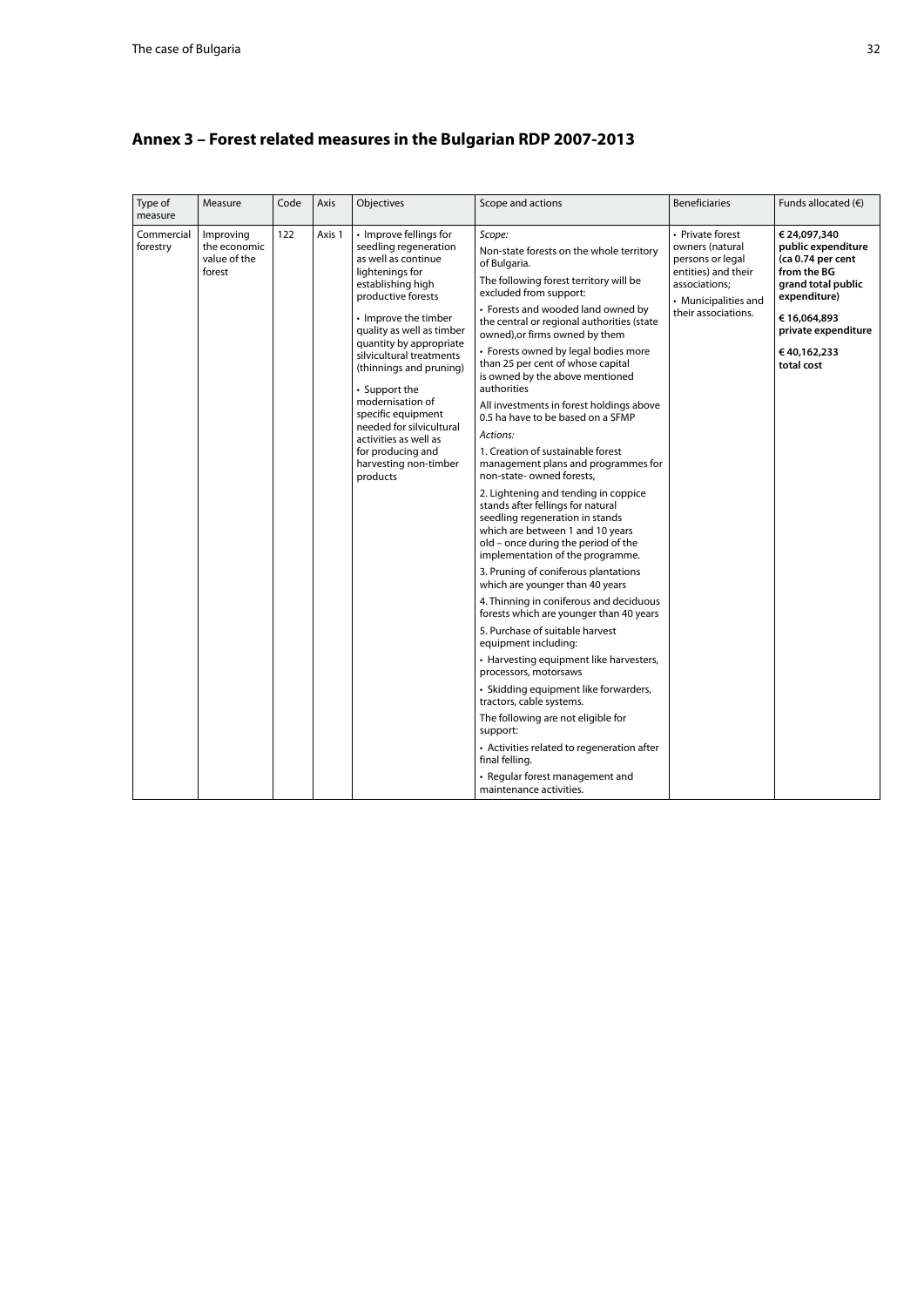| Type of<br>measure     | Measure                                                        | Code | Axis   | Objectives                                                                                                                                                                                                                                                                                                                                                                                                                                                                     | Scope and actions                                                                                                                                                                                                                                                                                                                                                                                                                                                                                                                                                                                                                                                                                                                                                                                                                                                                                                                                                                                                                                                                                                                                                                                                                                                                                                                                                                                                                                                                                                                                                                                                                                                                                                                                                                                                                                                                                                                                                                                                                                                                                                                                                                                                                                                                                                                                                                                                                                                                                                                                                                                                   | <b>Beneficiaries</b>                                                                                                                                                                                                                                                                                                                                                                                                                                                                                                                     | Funds allocated $(€)$                                                                                                                                                                  |
|------------------------|----------------------------------------------------------------|------|--------|--------------------------------------------------------------------------------------------------------------------------------------------------------------------------------------------------------------------------------------------------------------------------------------------------------------------------------------------------------------------------------------------------------------------------------------------------------------------------------|---------------------------------------------------------------------------------------------------------------------------------------------------------------------------------------------------------------------------------------------------------------------------------------------------------------------------------------------------------------------------------------------------------------------------------------------------------------------------------------------------------------------------------------------------------------------------------------------------------------------------------------------------------------------------------------------------------------------------------------------------------------------------------------------------------------------------------------------------------------------------------------------------------------------------------------------------------------------------------------------------------------------------------------------------------------------------------------------------------------------------------------------------------------------------------------------------------------------------------------------------------------------------------------------------------------------------------------------------------------------------------------------------------------------------------------------------------------------------------------------------------------------------------------------------------------------------------------------------------------------------------------------------------------------------------------------------------------------------------------------------------------------------------------------------------------------------------------------------------------------------------------------------------------------------------------------------------------------------------------------------------------------------------------------------------------------------------------------------------------------------------------------------------------------------------------------------------------------------------------------------------------------------------------------------------------------------------------------------------------------------------------------------------------------------------------------------------------------------------------------------------------------------------------------------------------------------------------------------------------------|------------------------------------------------------------------------------------------------------------------------------------------------------------------------------------------------------------------------------------------------------------------------------------------------------------------------------------------------------------------------------------------------------------------------------------------------------------------------------------------------------------------------------------------|----------------------------------------------------------------------------------------------------------------------------------------------------------------------------------------|
| Commercial<br>forestry | Adding<br>Value to<br>Agricultural<br>and Forestry<br>Products | 123  | Axis 1 | • Improvement of the<br>overall performance,<br>economic productivity<br>and competitiveness of<br>enterprises in the food<br>processing and forest<br>industry through:<br>- better use of<br>production factors;<br>introduction of new<br>products, processes<br>and technologies,<br>- improving quality<br>and safety of foods and<br>their traceability<br>• Achievement of<br>compliance with<br>Community standards<br>• Improvement<br>of environmental<br>protection | 1. Support will be provided for investments<br>in tangible and intangible assets which:<br>a. improve the overall performance of the<br>enterprises<br>b. concern:<br>- processing and/or marketing of products<br>covered by Annex I to the Treaty, except<br>fishery products and of forestry products<br>- and/or development of new products,<br>processes and technologies for products<br>covered by Annex I to the Treaty, except<br>fishery products, and for forestry products<br>- respect the Community standards<br>applicable to the investment concerned<br>2. Geographical scope of the measure -<br>the whole country<br>3. Specific conditions/exclusions:<br>• Support shall be granted for investments<br>for compliance with newly introduced<br>Community standards for micro-<br>enterprises only<br>• Support for investments related to use of<br>wood as a raw material shall be limited to<br>all working operations prior to industrial<br>processing<br>• Support shall not be granted to<br>enterprises in difficulty within the meaning<br>of the Community guidelines on state aid<br>for rescuing and restructuring firms in<br>difficulty<br>· Support is eligible only for construction/<br>modernisation of private laboratories in<br>the ownership of an enterprise, situated<br>on the premises of the enterprise and used<br>primarily for the enterprise's own products<br>• Investments for production of energy<br>from renewable energy sources are eligible<br>if they concern the energy needs of the<br>manufacturing enterprise, and/or the<br>production of energy for sale through<br>processing of plant and animal products<br>from primary and secondary biomass,<br>covered by Annex I to the Treaty<br>All projects for bioenergy production for<br>sale should include feasibility studies<br>Where a Common Market Organisation,<br>including direct support schemes financed<br>by the European Agricultural Guarantee<br>Fund (EAGF), places restrictions on<br>production or limitations on Community<br>support at the level of individual<br>processing plants<br>Where a project will result in an increase of<br>production capacity the applicant under<br>the measure should demonstrate the<br>market potential for the output and the<br>raw material availability<br>Costs related to intangible investments for<br>achieving compliance with internationally<br>recognised standards are only eligible<br>when they form part of a wider investment<br>project, not as a stand-alone project<br>Support for retail trade shall not be eligible | Eligible<br>beneficiaries under<br>this measure shall<br>be:<br>• Natural persons<br>or legal entities<br>registered under<br>the Commercial<br>Law or Law on<br>Co-operations that<br>are micro, small<br>and medium-sized<br>enterprises within<br>the meaning<br>of Commission<br>Recommendation<br>2003/361/EC,<br>including producer<br>markets<br>• Enterprises, which<br>are not micro, small<br>and medium but<br>whose number of<br>staff is less than<br>750 employees or<br>annual turnover<br>is less than $€200$<br>million | € 240,973,396<br>public expenditure<br>(ca 7.4 per cent<br>from the BG<br>grand total public<br>expenditure)<br>€ 294,523,040<br>private<br>expenditure<br>€ 535,496,436<br>total cost |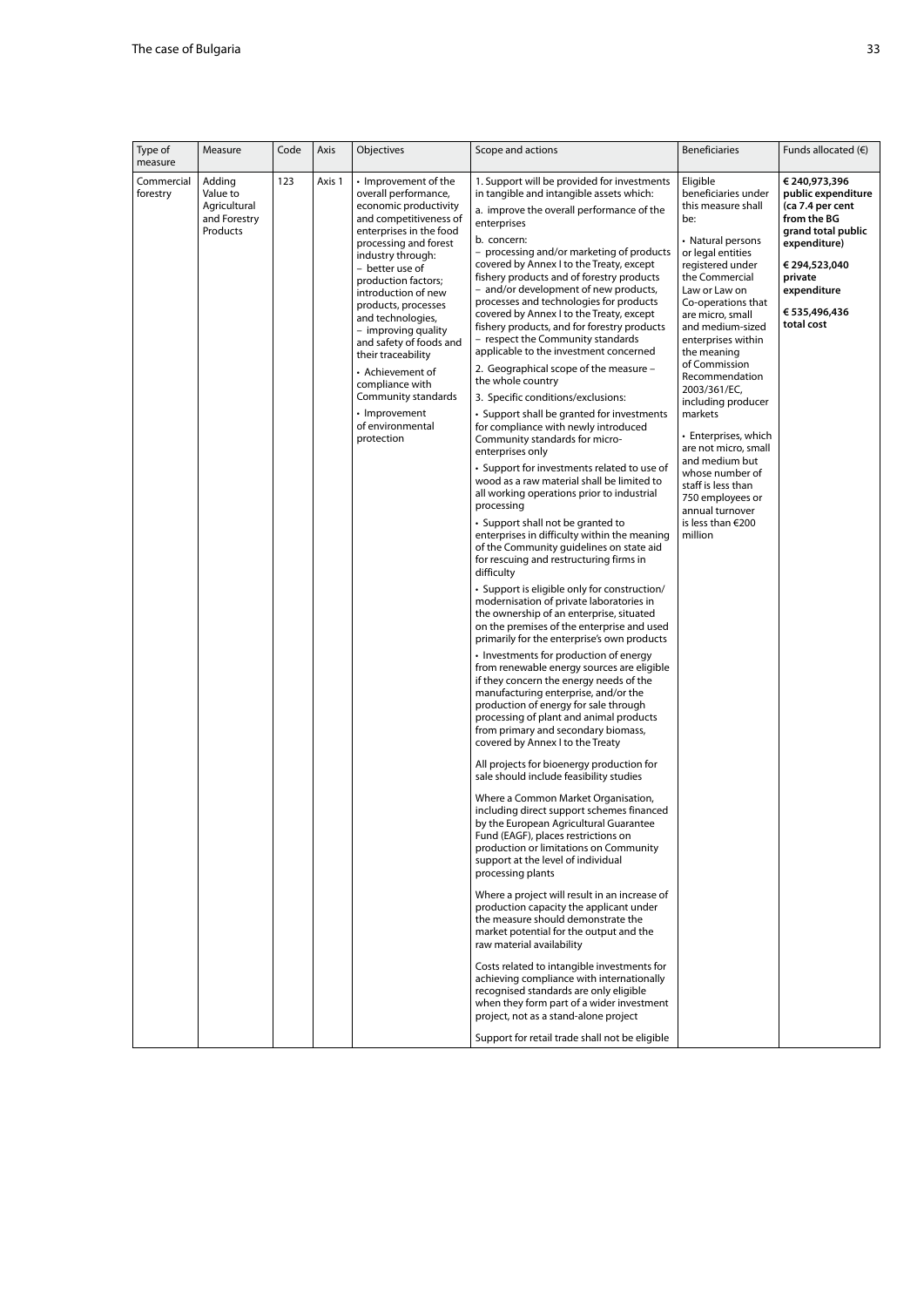| Type of<br>measure     | Measure                                                                                                                                  | Code | Axis   | Objectives                                                                                                                                                                                                                                                                                  | Scope and actions                                                                                                                                                                                                                                                                                                                                                                                                                                                                                                                                                                                                                                                                                                                                                                                                                                                                                                                                                                                                                                                                                                                                                                                                  | <b>Beneficiaries</b>                                                                                                                                                                                                                                                                                                                                                                     | Funds allocated $(6)$                                                                                                                                                                                                                                                   |
|------------------------|------------------------------------------------------------------------------------------------------------------------------------------|------|--------|---------------------------------------------------------------------------------------------------------------------------------------------------------------------------------------------------------------------------------------------------------------------------------------------|--------------------------------------------------------------------------------------------------------------------------------------------------------------------------------------------------------------------------------------------------------------------------------------------------------------------------------------------------------------------------------------------------------------------------------------------------------------------------------------------------------------------------------------------------------------------------------------------------------------------------------------------------------------------------------------------------------------------------------------------------------------------------------------------------------------------------------------------------------------------------------------------------------------------------------------------------------------------------------------------------------------------------------------------------------------------------------------------------------------------------------------------------------------------------------------------------------------------|------------------------------------------------------------------------------------------------------------------------------------------------------------------------------------------------------------------------------------------------------------------------------------------------------------------------------------------------------------------------------------------|-------------------------------------------------------------------------------------------------------------------------------------------------------------------------------------------------------------------------------------------------------------------------|
| Commercial<br>forestry | Improving<br>and<br>developing<br>infrastructure<br>related to the<br>development<br>and<br>adaptation<br>of agriculture<br>and forestry | 125  | Axis 1 | No description in the<br>RDP available<br>Measure to start after<br>2009                                                                                                                                                                                                                    | No description in the RDP available                                                                                                                                                                                                                                                                                                                                                                                                                                                                                                                                                                                                                                                                                                                                                                                                                                                                                                                                                                                                                                                                                                                                                                                | No description in the<br>RDP available<br>Recommendation<br>2003/361/EC,<br>including producer<br>markets<br>• Enterprises, which<br>are not micro, small<br>and medium but<br>whose number of<br>staff is less than 750<br>employees or annual<br>turnover is less than<br>€200 million                                                                                                 | € 90,365,000<br>indicative public<br>expenditure<br>(ca 2.8 per cent<br>from the BG<br>grand total public<br>expenditure)<br>The indicative<br>budget of the<br>measure is<br>transferred to the<br>budget of measure<br>'modernisation<br>of agricultural<br>holdings' |
|                        | First<br>afforestation<br>of non-<br>agricultural<br>land                                                                                | 223  | Axis 2 | • Enhance the forest<br>cover in order to<br>contribute to climate<br>change mitigation<br>and to support natural<br>biodiversity<br>• Diminish soil erosion<br>and avoid land<br>marginalisation<br>• Improve the water<br>balance in the<br>supported afforested<br>and neighboring areas | Scope:<br>Non-agricultural land on the whole<br>territory of Bulgaria in:<br>Areas belonging to municipalities with<br>average forest cover less than 60 per<br>cent<br>Areas with high and medium risk of<br>soil erosion according to national<br>classification done by the Soil Resources<br>Agency<br>For the purpose of this measure<br>non-agricultural lands include:<br>Abandoned agricultural land -<br>agricultural land which was not in<br>agricultural use for at least three years<br>preceding the application for support<br>for afforestation<br>Not afforested forest fund lands - lands<br>located within forest areas that have<br>never been afforested in the previous<br>15 years before the application<br>for afforestation, but excluding<br>environmentally valuable areas.<br>Actions:<br>1. Establishment actions include:<br>a. Definition of a technological plan for<br>afforestation;<br>b. Site preparation for afforestation;<br>c. Seeding and planting;<br>d. Actions for guided natural<br>succession;<br>e. Fencing.<br>2. Maintenance costs for:<br>a. Repair seeding or repair planting;<br>b. Tending in young afforested land up<br>to five years after afforestation. | a. Private owners<br>(natural persons<br>and legal entities)<br>of non-agricultural<br>land and their<br>associations<br>b. Municipalities<br>and/or their<br>associations<br>- owners of<br>non-agricultural<br>land<br>c. State forest<br>holdings, state<br>hunting holdings,<br>national parks and<br>Educational research<br>forest holdings that<br>manage state-<br>owned forests | €40,424,494<br>public expenditure<br>(ca 1.25 per cent<br>from the BG<br>grand total public<br>expenditure)<br>€ 7,133,734<br>private expenditure<br>€47,558,228<br>total cost                                                                                          |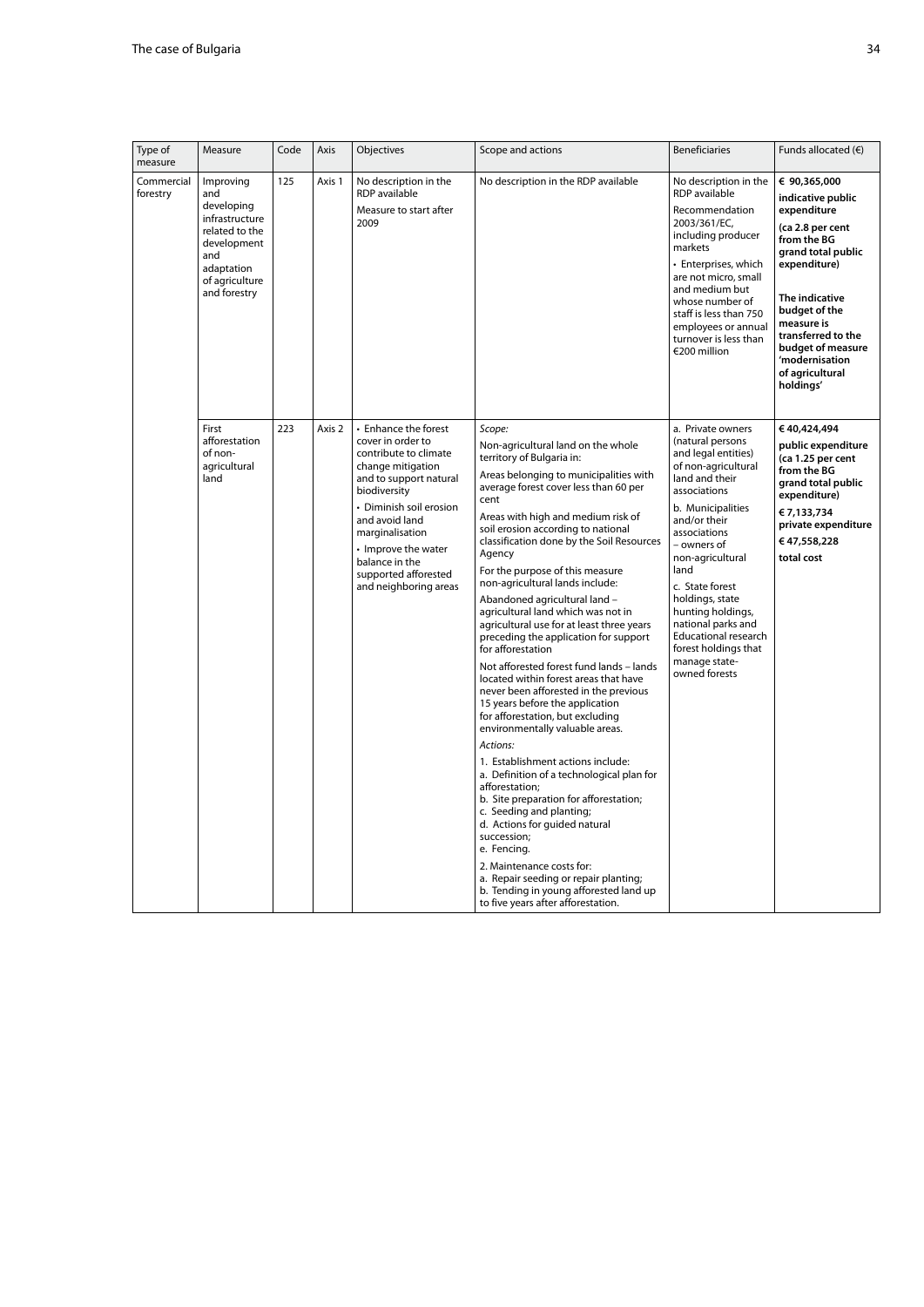| 226<br>Commercial<br>Restoring<br>Axis 2<br>Restoring forests<br>Scope:<br>The eligible<br>€ 29.540.976<br>beneficiaries are:<br>forestry<br>damaged by forest<br>forestry<br>State, municipal, and private owned<br>potential and<br>fires, and other natural<br>forest as follows:<br>• private forest<br>introducing<br>disasters<br>from the BG<br>owners and their<br>• Restoring actions are eligible on the<br>prevention<br>Improvement of<br>associations<br>whole territory of Bulgaria<br>actions<br>expenditure)<br>prevention actions<br>• Prevention actions are restricted to<br>• municipalities and/<br>against forest fires<br>€ 29,540,976<br>areas classified as high and medium<br>or their associations<br>total cost<br>forest fire risk.<br>– forest owners<br>Actions:<br>• state forest/<br>hunting holdings,<br>1. Restoring actions:<br>National parks and<br>a. Clearing of forests damaged by fires,<br>Educational research<br>windstorms and other natural disasters<br>forest holdings.<br>b. Reforestation of damaged forests<br>using indigenous tree species<br>c. Establishment and improvement of     | Type of<br>measure | Measure | Code | Axis | Objectives | Scope and actions | <b>Beneficiaries</b> | Funds allocated $(6)$                                         |
|---------------------------------------------------------------------------------------------------------------------------------------------------------------------------------------------------------------------------------------------------------------------------------------------------------------------------------------------------------------------------------------------------------------------------------------------------------------------------------------------------------------------------------------------------------------------------------------------------------------------------------------------------------------------------------------------------------------------------------------------------------------------------------------------------------------------------------------------------------------------------------------------------------------------------------------------------------------------------------------------------------------------------------------------------------------------------------------------------------------------------------------------|--------------------|---------|------|------|------------|-------------------|----------------------|---------------------------------------------------------------|
| timber depots in case of disasters.<br>2. Prevention actions:<br>a. Establishing and improving of fire<br>protection facilities - silvicultural breaks,<br>fire precaution cuttings, mineralised<br>strips etc.<br>b. Purchasing of equipment for anti-fire<br>depots<br>c. Establishing and improving of<br>landing places for helicopters<br>d. Construction and improving of water<br>points for fire-fighting<br>e. Construction and improving<br>of fixed fire monitoring points,<br>purchasing of monitoring facilities and<br>communication equipment<br>f. Construction and improving of forest<br>roads in areas with high fire risk<br>g. Diversification of vegetation structure<br>by transforming coniferous plantations<br>into broadleaves or mixed stands.<br>h. Maintenance costs will not be<br>supported under this measure.<br>i. The forest roads network and its<br>development is a part of the Sustainable<br>Forest Management Plan (SFMP) and the<br>SFMP itself has Environmental Impact<br>Assessment (EIA) and consultation<br>process. For that reason construction<br>and improving of forest roads foreseen |                    |         |      |      |            |                   |                      | public expenditure<br>(ca 0.91 per cent<br>grand total public |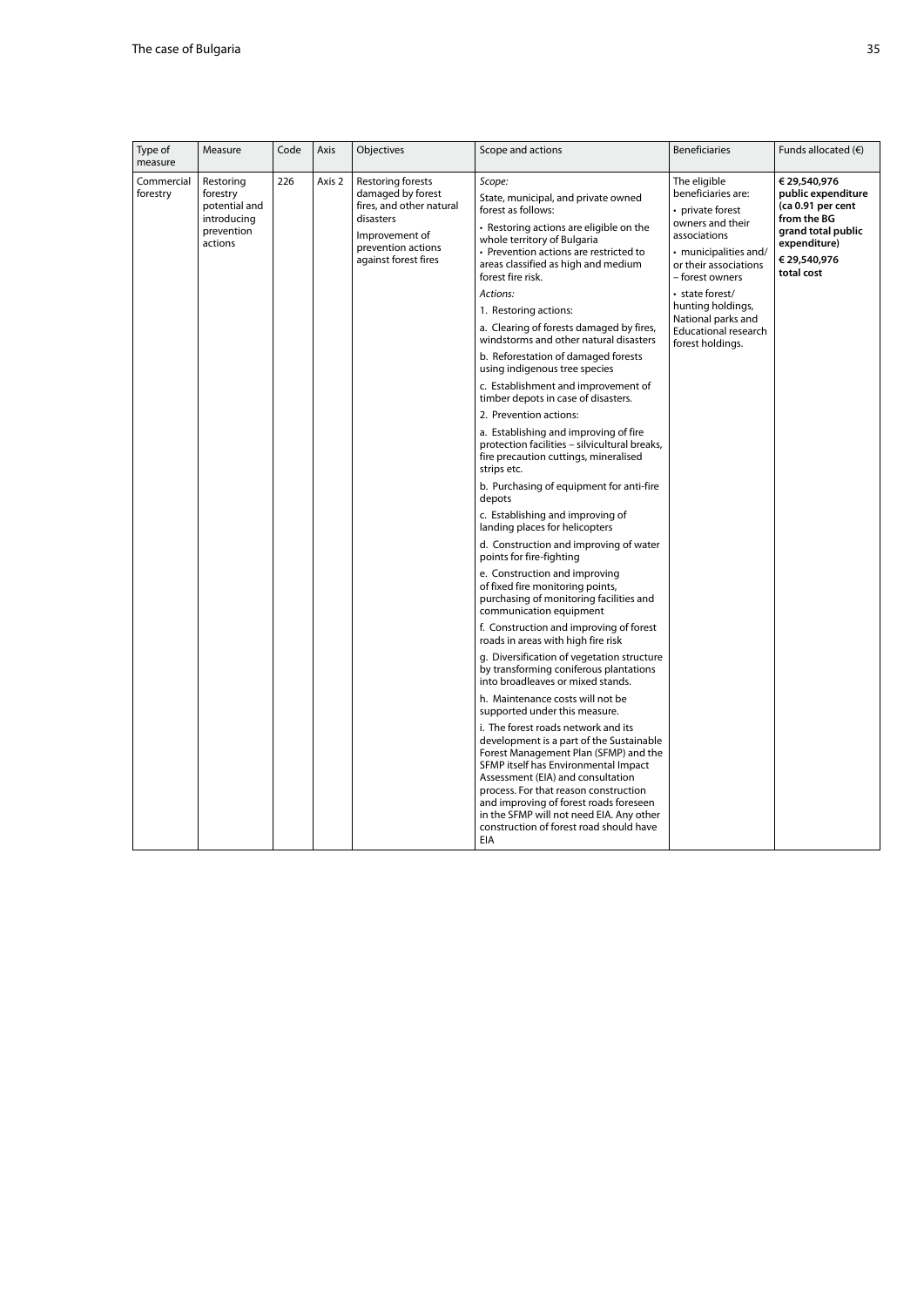| Type of<br>measure              | Measure                                                                       | Code | Axis   | Objectives                                                                                                                                                                                                                                                                                                                                                                                                                                                                                                           | Scope and actions                                                                                                                                                                                                                                                                                                                                                                                                                                                                                                                                                                                                                                                                                                                                                                                                                                                                                                                                                                                                                                                                                                                                                                                                                                                                                                         | <b>Beneficiaries</b>                                                                                                                                                                                                                                                                                                                                                                                                                                                  | Funds allocated $(6)$                                                                                                                                                                                                                                            |
|---------------------------------|-------------------------------------------------------------------------------|------|--------|----------------------------------------------------------------------------------------------------------------------------------------------------------------------------------------------------------------------------------------------------------------------------------------------------------------------------------------------------------------------------------------------------------------------------------------------------------------------------------------------------------------------|---------------------------------------------------------------------------------------------------------------------------------------------------------------------------------------------------------------------------------------------------------------------------------------------------------------------------------------------------------------------------------------------------------------------------------------------------------------------------------------------------------------------------------------------------------------------------------------------------------------------------------------------------------------------------------------------------------------------------------------------------------------------------------------------------------------------------------------------------------------------------------------------------------------------------------------------------------------------------------------------------------------------------------------------------------------------------------------------------------------------------------------------------------------------------------------------------------------------------------------------------------------------------------------------------------------------------|-----------------------------------------------------------------------------------------------------------------------------------------------------------------------------------------------------------------------------------------------------------------------------------------------------------------------------------------------------------------------------------------------------------------------------------------------------------------------|------------------------------------------------------------------------------------------------------------------------------------------------------------------------------------------------------------------------------------------------------------------|
| Commercial<br>forestry          | Support<br>for the<br>creation and<br>development<br>of micro-<br>enterprises | 312  | Axis 3 | • To promote growth<br>and job creation in<br>non-agricultural micro-<br>companies in rural areas<br>• To promote<br>entrepreneur-ship in<br>rural areas<br>• To promote<br>integrated rural tourism<br>development                                                                                                                                                                                                                                                                                                  | The measure will provide grant aid<br>for investments and marketing and<br>management advice for new and<br>existing micro-enterprises.<br>It will support non-agricultural<br>micro-enterprises for investing in<br>establishment or development of<br>non-agricultural activities.<br>The measure will be implemented in<br>231 rural municipalities.<br>Support will be given to investments<br>and related external marketing and<br>management services to develop<br>business activity in non-agricultural<br>sectors such as:<br>· Processing industry - furniture<br>production, light engineering, etc.<br>• Renewable energy production:<br>- production of bio-energy to meet the<br>micro-enterprises own energy needs<br>and/or<br>- production of bio-energy for sale<br>in case of processing products (raw<br>materials) not covered by Annex I to<br>the Treaty<br>and/or<br>- production of energy for sale from<br>renewable energy sources (solar, wind,<br>water, geothermal energy, etc.)<br>The capacity of the installations under<br>this measure should not exceed 1 MW<br>• Services – rural tourism initiatives by<br>private enterprises, recreation and<br>sports, setting-up or development of<br>consultancy and business services,<br>social and health care, transport<br>services, etc | Newly established<br>or existing<br>micro-enterprises<br>operating in<br>non-agricultural<br>sectors in rural<br>municipalities.<br>Micro enterprises<br>are defined as<br>enterprises which<br>employ fewer<br>than 10 persons<br>and whose annual<br>turnover and/or<br>annual balance<br>sheet total does not<br>exceed EUR 2 million<br>and complying with<br>all requirements<br>of the Commission<br>Recommendation<br>2003/361/EC on the<br>definition of SMEs | € 127,261,669<br>public expenditure<br>(ca 4 per cent from<br>the BG grand total<br>public expenditure)<br>€ 54,540,715<br>private expenditure<br>€181,802,384<br>total cost                                                                                     |
| Environ-<br>mental<br>practices | Natura 2000<br>payments for<br>forests                                        |      | Axis 2 | No description in the<br>RDP available<br>Natura 2000 payments<br>for forests depend on<br>the formal designation<br>of Natura 2000 sites<br>and on the preparation<br>of their management<br>plans. Therefore<br>this measure will be<br>implemented after<br>establishment and<br>entry into force of clear<br>restrictions on the<br>agricultural and forestry<br>activities either in the<br>orders for designation<br>of the sites or in their<br>management plans<br>which is expected to<br>happen after 2009 | No description in the RDP available                                                                                                                                                                                                                                                                                                                                                                                                                                                                                                                                                                                                                                                                                                                                                                                                                                                                                                                                                                                                                                                                                                                                                                                                                                                                                       | No description in the<br>RDP available                                                                                                                                                                                                                                                                                                                                                                                                                                | € 15,548,000<br>indicative public<br>expenditure<br>(ca 0.48 per cent<br>from the BG<br>grand total public<br>expenditure)<br>Till it starts, the<br>budget of the<br>measure is provi-<br>sionally allocated to<br>measure 'Agro-<br>environmental<br>payments' |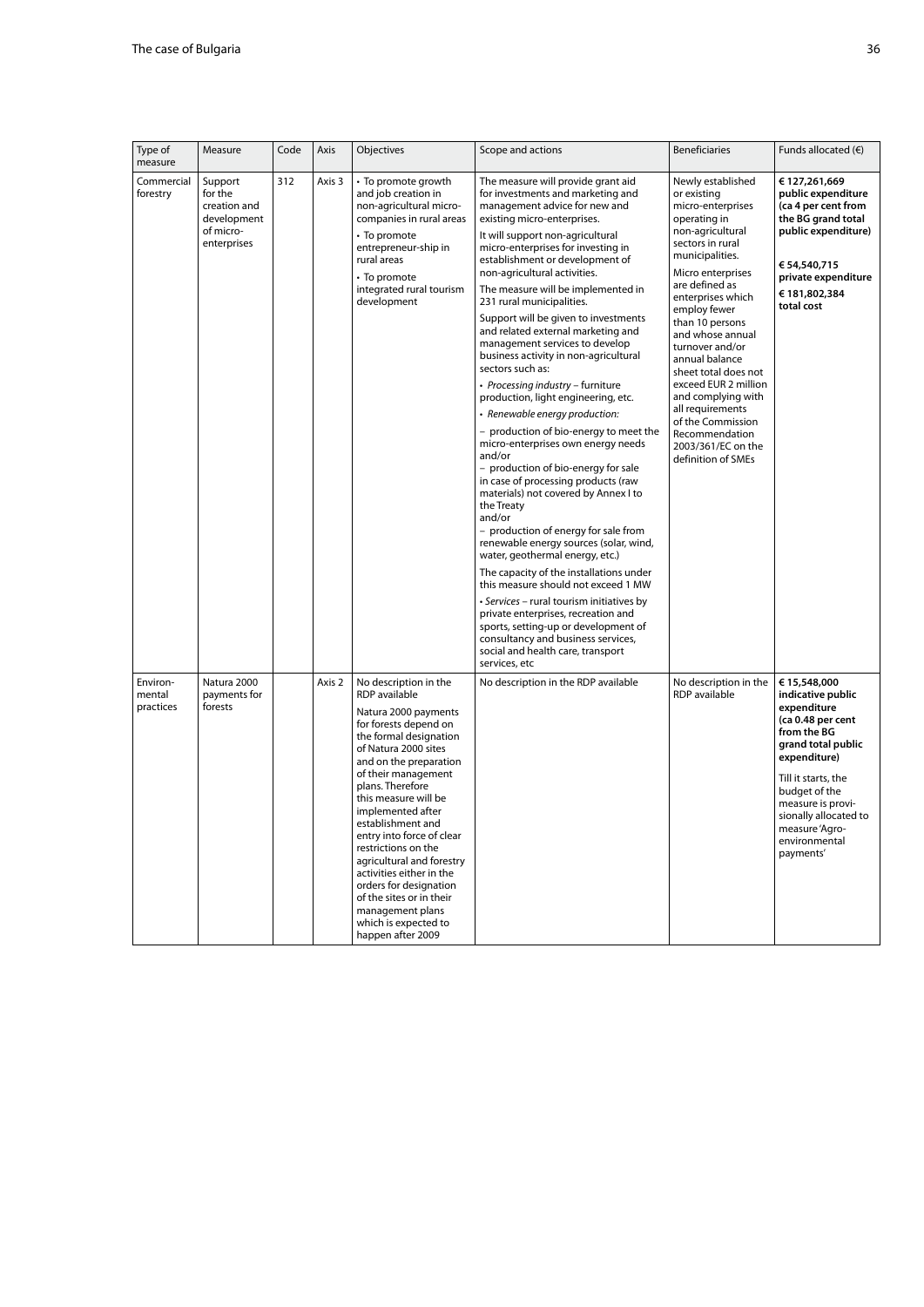| Type of<br>measure           | Measure                                                                                         | Code | Axis   | Objectives                                                                                                                                                                                                                                                                                                                                                                                                                                                                                                                                                                    | Scope and actions                                                                                                                                                                                                                                                                        | <b>Beneficiaries</b>                                                                                                                                                                                                                                                                         | Funds allocated<br>$(\in)$                                                                                                                                                                                                                                                                                                           |
|------------------------------|-------------------------------------------------------------------------------------------------|------|--------|-------------------------------------------------------------------------------------------------------------------------------------------------------------------------------------------------------------------------------------------------------------------------------------------------------------------------------------------------------------------------------------------------------------------------------------------------------------------------------------------------------------------------------------------------------------------------------|------------------------------------------------------------------------------------------------------------------------------------------------------------------------------------------------------------------------------------------------------------------------------------------|----------------------------------------------------------------------------------------------------------------------------------------------------------------------------------------------------------------------------------------------------------------------------------------------|--------------------------------------------------------------------------------------------------------------------------------------------------------------------------------------------------------------------------------------------------------------------------------------------------------------------------------------|
| Training<br>and<br>education | Training,<br>information<br>and diffusion<br>of knowledge                                       | 111  | Axis 1 | The objective of the<br>measure is to improve<br>the human potential<br>in the agricultural and<br>forestry sectors through<br>transfer of knowledge<br>and perfection of<br>skills. The operational<br>objective is to ensure<br>adequate levels of<br>technical and economic<br>knowledge and skills<br>in management<br>and business,<br>new technologies,<br>product quality and<br>safety, sustainable<br>management of the<br>natural resources,<br>including the<br>requirements for the<br>cross compliance,<br>renewable energy<br>sources and organic<br>production | The measure provides assistance for<br>training courses and information<br>actions in agriculture and forestry<br>to agricultural producers (registered<br>under the Law on Support of<br>Agricultural Producers) and forest<br>owners as well as to those employed in<br>their holdings | The organisations<br>providing the<br>training and<br>information<br>actions are the<br>beneficiaries<br>under the<br>measure.<br>The participation<br>of adults<br>occupied in<br>agriculture and<br>forestry in the<br>training courses<br>and information<br>actions is free of<br>charge | € 102,413,694*<br>public<br>expenditure<br>(ca 3.15 per<br>cent from<br>the BG grand<br>total public<br>expenditure)<br>€ 102,413,694<br>total cost                                                                                                                                                                                  |
|                              | Use by<br>farmers and<br>forestry<br>holders of<br>advisory<br>services<br>(years<br>2010-2013) | 114  | Axis 1 | No description in the<br>RDP available<br>The implementation<br>of the measure will<br>start in 2010 and it<br>will replace measure<br>'Provision of farm<br>advisory and extension<br>services in Bulgaria and<br>Romania', which will be<br>implemented in the first<br>three years of the RDP in<br>line with the provisions<br>of Annex VIII to the Act<br>of Accession of Bulgaria<br>and Romania.                                                                                                                                                                       | No description in the RDP available                                                                                                                                                                                                                                                      | No description in<br>the RDP available                                                                                                                                                                                                                                                       | € 36,146,000<br>Indicative public<br>expenditure<br>(ca 1.1 per<br>cent from<br>the BG grand<br>total public<br>expenditure)<br>Till the start of<br>the measure<br>the indicative<br>financial<br>allocation for it<br>is provisionally<br>transferred<br>to measure<br>'Training,<br>information<br>and diffusion of<br>knowledge' |

\* Including the indicative budget for the measure 'Use by farmers and forestry holders of advisory services' (years 2010-2013)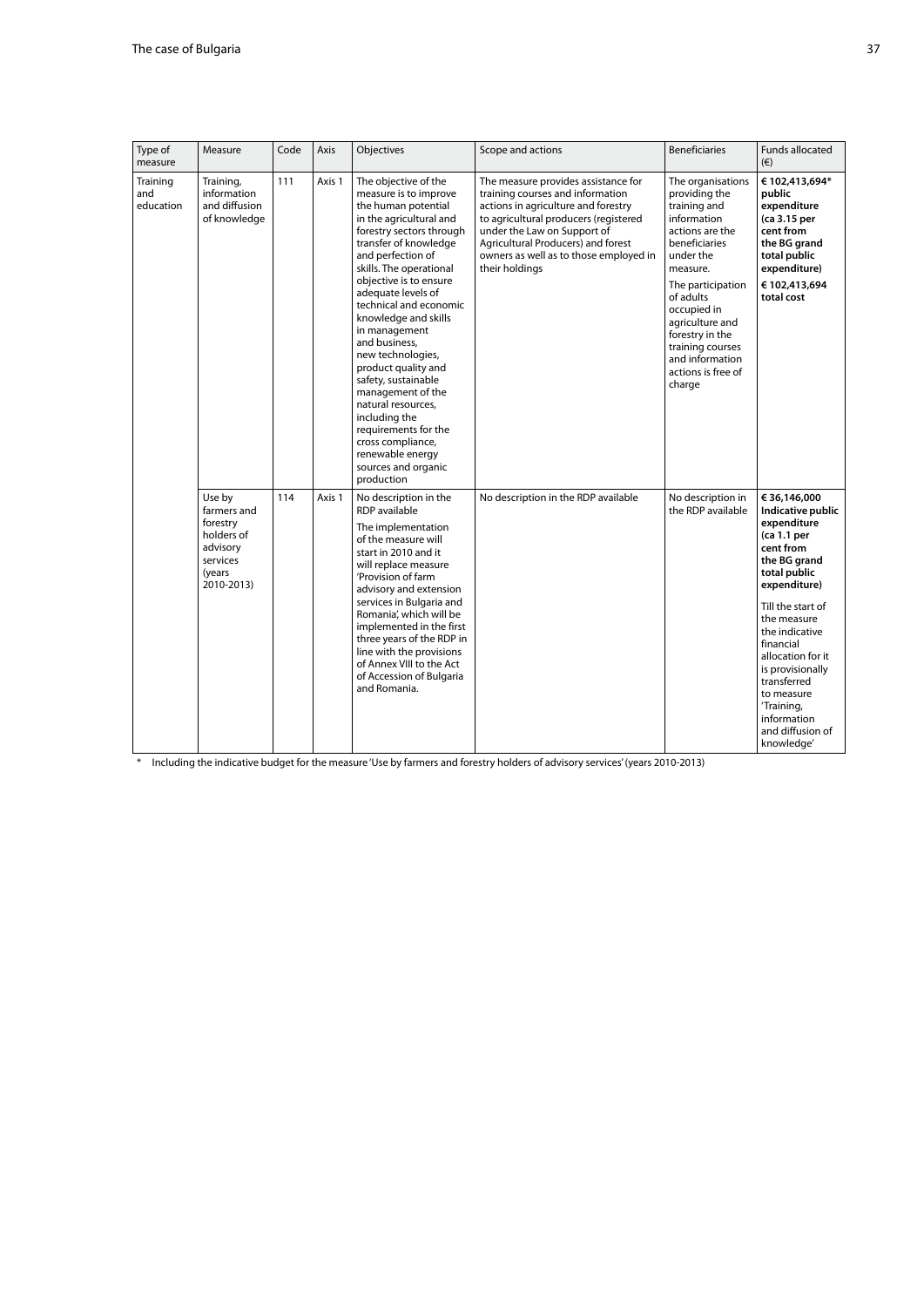| Type of | Measure                                                                 | Code                        | Axis               | Objectives                                                                                                                                                                                                                                                                                                                                                                                                                                                                                                                                                                                                                                                                                       | Scope and actions                                                                                                                                                                                                                                                                                                                                                                                                                                                                                                                                                                                                                                                                                                                                                                                                                                                                                                                                                                                                                                                                                                                                                                                                                                                                                                                                                                                                                                                                                                                                                                                                                                                                                                                                                                                                                                                                                                                                                                                                                                                                            | <b>Beneficiaries</b>                                                                                                                                                                                                        | Funds allocated                                                                                                                                                                          |
|---------|-------------------------------------------------------------------------|-----------------------------|--------------------|--------------------------------------------------------------------------------------------------------------------------------------------------------------------------------------------------------------------------------------------------------------------------------------------------------------------------------------------------------------------------------------------------------------------------------------------------------------------------------------------------------------------------------------------------------------------------------------------------------------------------------------------------------------------------------------------------|----------------------------------------------------------------------------------------------------------------------------------------------------------------------------------------------------------------------------------------------------------------------------------------------------------------------------------------------------------------------------------------------------------------------------------------------------------------------------------------------------------------------------------------------------------------------------------------------------------------------------------------------------------------------------------------------------------------------------------------------------------------------------------------------------------------------------------------------------------------------------------------------------------------------------------------------------------------------------------------------------------------------------------------------------------------------------------------------------------------------------------------------------------------------------------------------------------------------------------------------------------------------------------------------------------------------------------------------------------------------------------------------------------------------------------------------------------------------------------------------------------------------------------------------------------------------------------------------------------------------------------------------------------------------------------------------------------------------------------------------------------------------------------------------------------------------------------------------------------------------------------------------------------------------------------------------------------------------------------------------------------------------------------------------------------------------------------------------|-----------------------------------------------------------------------------------------------------------------------------------------------------------------------------------------------------------------------------|------------------------------------------------------------------------------------------------------------------------------------------------------------------------------------------|
| measure |                                                                         |                             |                    |                                                                                                                                                                                                                                                                                                                                                                                                                                                                                                                                                                                                                                                                                                  |                                                                                                                                                                                                                                                                                                                                                                                                                                                                                                                                                                                                                                                                                                                                                                                                                                                                                                                                                                                                                                                                                                                                                                                                                                                                                                                                                                                                                                                                                                                                                                                                                                                                                                                                                                                                                                                                                                                                                                                                                                                                                              |                                                                                                                                                                                                                             | $(\epsilon)$                                                                                                                                                                             |
|         | Implemen-<br>tation of<br>the Local<br>Development<br><b>Strategies</b> | 41<br>(411,<br>412,<br>413) | Axis 4<br>(Leader) | • To provide a basis<br>for medium and long<br>term sustainable<br>development in rural<br>areas by implementing<br>bottom-up<br>approaches and to<br>encourage 'learning<br>by doing' within local<br>communities increasing<br>local planning capacity;<br>• To diversify<br>the economic<br>activities, improve<br>competitiveness of<br>local products, protect<br>the environment of<br>rural areas and develop<br>higher-quality services<br>catering to the needs<br>and expectations of local<br>people in order to create<br>long term employment<br>opportunities and to<br>raise income levels in<br>rural communities.<br>• To encourage<br>integrated and<br>sustainable practices. | The Leader approach will contribute<br>to the achievement of the objectives<br>of the National Strategy Plan for<br>Rural Development and the priorities<br>under axis 1 and 2 and in particular<br>of axis 3 relating to development of<br>a competitive and innovation based<br>agriculture, forestry sector and food<br>processing industry, protection of<br>natural resources and environment<br>of rural areas, and improving the<br>quality of life and diversifying job<br>opportunities in rural areas.<br>To implement the local development<br>strategies, Local Action Groups (LAGs)<br>may apply measures under Council<br>Regulation 1698/2005 selected in<br>the RDP under Axis 1, Axis 2 and Axis<br>3 with the exception of measures in<br>Axis 1 providing flat-rate aid in annual<br>installments and measures from Axis<br>2 which are paid on an area basis. If<br>operations supported under the local<br>strategy correspond to an eligible<br>operation under one of the measures<br>defined in Council Regulation (EC)<br>1698/2005, the conditions for the<br>measures defined in the Regulation<br>apply. Where the measure is included<br>in the RDP, the operations supported<br>under the local development strategy<br>will comply with the requirements on<br>eligible type of activities, aid intensity<br>and eligible types of beneficiaries,<br>stated in the RDP measures (with the<br>exception of the criteria for minimum<br>and maximum size of projects).<br>Other measures/actions outside the<br>scope of the measures specified in<br>Council Regulation 1698/2005 may<br>also be supported, if they contribute<br>to the objectives of the RDP and the<br>local development strategies and aim<br>at protection of the environment,<br>rural landscape and local identity. The<br>objectives and scope of such other<br>measures, eligible applicants, actions<br>and costs, aid intensities and criteria<br>for selection of projects have to be<br>presented in the Local Development<br>Strategy and approved by the<br>Managing authority. | Local Action<br>Groups (LAGs)<br>registered under<br>the Law on<br>Non-Profit Legal<br>Entities as an<br>entity pursuing<br>activities<br>for public<br>benefit, with a<br>headquarters on<br>the territory of<br>the group | €53,891,814<br>public<br>expenditure<br>(ca 1.67 per<br>cent from<br>the BG grand<br>total public<br>expenditure)<br>€ 23,828,636<br>private<br>expenditure<br>€77,720,450<br>total cost |
|         | Interterritorial<br>and<br>transnational<br>cooperation                 | 421                         | Axis 4<br>(Leader) | • To support joint<br>activities and projects<br>(joint trainings, capacity<br>development, sharing<br>experiences and<br>exchange of know-how);<br>• To support innovations<br>in rural areas in<br>products and services<br>combining various rural<br>backgrounds and to<br>develop added value for<br>rural areas;<br>• To support the setting<br>up of an EU level identity<br>in addition to the local,<br>regional and national<br>identity.                                                                                                                                                                                                                                              | Two types of cooperation are eligible<br>for funding within the scope of this<br>measure:<br>- Inter-territorial cooperation - this<br>type of cooperation is implemented,<br>between two or more rural areas<br>covered by Leader LAGs within<br>Bulgaria.<br>- Trans-national cooperation - this<br>type of cooperation can be between<br>rural areas covered by Leader LAGs<br>in Bulgaria and Leader LAGs in other<br>Member States, as well as between<br>rural areas covered by Leader LAGs in<br>Bulgaria and similar structures in third<br>countries. In this case, only expenditure<br>relating to the rural areas covered<br>within Bulgaria shall be eligible for<br>support under this programme.                                                                                                                                                                                                                                                                                                                                                                                                                                                                                                                                                                                                                                                                                                                                                                                                                                                                                                                                                                                                                                                                                                                                                                                                                                                                                                                                                                               | LAGs selected by<br>the Managing<br>Authority                                                                                                                                                                               | € 5,132,554<br>public<br>expenditure<br>(ca 0,16 per<br>cent from<br>the BG grand<br>total public<br>expenditure)<br>€1,283,138<br>private<br>expenditure<br>€ 6,415,692<br>total cost   |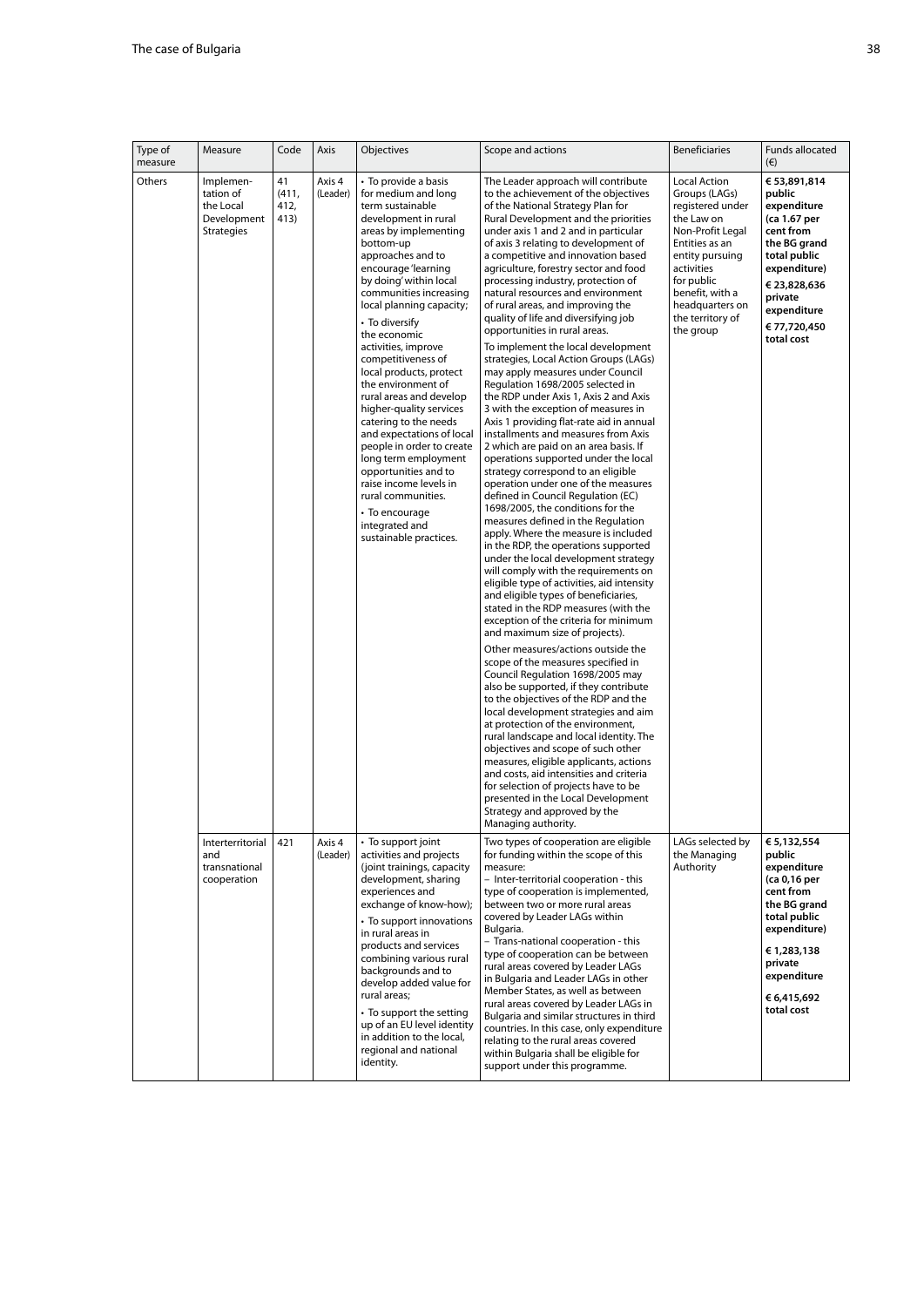## <span id="page-38-0"></span>**Annex 4 – Strategic objectives and key measures of the Strategy Plan for Forest Sector Development 2007-2011**

The four strategic objectives of the SPFSD and the key measures to them are listed below.

1. *Economic stabilisation of the forest sector through improvement of its competitiveness and increase of the sustainable use of forest products and services* 

Key measure 1: Restructuring and improvement of the state forest administration

Key measure 2: Improvement of the quality and the economic value of the forests and sustainable and rational timber use

Key measure 3: Support for research and technological development in order to increase the competitiveness of the forest sector

Key measure 4: Increase of the value of the non-timber forest products and services

Key measure 5: Encouragement of the cooperation between forest owners, branch organisations and associations for support to education and qualification in the field of silviculture

2. *Establishment and maintenance of viable forest ecosystems. Conservation and restoration of the natural biological and structural diversity, stable carbon storage and safeguarding of the forest ecological functions* 

Key measure 6: Conservation and maintenance of the forest biological diversity Key measure 7: Contribution to the UNFCCC and Kyoto Protocol implementation Key measure 8: Improvement of the forest protection against disasters

3. *Life quality improvement through protection and enhancement of the social and cultural dimensions of the forest.* 

Key measure 9: Encouragement of the ecological teaching and education Key measure 10: Maintenance and improvement of the forest protective functions Key measure 11: Utilisation of the forest potential in urbanised areas and around the cities Key measure 12: Measures to enhance the social functions of the forests

4. *Improvement of the awareness, conformity and inter-sectoral cooperation* 

Key measure 13: Development and implementation of national plan in accordance with the St Petersburg Declaration related to the Ministerial process on forest law enforcement and governance in Europe and North Asia

Key measure 14: Improvement of the sectoral and intersectoral cooperation and communication Key measure 15: Enhancement of the participation of the state forest administration in the EU structures, and in international organisations and processes related to the forest sector

Key measure 16: Improvement of awareness and communication with the general public, with regard to the forest sector activities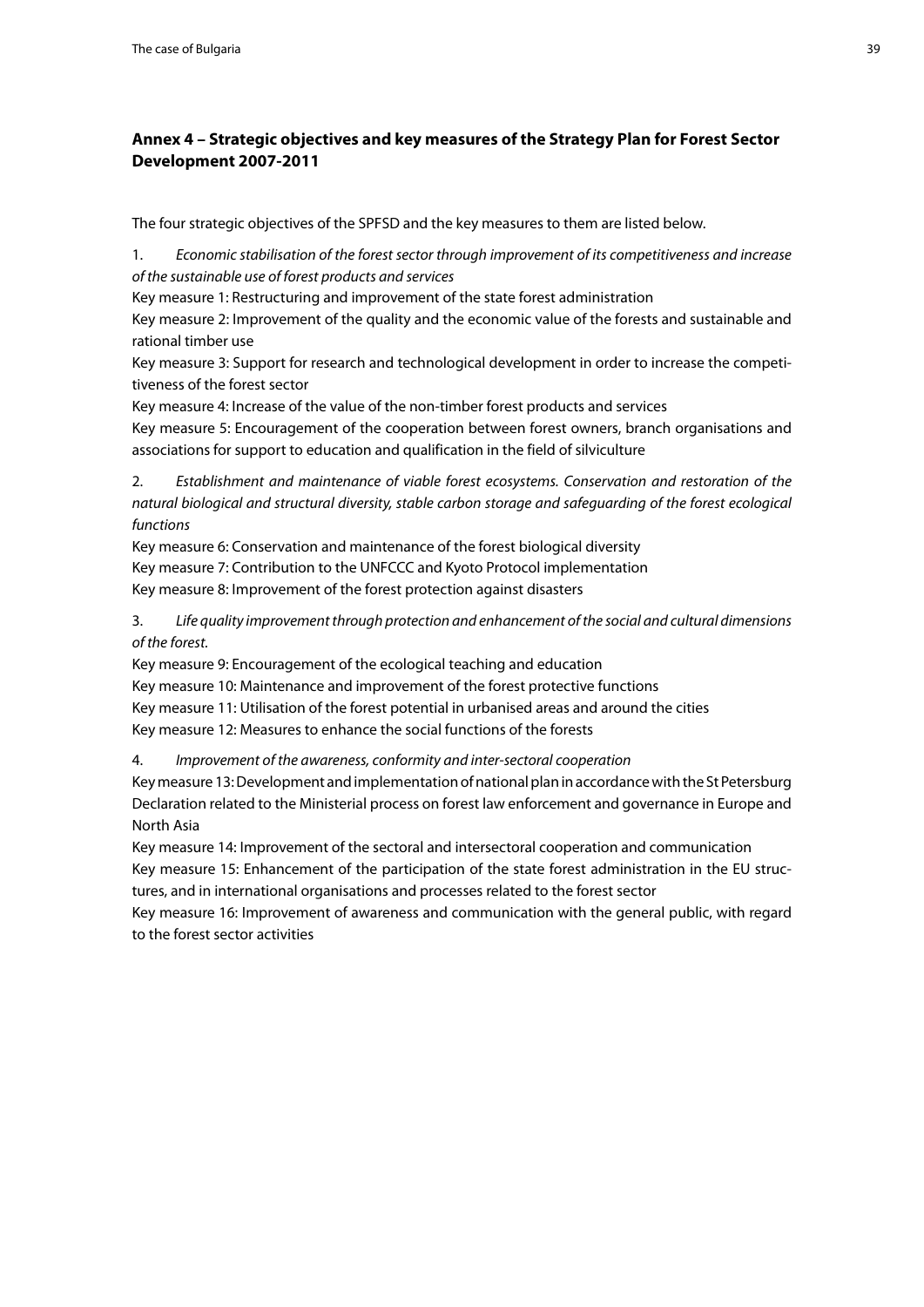## <span id="page-39-0"></span>**ANNEX 5 – BSPB/BirdLife Bulgaria's opinion with rationale for incorporation of forestenvironment payments in the RDP**

(in Bulgarian)

#### **БЪЛГАРСКО ДРУЖЕСТВО ЗА ЗАЩИТА НА ПТИЦИТЕ**

П. К. 50, София 1111, България телефон (+359 2) 971 58 55, факс (+359 2) 971 58 56 ел. поща: bspb\_hq@bspb.org, <www.bspb.org> БУЛСТАТ 121244539

ИЗ/1000/069-012/28-07-2006



 **До д-р инж. Николай Йонов, Началник отдел "Защитени територии, международно сътрудничество и връзки с НПО" НУГ-МЗГ Копие Калоян Анев, Старши експерт "Защитени територии и управление на гори" НСЗП-МОСВ Мирослава Георгиева Директор "Развитие на селските райони и инвестиции"**

Относно: Мярка "Опазване на околната среда в горите" към НПРСР 2007-2013

Уважаеми г-н Йонов,

 **МЗГ**

Приложено Ви изпращам Обосновка за необходимостта да бъде включена мярка "Опазване на околната среда в горите" или т.нар. горско-екологична мярка в разработваната Програма за развитието на селските райони, 2007-2013 г.

Както и досега, БДЗП изразява пълната си готовност да участва и подпомага работата на МЗГ в изготвянето на важните стратегически документи и програми, касаещи биоразнообразието и опазването на околната среда, произтичащи от присъединяването на страната ни към ЕС.

Надявам се, че приложената обосновка ще бъде полезна на Вашият екип при по-нататъшната му работа по ПРСР.

С уважение,

Борис Бъров, Изпълнителен директор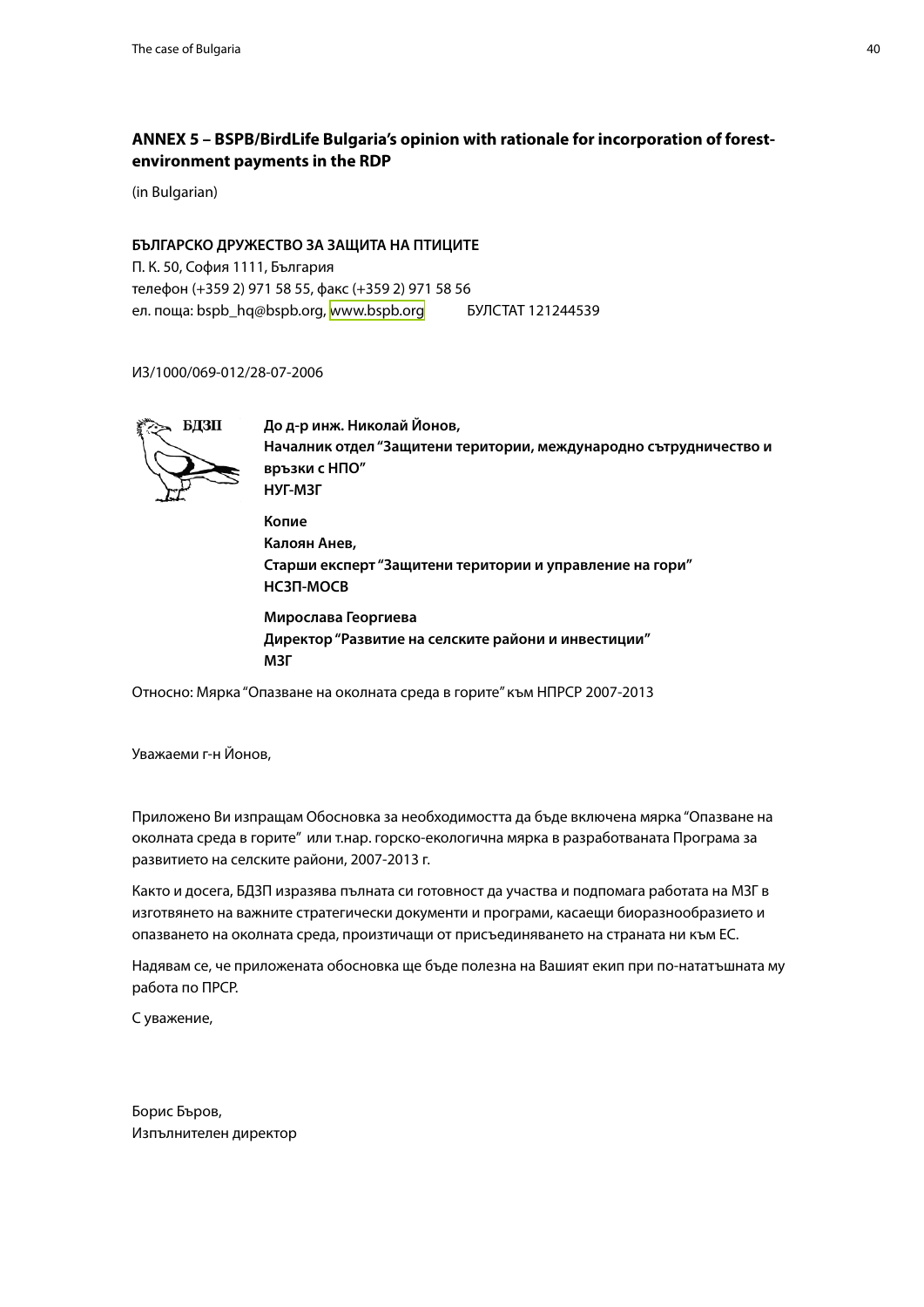#### **ОБОСНОВКА**

## **за необходимостта от включване на Мярка "Опазване на околната среда в горите" в Програмата за развитие на селските райони в България**

Съгласно член 36 b (v) на Регламент No 1698/2005/ЕС от 20-ти септември 2005 за създаването на Европейски земеделски фонд за развитие на селските райони (EAFRD)

**В унисон с целите на предложението за Национална горска стратегия на Р. България, с цел изпълнение на задълженията ни към ЕС за устойчиво развитие според стратегиите от Лисабон и Гьотеборг и по-специално спиране загубата на биоразнообразие до 2010 г.; и с цел даване на равни възможности на собствениците на гори да опазват и устойчиво да ползват горите си, като същевременно бъдат възмездявани за обществено полезните блага, които горите създават, Българското дружество за защита на птиците настоява за включване на мярка "Опазване на околната среда в горите" в Програмата за развитие на селските райони със следните аргументи:**

**1. Опазване на биоразнообразието в горите:** Горите в България са единственият тип природно местообитание, заемащо значителна площ от територията на страната. 36 per cent от тях попадат в предложените за НАТУРА 2000 места по Директивата за птиците, или т. нар. Орнитологично важни места (ОВМ). Директивата за птиците изисква прилагането на подходящи мерки за опазването на местообитанията на застрашените видове птици, включително и голям брой видове обитаващи горите.

Повечето видове птици в горите имат дисперсно разпространение, което означава, че не се концентрират на ограничени територии. По тази причина популациите на горските видове трудно могат да бъдат пълноценно обхванати от ОВМ/защитени зони. За тези видове, защитените зони/територии са най-често недостатъчни за поддържане на популациите им в дългосрочен план. От инвентаризация на биоразнообразието в горите при прилагане на стопанисване щадящо биоразнообразието в други европейски страни става ясно, че местата от НАТУРА2000 сами по себе си не са в състояние да осигурят благоприятен природозащитен статус на горските видове (Hanski, 2004).

*Наличието на подходящи хабитати на голяма територия е критично за оцеляването на мнозинството горски видове. За тази цел не само площта, но и качеството на местообитанията са от голямо значение. Следователно, за да се осигури оцеляването на популациите на горските видове в страната са необходими природозащитни мерки върху цялата горска територия. Прилагането на такива мерки ще допринесе за постигането на благоприятен природозащитен статус не само на птиците, но и на другите компоненти на биоразнообразието, и ще грантира устойчивостта на горските екосистеми.*

**2. Справедливо заплащане на обществено полезни блага:** Основен принцип при формирането на Фонда за развитие на селските райони е заплащането за предоставените екосистемни услуги като биоразнообразие, кръговрат на водата, опазване на почвата, които не могат да бъдат обезпечени по друг начин, и в които горските екосистеми имат огромна роля. Тези услуги, въпреки че са от полза за цялото общество, не могат да бъдат продадени от стопаните по конвенционалните пазарни канали. Ето защо, Фондът позволява *използването на публични средства за обществено полезни цели*, каквато е и идеята зад създаването му.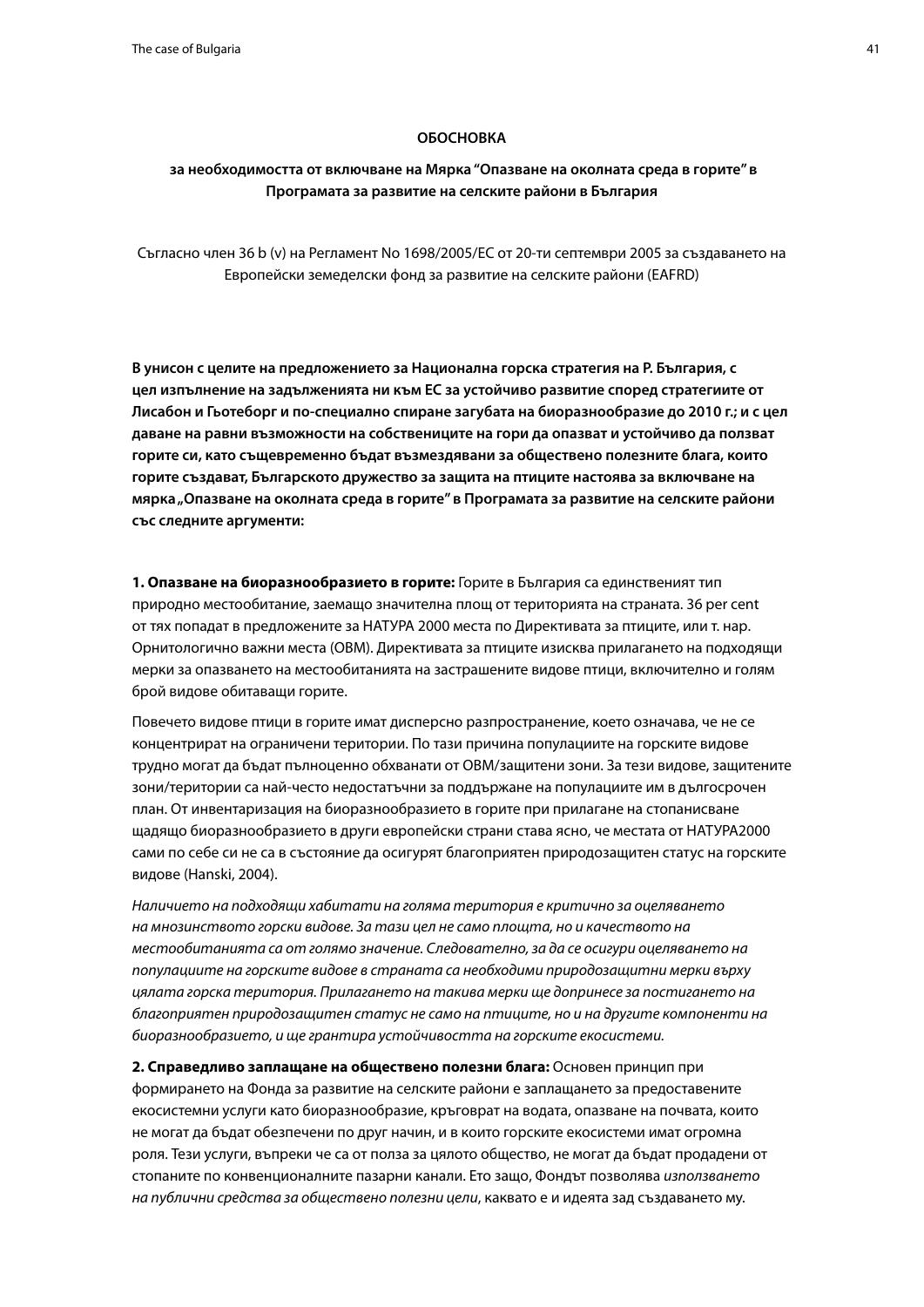Интегрирането на природозащитните мерки в различни фондове на Общността с цел опазване на биоразнообразието засега е единствения начин за обезпечаване изпълнението на тези мерки.

**3. Постигане на стратегически и политически цели:** Горско-екологичната мярка, както и мярката "НАТУРА 2000" са сред най-съвременните инструменти в Програмите за развитие на селските райони (ПРСР). Те са въведени в резултат на политическата решимост за достигане целта 2010 за спиране на загубата на биологичното разнообразие в ЕС. Според доклад на Европейската агенция за околна среда, интензивното горско стопанство през последните десетилетия доведе до значителен спад на популациите на видовете (ЕЕА 2004). Ново предложените горско-екологични мерки ще изиграят жизнено-важна роля за популяризиране устойчивото стопанисване на горите. **Фактът че са напълно нови за Общността означава, че ефективното им разработване изисква силна подкрепа от страна на институциите и не трябва да бъдат възприемани** като непосилно предизвикателство.

**4. Пълнота на прилагането на Европейското законодателство:** Според регламент 1698/2005 плащанията за непроизводствени инвестиции трябва да се отпускат и за изпълнение на ангажиментите по член 36 b (v) – т.е. за горско-екологични начинания. **Тъй като непроизводствените инвестиции са изключени от настоящата програма настояваме плащанията по горско-екологичната мярка да се запазят.** Включването на горско-екологичната мярка ще бъде в съответсвие с препоръките на Плана за действие в горите, който беше одобрен от Комисията през юни 2006 г. (COM(2006) 302 final, 15.06.2006). В частта "Съхранение и подобряване на околната среда", в една от поддейностите на ключова дейност 9 – "Подобряване опазването на околната среда" се препоръчва популяризиране на доброволните мерки за опазване на околната среда, както и популяризиране на инвестициите, водещи до увеличаване на екологичната стойност на гората.

Дейностите по мярка "НАТУРА 2000 в горите" могат да бъдат подкрепяни също по горскоекологичната мярка на доброволен принцип. От опита в 25те страните членки на ЕС комбинацията от двата подхода често се използва за прилагане на изискванията по Директивата за местообитанията (92/43). По този начин може да се използват горско-екологичните дейности преди да са влезли в сила задълженията ни по тази директива. Последното ще отнеме значително повече време, отколкото одобряването на Програмата за развитие на селските райони и в този смисъл прилагането на мярката сега ще бъде решаващо за запазване качеството на местообитанията до включването им в мрежата НАТУРА 2000.

По препоръка на Европейската Комисия е по-добре усилията да се насочат към агро- и горско-екологичните мерки, а дейностите по НАТУРА 2000 да бъдат включени, когато местата са официално обявени и държавата определи бенефициентите, попадащи в НАТУРА 2000 мрежата. Така държавата ще може да подкрепи фермерите и горските стопани в прилагането на изискванията на Директивите и ще ги подготви за прилагането на дейностите по НАТУРА 2000.

**5. Насърчаване на устойчивото ползване на горите:** Според изследване във Финландия през 2005 г. 89 per cent от собствениците на гори биха желали да прилагат методи поддържащи биологичната стойност на гората ако получават компенсации за това или нямат загуба на доход. Около 1/5 са готови да го правят дори при загуба на доход. В България подобно изследване не е правено. Сред собствениците на гори липсва достатъчно информираност за стойността и ползите, които горите имат за обществото и за тях самите. С повишаване на познанията и информираността за собствениците на гори ще става все по-важно да запазят естествените, рекреационните и други стойности на горите си, несвързани с производство на дървесина, особено в контекста развитието на туризма.

**6. Създаване на допълнителни социални възможности за общините:** Делът на недържавни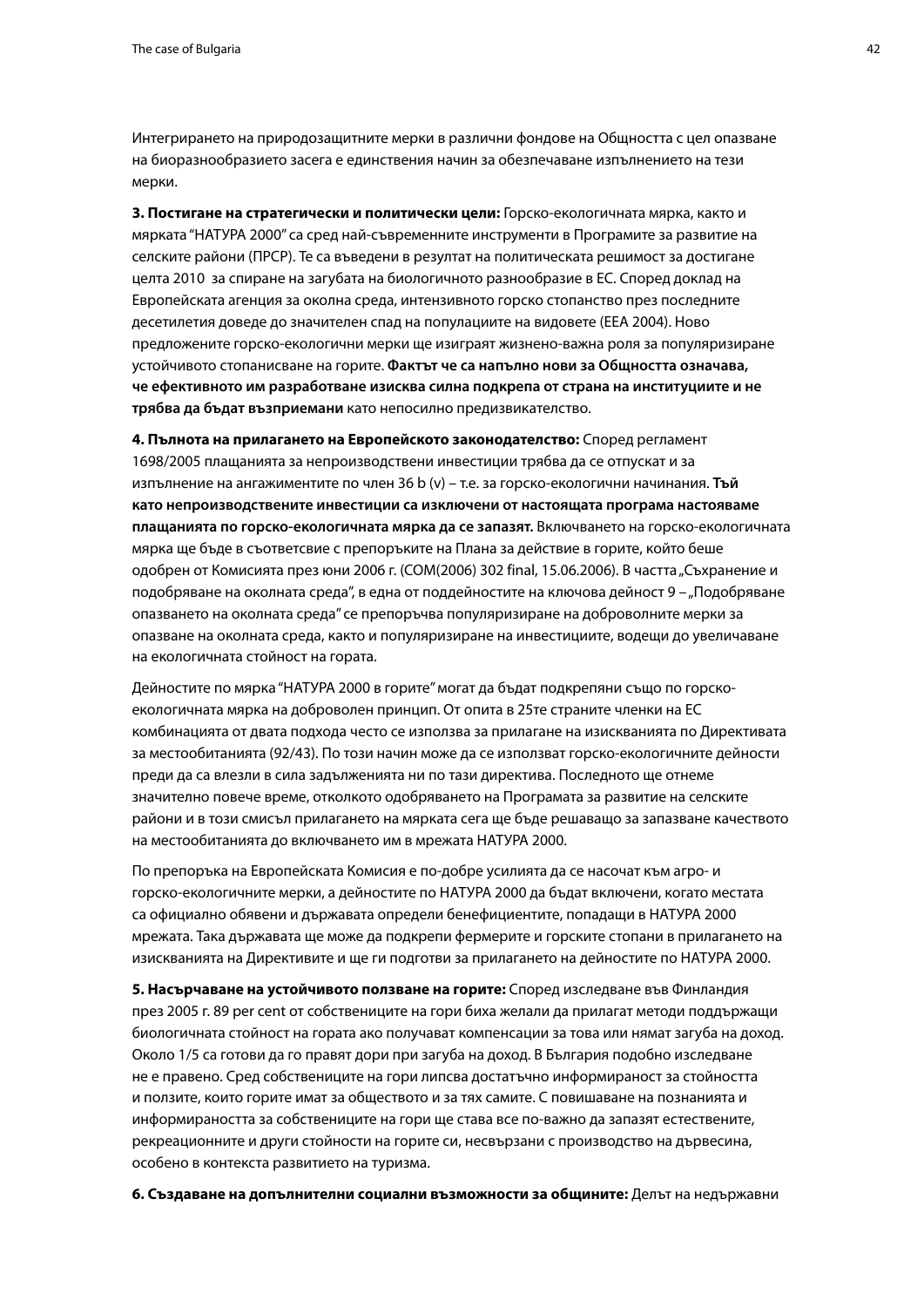собственици на гори се увеличава. Общините получават все по-голям дял от българската гора. По презумпция, общините са потенциални бенифициенти по програмата. Според член 42 на Регламента за развитие на селските райони частните собственици и общините както и техните асоциации са обект на подпомагане. Въвеждането на горско-екологична мярка в ПРСР ще даде възможност на общините да изпълняват проекти, свързани с развитието на селските райони и създаването на нови и разнообразни работни места за своите граждани.

#### Литература:

Hanski, I. 2004. An Ecological Assessment of the Need for Forest Protection in Northern and Central Europe. In: Hanski, I. & Walsh, M. 2004. How much, How to? – practical tools for forest conservation. BirdLife Forest Task Force. Available at http://forest.birdlife.org

European Environment Agency 2004. A data overview of the network of Special Protection Areas in the EU15. Report at [http://www.eea.eu.int/main\\_html](http://www.eea.eu.int/main_html)

За контакти:

Вероника Фердинандова, Координатор на международната работна група по горите,

БДЗП, тел.: 02/9715857, мобилен: 0888 708 683, е-мейл: veronika.ferdinandova@bspb.org

#### **ПРИЛОЖЕНИЕ**

#### **Примерни горско-екологични мерки**

Горко-екологичните плащания са за доброволни горско-стопански дейности, осъществявани като допълнение на задължителните добри горско-стопански практики. Горско-екологичната мярка ще се използва за възстановяване, поддържане и увеличаване на биоразнообразието в горите, опазване на горите с висока консервационна стойност и засилване защитните функции на горите – почвена ерозия, водно количество и качество и др. По аналогия с агро-екологичните мерки тези мерки могат да постигнат добро интегриране на стопнисването на горите с опазването на биоразнообрзието.

При изпълнение на дейностите по горско-еколгочната мярка, както и при НАТУРА 2000 не се разработва схема за всеки отделен вид. Още повече видовете, които могат да бъдат подпомогнати по тази мярка ще станат известни при проявата на добра воля от страна на стопанина да участва в програмата. Специфичната дейност ще зависи от набора от видове, за който тя се прави. Дейностите не се различават от тези по НАТУРА2000, единствената разлика е, че най-често горско-екологичните дайности се осъщесвяват извън НАТУРА2000 местата

Някои дейности предвидени за компенсиране по горско-екологичната мярка могат да бъдат.

Провеждане на изборна сеч – необходимост от чести интервенции с малка интензивност, което повишава разходите по ползването

Плащания за възобновяване на гори със смесен състав ако се окаже по-скъпо/ трудоемко от създаването на култури от един дървесен вид

Компенсиране на по-бавния растеж на дървесни видове, предпочитани от природозащитна гледна точка

Компенсиране на по-лошо качество на дървесина на дървесни видове, предпочитани от птиците